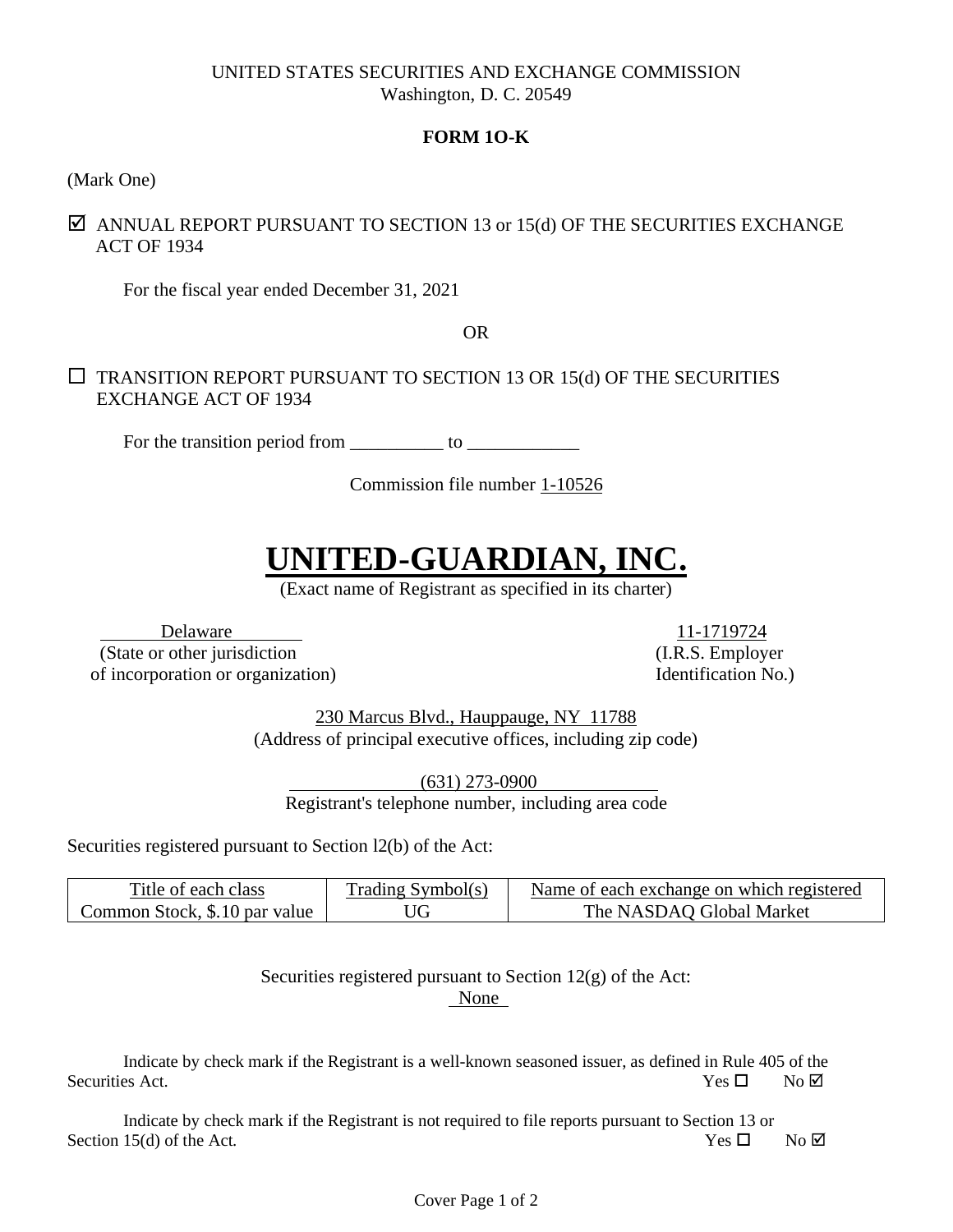Indicate by check mark whether the Registrant (1) has filed all reports required to be filed by Section 13 or 15(d) of the Securities Exchange Act of 1934 during the preceding 12 months (or for such shorter period that the Registrant was required to file such reports), and (2) has been subject to such filing requirements for the past 90 days.

 $Yes \n\mathbb{Z}$  No  $\square$ 

Indicate by check mark whether the registrant has submitted electronically every Interactive Data File required to be submitted pursuant to Rule 405 of Regulation S-T (§ 232.405 of this chapter) during the preceding 12 months (or for such shorter period that the registrant was required to submit such files). Yes  $\boxtimes$  No  $\square$ 

Indicate by check mark whether the Registrant is a large accelerated filer, an accelerated filer, a non-accelerated filer, a smaller reporting company, or an emerging growth company. See the definitions of "large accelerated filer," "accelerated filer," "smaller reporting company," and "emerging growth company" in Rule 12b-2 of the Exchange Act.

| Large accelerated filer $\Box$  | Smaller reporting company $\triangledown$ |  |
|---------------------------------|-------------------------------------------|--|
| Accelerated filer $\qquad \Box$ | Emerging growth company $\Box$            |  |
| Non-accelerated filer $\Box$    |                                           |  |

If an emerging growth company, indicate by check mark if the registrant has elected not to use the extended transition period for complying with any new or revised financial accounting standards provided pursuant to Section 13(a) of the Exchange Act.

Indicate by check mark whether the registrant has filed a report on and attestation to its management's assessment of the effectiveness of its internal control over financial reporting under Section 404(b) of the Sarbanes-Oxley Act (15 U.S.C. 7262(b)) by the registered public accounting firm that prepared or issued its audit report.  $\Box$ 

Indicate by check mark whether the Registrant is a shell company (as defined in Rule 12b-2 of the Exchange Act.) Solution  $Y$ es  $\square$  No  $\boxtimes$ 

As of June 30, 2021, the last business day of the Registrant's most recently completed second fiscal quarter, the aggregate market value of the voting and non-voting common equity held by non-affiliates, computed by reference to the price at which the common equity was last sold, or the average bid and asked price of such common equity, was approximately \$68,960,700 (based on a closing price of \$15.01 per share). (For the purpose of this report it has been assumed that all officers and directors of the Registrant, as well as all stockholders holding 10% or more of Registrant's stock, are affiliates of the Registrant).

#### APPLICABLE ONLY TO REGISTRANTS INVOLVED IN BANKRUPTCY PROCEEDINGS DURING THE PRECEDING FIVE YEARS:

Indicate by check mark whether the registrant has filed all documents and reports required to be filed by Section 12, 13 or 15(d) of the Securities Exchange Act of 1934 subsequent to the distribution of securities under a plan confirmed by a court.  $\qquad \qquad \text{Yes } \Box \quad \text{No } \Box$ 

As of March 1, 2022, the Registrant had issued and outstanding 4,594,319 shares of Common Stock, \$.10 par value per share ("Common Stock").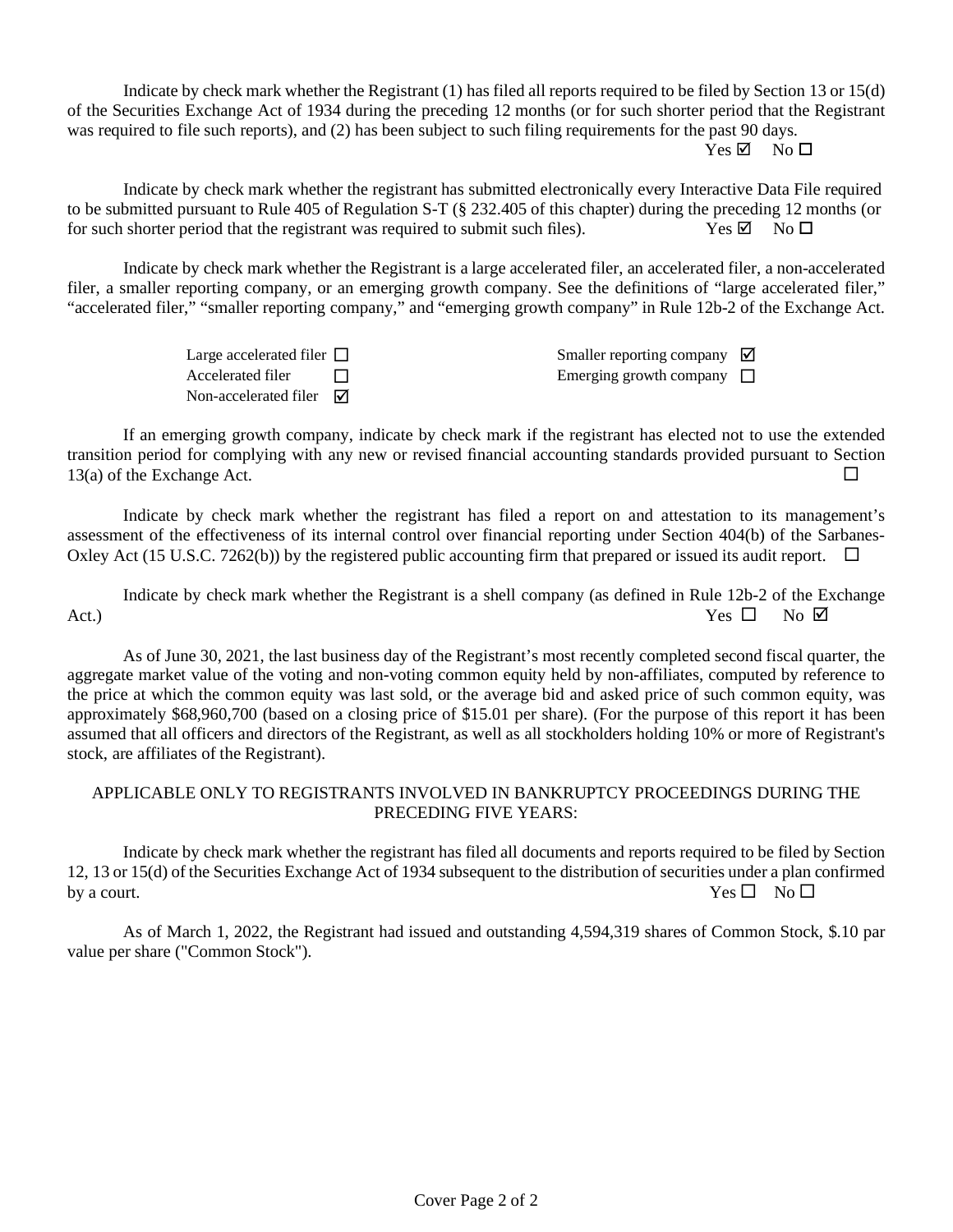This Annual Report on Form 10-K ("Annual Report") contains both historical and forward-looking statements within the meaning of the Private Securities Litigation Reform Act of 1995, which provides a safe harbor for forward-looking statements by the Registrant about its expectations or beliefs concerning future events, such as financial performance, business prospects, and similar matters. The Registrant desires to take advantage of such "safe harbor" provisions and is including this statement for that express purpose. Words such as "anticipates", "believes", "expects", "intends", "future", and similar expressions identify forward-looking statements. Any such forward-looking statements in this report reflect the Registrant's views as of the date of filing of this report with the United States Securities and Exchange Commission (the "SEC") with respect to future events and financial performance, and are subject to a variety of factors that could cause the Registrant's actual results or performance to differ materially from historical results or from the anticipated results or performance expressed or implied by such forward-looking statements. Because of such factors, there can be no assurance that the actual results or developments anticipated by the Registrant will be realized or, even if substantially realized, that they will have the anticipated results. The risks and uncertainties that may affect the Registrant's business include, but are not limited to: economic conditions, governmental regulations, technological advances, pricing and competition, acceptance by the marketplace of new products, retention of key personnel, the sufficiency of financial resources to sustain and expand the Registrant's operations, and other factors described in this report and in prior filings with the SEC. Readers should not place undue reliance on such forward-looking statements, which speak only as of the date hereof, and should be aware that except as may be otherwise legally required of the Registrant, the Registrant undertakes no obligation to publicly revise any such forward-looking statements to reflect events or circumstances that may arise after the date hereof.

All references in this Annual Report to "sales" or "Sales" shall mean "net sales" unless specifically identified as "gross sales."

# **PART I**

# **Item 1. Business**.

### (a) **Introduction**

United-Guardian, Inc. ("United", "Registrant", or "Company") is a Delaware corporation that, through its Guardian Laboratories division, conducts research, product development, manufacturing and marketing of cosmetic ingredients, pharmaceuticals, medical products, and proprietary specialty industrial products. The Company's research and development department modifies, refines, and expands the uses of existing products for additional uses and markets. It also develops new products using natural and environmentally friendly raw materials, which is important to many of the Company's cosmetic customers.

United's predecessor, United International Research, Inc. ("UIR"), was founded and incorporated in New York in 1942 by Dr. Alfred R. Globus, United's Chairman and Director of Research until his death on April 9, 2009. On February 10, 1982, a merger took place between UIR and Guardian Chemical Corporation ("Guardian"), an affiliate of UIR, whereby Guardian was merged into UIR and the name was changed to United-Guardian, Inc., a New York corporation. On September 14, 1987, United-Guardian, Inc. (New York) was merged with and into a newly formed Delaware corporation by the same name, United-Guardian, Inc., for the purpose of changing the domicile of the Company to Delaware.

 The Company has a broad range of products, many of which are currently marketed and some of which are still in the research and development stage. Of the products being actively marketed, the two largest product lines are the Lubrajel® line of cosmetic ingredients and medical lubricants, which accounted for 60%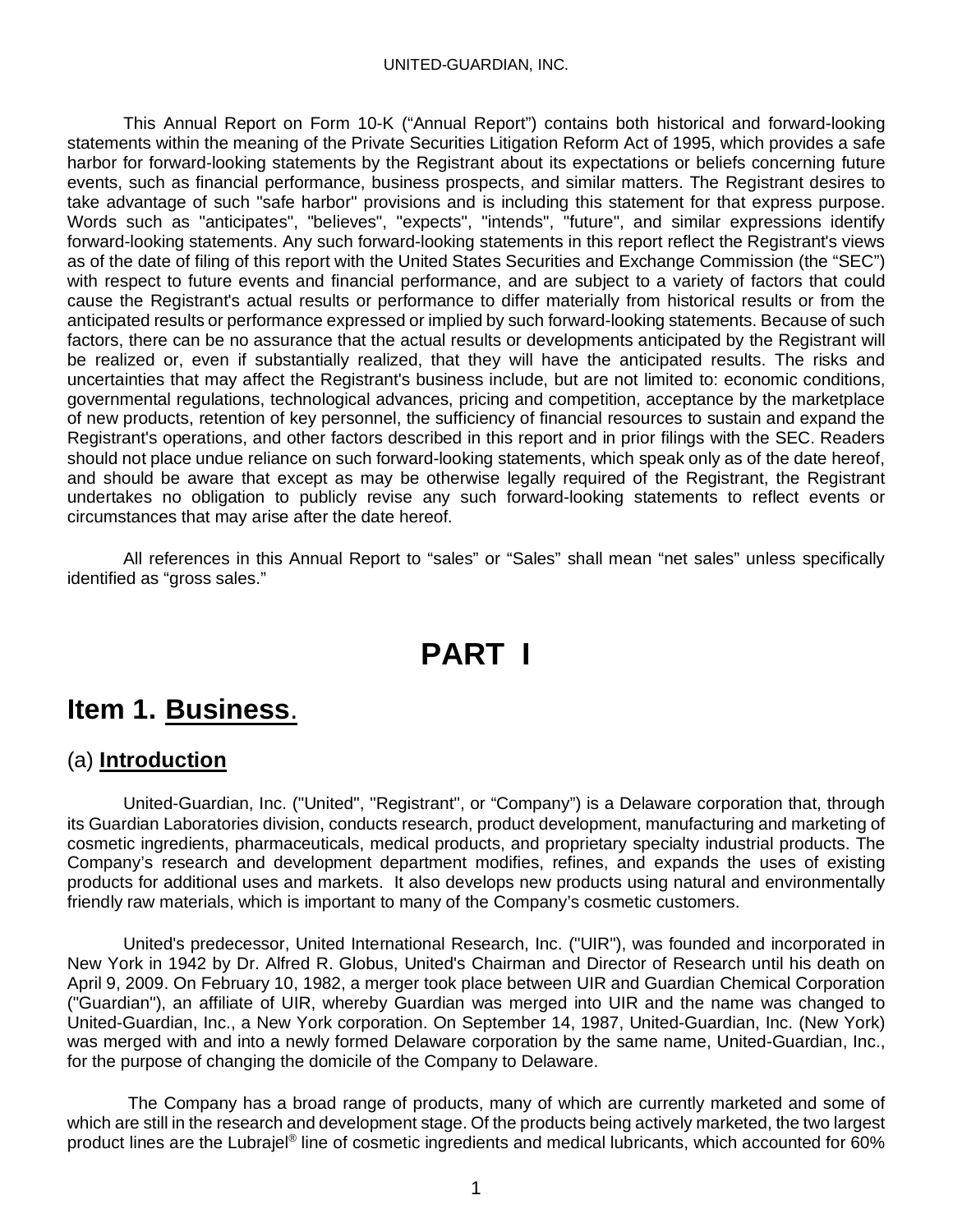of the Company's gross sales in 2021, and Renacidin® Irrigation Solution ("Renacidin"), a pharmaceutical product that accounted for 34% of the Company's gross sales in 2021.

Unless indicated otherwise, all references in this Annual Report to "sales" or "Sales" shall mean net sales. When changes are shown as percentages, the number is approximate and has been rounded from one decimal place to the nearest whole number.

### (b) **Description of Business**

The Company manufactures and markets cosmetic ingredients, pharmaceuticals, medical lubricants, and specialty industrial products. It also conducts research and development, primarily related to the development of new and unique cosmetic ingredients. The Company focuses on the development of products that fill unmet market needs, have unique properties, and use proprietary technology that the Company typically protects as trade secrets rather than with patents. Many of the Company's products are marketed through collaborative agreements with larger companies.

The cosmetic ingredients manufactured by the Company are marketed to end users through the Company's worldwide network of marketing partners and distributors and are currently used by many of the major manufacturers of cosmetic products. The Company ships its cosmetic ingredients to its marketing partners Ex Works (EXW) from its facility in Hauppauge, New York. Those marketing partners in turn resell those products to their customers, who are typically the manufacturers and marketers of cosmetic and personal care products, and who in turn utilize the Company's products in their finished products. The cosmetic ingredients are not sold on a consignment basis, so unless a product is determined to be defective, it is not returnable, except at the discretion of the Company.

The Company's pharmaceutical products are sold primarily to several full-line drug wholesalers which in turn supply those products to pharmacies, physicians, and hospitals. The Company arranges for, and covers the cost of, shipping its pharmaceutical products, and sales of those products are final when shipped. They are returnable only under specific circumstances in accordance with pharmaceutical industry standards, such as if the products are (a) damaged when received; (b) defective; (c) too close to their expiration dates to sell; or (d) within a year after their expiration dates.

The Company operates in one business segment. The Company's products are separated into four distinct product categories: cosmetic ingredients, pharmaceuticals, medical products, and industrial products. Each product category is marketed differently.

The Company's cosmetic ingredients are currently marketed globally by five marketing partners, of which Ashland Specialty Ingredients ("ASI"), a business segment of Ashland, Inc., is the largest. ASI manufactures and markets globally an extensive line of personal care and pharmaceutical additives and various other specialty products. The Company's cosmetic ingredients are sold directly to those marketing partners, which in turn resell those products to their customers for use in the formulation of one or more of the customers' personal care and cosmetic products. The Company's non-pharmaceutical medical products (referred to hereinafter as the Company's "medical products") and its specialty industrial products are sold directly by the Company to marketers of finished products or to the contract manufacturers utilized by those marketers. The Company's marketing efforts for its pharmaceutical products are accomplished primarily through its dedicated Renacidin website and by internet advertising. The pharmaceutical products are sold to hospitals and pharmacies primarily through full-line drug wholesalers, which purchase the Company's products outright for resale to their customers. The Company also sells a small quantity of pharmaceutical products directly to hospitals and pharmacies. The Company's products are sold under trademarks or trade names owned by the Company, some of which are registered with the United States Patent and Trademark Office as well as with comparable regulatory agencies in some foreign countries. The Company has a corporate website at www.u-g.com, and a specific website for Renacidin at www.renacidin.com.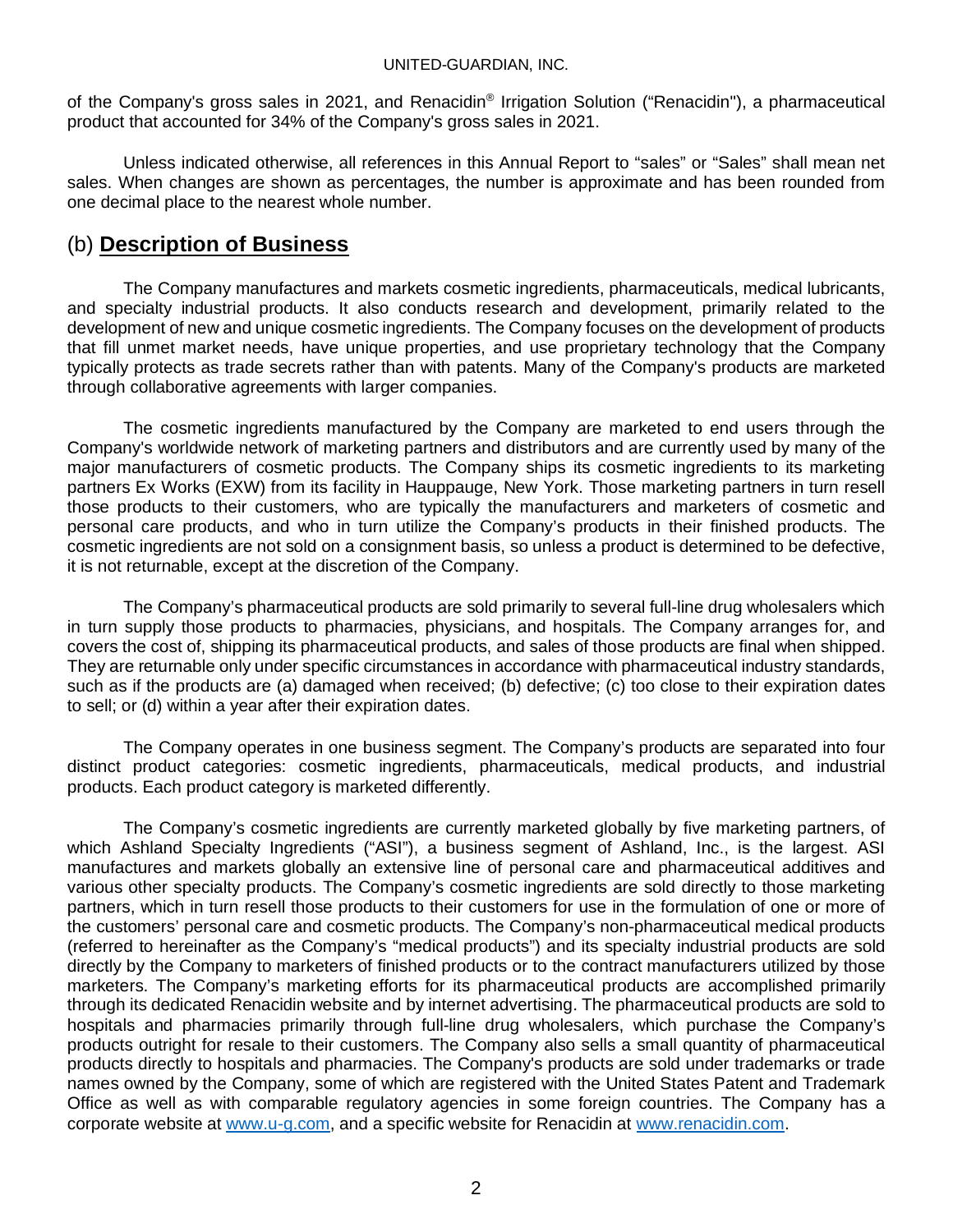# **IMPACT OF THE CORONAVIRUS PANDEMIC**

While the coronavirus pandemic ("pandemic") continues to impact certain areas of the Company's operations, the substantial impact the pandemic had on Company sales in 2020 significantly lessened during 2021. While the Company believes that sales of its cosmetic ingredients are still being negatively impacted, the sales situation has improved substantially, and the current impact is coming more from increased shipping costs and higher raw material costs, which may have some future impact on the Company's profit margins in upcoming quarters. During 2021 it was more difficult to ship the Company's products due to a shortage of truck drivers and trucks, and limited availability of shipping vessels. This created some delays in having orders picked up, even though the Company's products were available to ship. The shortage of truck drivers and shipping vessels is expected to continue into 2022 but improve as the year progresses. The Company has been able to minimize the impact on customers by making them aware of longer lead times that may be necessary as a result of these issues.

Sales of the Company's non-pharmaceutical medical products ("medical products") had also been negatively impacted by the pandemic in 2020, but those impacts lessened as well in 2021. Sales of the Company's pharmaceutical products were not impacted by the pandemic in 2020 or in 2021.

The pandemic has not significantly affected the ability of the Company to obtain raw materials, but it has made some of those materials more expensive and created longer lead times for some of them. The increased costs of some of these raw materials may impact the Company's gross profit margins in the future on certain products. The Company has been able to maintain production throughout the pandemic.

As a result of the lingering effects of the coronavirus pandemic as described above, there continues to be uncertainty in regard to the future potential impact of the pandemic on the Company's operations or financial results. While the impact on the Company's' sales lessened considerably in 2021, the Company believes that it is still unable to provide an accurate estimate or projection as to what the future impact of the pandemic will be on the Company's future operations or financial results. The Company does not expect the carrying value of its assets or its liquidity to be impaired by the coronavirus pandemic.

# **PRODUCTS**

As stated above, the Company operates in one business segment, and its product lines are separated into four distinct product categories:

### **COSMETIC INGREDIENTS**

**LUBRAJEL**® is an extensive line of water-based moisturizing and lubricating gel formulations that are used as ingredients in personal care products (primarily cosmetic/skincare). In the personal care industry they are used primarily as moisturizers, viscosity modifiers, and as bases for other personal care products, and can be found as an ingredient in skin creams, moisturizers, makeup, and body lotions. Included in the many different formulations of Lubrajel are variations that use different types of preservatives, including the Company's line of paraben-free products, as well as some, like **Lubrajel PF**, **Lubrajel Oil PF**, and **Lubrajel II XD PF**, which are all preservative-free.

**LUBRAJEL NATURAL** was the first product in a line of Lubrajel products for cosmetic use that are produced using only ingredients that are considered "natural". This product, as well as the additional "natural" products under development (see "Development Activities" below) are based on natural polysaccharides, which contribute moisturization, emulsion stabilization, and emolliency to personal care products, particularly creams and lotions. Ecocert, one of the global organizations authorized to certify natural and organic products, has certified that Lubrajel Natural complies with the Cosmetic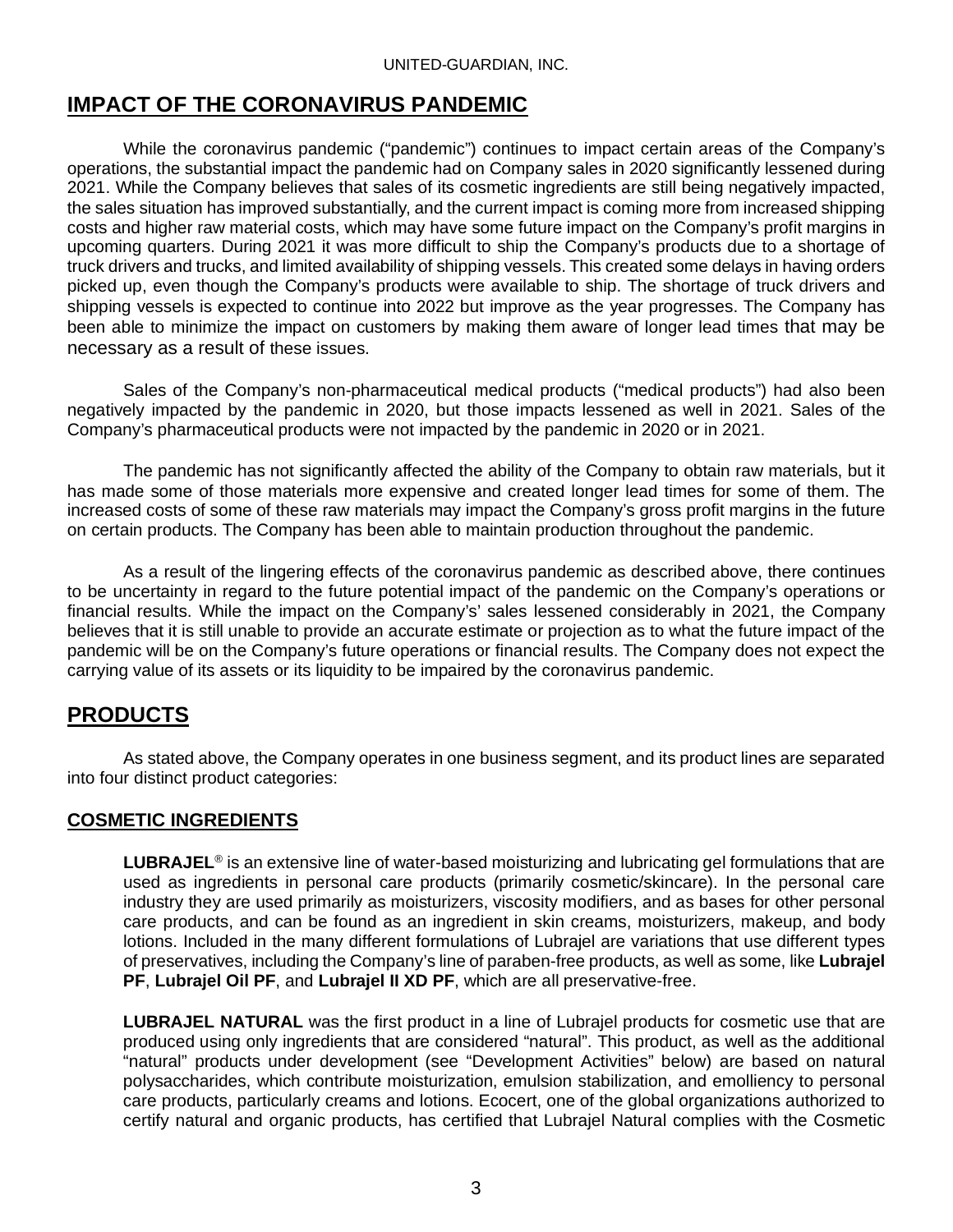Organic and Natural Standard ("COSMOS"), indicating that the product is suitable for use in natural and organic cosmetic products.

**LUBRAJEL MARINE™** was the second product that the Company developed for its new line of "natural" cosmetic ingredients. It was formulated using naturally-derived polysaccharides, with some of the ingredients sourced from marine vegetation. This product was developed jointly with ASI, and for that reason is being marketed globally on an exclusive basis by ASI. Like the original Lubrajel Natural, this product has received COSMOS certification for use in natural and organic cosmetic products. It is being actively marketed by ASI, and while sales have not attained the levels that the Company had originally hoped for, the Company is still optimistic that sales will increase as the interest in natural products in the marketplace continues.

Total sales of the Company's cosmetic ingredients increased by \$2,598,128 (61%) for the year ended December 31, 2021 when compared with 2020, and accounted for approximately 49% of total Company sales in 2021 compared with 39% in 2020. The increase was due primarily to an increase in sales of Lubrajel cosmetic ingredients to ASI, which the Company believes was due mainly due to the global economies gradually recovering from the impact of the coronavirus pandemic during 2021.

Each of the following cosmetic ingredients accounted for less than 2% of the Company's sales in 2021, listed in descending order of sales.

**LUBRAJEL II XD** is a version of Lubrajel that was developed to be a direct replacement for one of the competitive products to Lubrajel. There is a paraben-free version of this product known as Lubrajel II XD Free, and the Company recently completed the development of a preservative-free version of this product, which is being marketed as LUBRAJEL II XD PF.

**LUBRASIL™ II SB** is a special formulation of Lubrajel in which silicone oil is incorporated into a Lubrajel base using proprietary technology that enables the product to maintain much of the clarity of regular Lubrajel. The product has a silky feel and is water resistant while at the same time providing moisturization.

**B-122**™ is a powdered lubricant used in the manufacture of certain cosmetics, such as pressed powders, eyeliners, and rouges, as well as some industrial products. The product acts as a binder, increases water-repellency and drop strength, and lowers the coefficient of friction in the products in which they are used.

**KLENSOFT**™ is a surfactant (a surface-active agent, such as a soap or detergent) that can be used in shampoos, shower gels, makeup removers, and other cosmetic formulations. The marketing of Klensoft had been discontinued in 2021 due to a significant increase in raw material costs which made the product difficult to market. However, there has been recent interest in this product from a previous customer, despite the higher costs, and the Company may make limited quantities of this product available in the future depending on demand.

**ORCHID COMPLEX**™ is an oil-soluble base for skin creams, lotions, cleansers, and other cosmetics. It is an extract of fresh orchids modified by stabilizers, and is characterized by its excellent lubricity, spreadability, light feel, and emolliency. Because of its alcohol solubility it may also be used in fragrance products, such as perfumes and toiletries. Its emolliency makes it an excellent additive to shampoos, bath products and facial cleansers. It is also a superior emollient for sunscreens, vitamin creams, toners and skin serums.

The Company believes that its ability to maintain and/or increase sales of its cosmetic ingredients will depend on (a) the ability and determination of its marketing partners, especially its largest marketing partner, ASI, to continue to aggressively promote the Company's products, particularly to new customers, and to find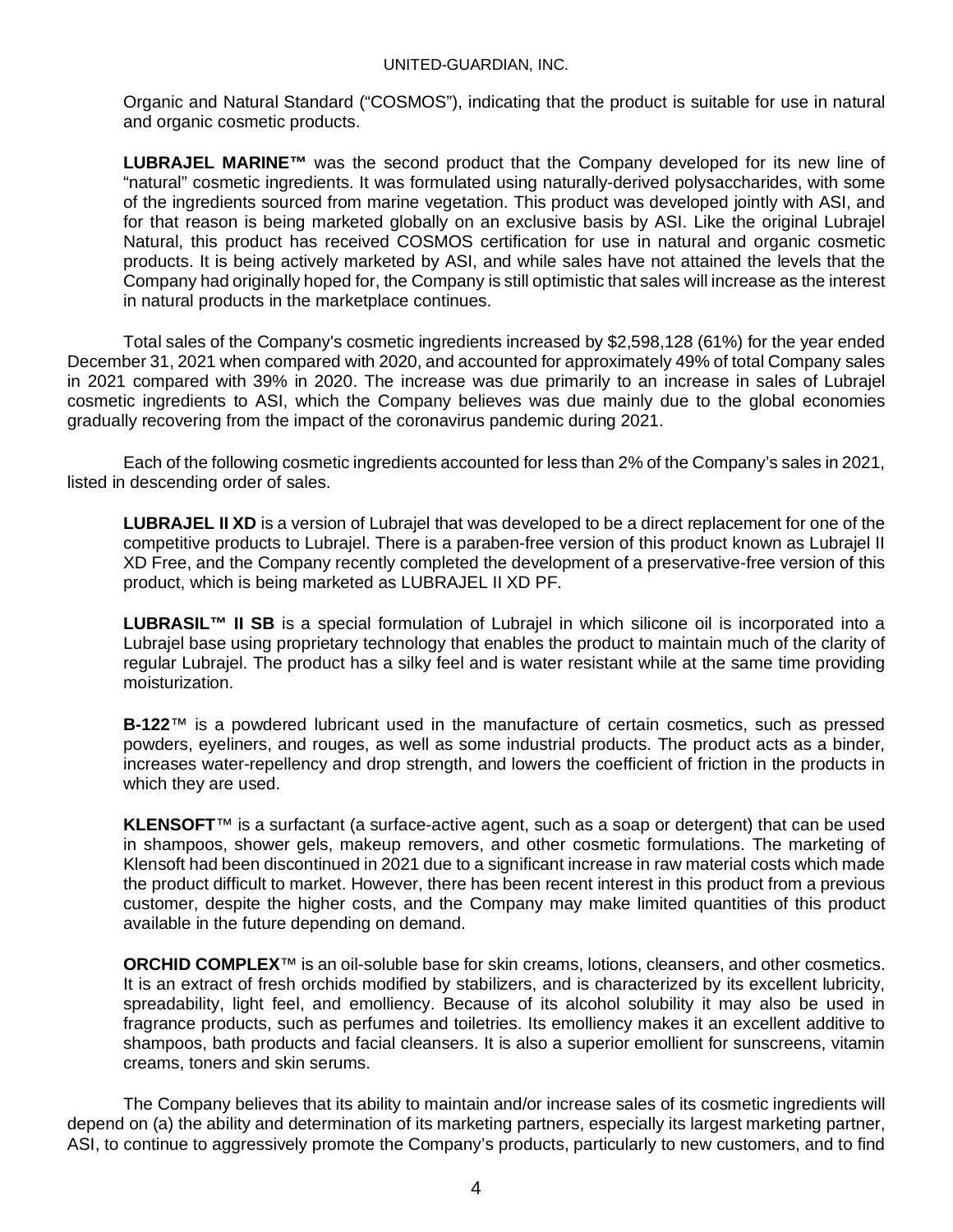new marketing opportunities for those products; (b) the Company's success in developing new and innovative cosmetic ingredients, including new types of water-based moisturizers and lubricants; developing new applications for existing products; and (c) the ability of the Company to compete with manufacturers of lowercost competitors to Lubrajel that have negatively impacted the sales of the Company's cosmetic ingredients over the past few years. In particular, the Company has experienced significant pricing pressure from competitive products being marketed by some Asian manufacturers. These lower-cost competitive products are likely to continue to negatively impact the Company's sales and profit margins on some of its products in certain geographic areas.

The Company believes that there is still potential to expand the sales of its cosmetic ingredients through new product development, modifications to make some of its current products more competitive, additional claim substantiation, and geographic expansion. The Company believes that its strong brand identity, reliability, and reputation for supplying quality products will be advantageous in its efforts to compete with the growing number of lower-cost competitors, but that it will still be necessary to be more competitive with its product pricing in certain geographic areas in order to maintain and grow its market share.

#### **MEDICAL LUBRICANTS**

**LUBRAJEL RR** and **RC** are both water-based gels used primarily as lubricants for urinary catheters. They are special grades of Lubrajel that can withstand sterilization by gamma radiation, which is one of the methods of terminally sterilizing medical and hospital products. Lubrajel RR was the original radiation resistant Lubrajel product. Lubrajel RC was developed as a lower-cost alternative to Lubrajel RR for those customers who are in more cost-sensitive markets. Sales of Lubrajel RR and Lubrajel RC decreased in 2021 compared with 2020, mostly due to a 90% decrease in sales of Lubrajel RC. The Company believes that the decrease was primarily the result of the loss of one of the Company's larger medical product customers due to a reformulation. The combined sales of both products accounted for 4% of the Company's sales in 2021. The Company is currently working with two companies that are evaluating this product, which may result in an increase in sales if one or both of those customers decide to proceed with purchasing this product.

**LUBRAJEL MG** is the original form of Lubrajel, developed as a medical lubricant in the 1970s. It is used by many medical device manufacturers for lubricating urinary catheters, pre-lubricated enema tips, and other medical devices. Sales for this product increased in 2021 compared with 2020 due to an increase in sales to one of the Company's larger customers for this product located in China. Sales to this customer were impacted significantly in 2020 due to the pandemic, but sales levels increased as China's economy began to emerge from the pandemic in 2021.

**LUBRAJEL LC and LUBRAJEL FA** are Lubrajel formulations that were developed for use in oral care applications. Sales of these products increased in 2021 compared with 2020, primarily due to an increase in orders from the Company's primary customers for these products, which the Company believes was due to improving conditions related to the pandemic.

**LUBRAJEL FLUID** is a very low viscosity form of Lubrajel that was developed to provide superior lubrication in water-soluble products. It was specifically developed, and is currently in limited use, as a replacement for silicone oils in pre-lubricated condoms. The Company has only one customer for this product, and sales of this product did not contribute significantly to the Company's overall sales.

Sales of all the medical grades of Lubrajel decreased by 5% in 2021 compared with 2020 and accounted for approximately 14% of the Company's gross sales in 2021 compared with approximately 19% in 2020. The decrease was due primarily to the loss one customer.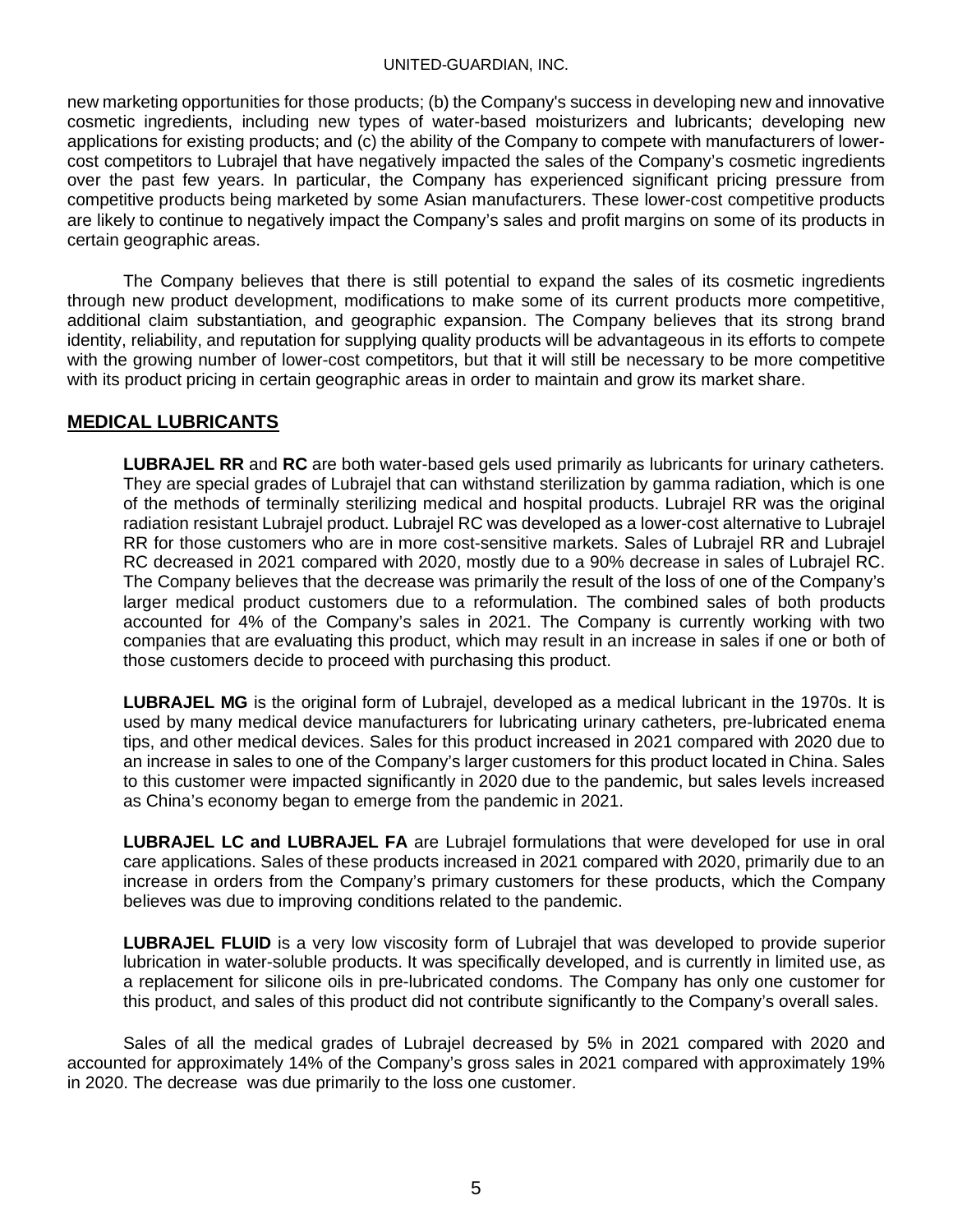#### **PHARMACEUTICALS**

**RENACIDIN®** is a prescription drug product that is used primarily to prevent and to dissolve calcifications in urethral catheters and in the urinary bladder. It is currently marketed in a plastic 30 mL single-dose bottle. While the gross profit generated by Renacidin increased in 2021 compared with 2020, gross sales of Renacidin decreased by approximately 6% in 2021 compared with 2020, and represented approximately 34% of total Company gross sales. The decrease in gross sales was due to the Company's decision in December 2020 to terminate its participation in the Medicaid Drug Rebate Program (MDRP) and the Section 340(B) Pricing Program (340B). The Medicaid Drug Rebate Program required the Company to pay a significant rebate to the various states where Renacidin was provided to Medicaid patients, and the 340B program required the Company to sell their product at a deeply discounted price. Due to the overly burdensome nature of the Medicaid rebates and the deeply discounted pricing associated with the 340B Program, the Company terminated its participation in the MDRP and the 340B Programs, effective December 31, 2020.

**CLORPACTIN**® **WCS-90** is an antimicrobial product used primarily in urology to treat infections in the urinary bladder. It is also used in surgery for treating a wide range of localized infections in the peritoneum (the lining of the abdominal cavity), as well as the eye, ear, nose and throat, and sinuses. The product is a powder that is mixed with water by the end user and used as a solution. It is also a powerful disinfectant, fungicide, and deodorizer. In 2021 sales of Clorpactin increased by 16% and represented approximately 5% of the Company's gross sales.

Sales of the Company's pharmaceutical products are final when shipped, and are returnable only at the discretion of the Company unless (a) they are found to be defective; (b) the product is damaged in shipping; (c) the product is too close to its expiration date to sell; or (d) the product is past its expiration date by no more than one year. These return policies are in conformance with standard pharmaceutical industry practice.

#### **INDUSTRIAL PRODUCTS**

**DESELEX**™ is a sequestering and chelating agent that is used primarily as a replacement for phosphates in the manufacture of detergents. It also has some use in personal care products as a chelating agent in shampoos and body washes. Sales of this product decreased by less than 1% in 2021 compared to 2020 and represented less than 1% of Company sales. In March 2022 the Company discontinued this product due to minimal sales and a significant increase in raw material costs.

**THOROCLENS** is a chlorine-based industrial cleanser manufactured and packaged by the Company for a small company in New England. Sales of this product increased in 2021, but, as with Deselex, represented less than 1% of Company sales.

### **DEVELOPMENT ACTIVITIES**

In coordination with, and with input from, its marketing partners, the Company's research and development department develops products that are used in many different industries, including the personal care (including cosmetic), pharmaceutical, medical, health care, and specialty chemical industries. These products are in various stages of development, some currently marketable and some in the very early stages of development requiring a substantial amount of development work to bring them to market. Research is also being done on new uses for currently marketed products.

Prior to initiating research and development work on a product, the Company consults with its global marketing partners to determine the marketability of the product, including the potential market size and the most effective method of marketing the product. After that, the research and development department will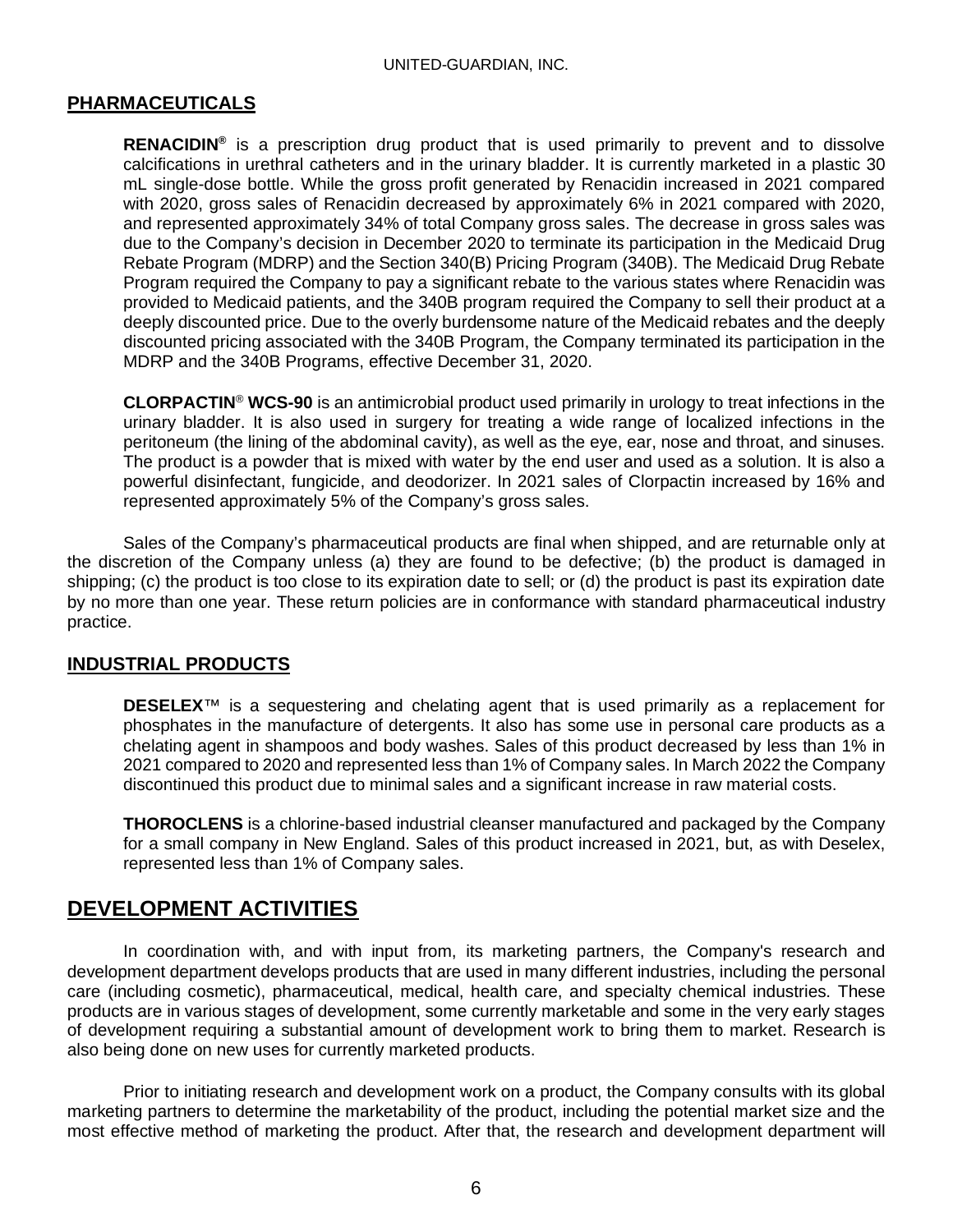determine whether the product can be successfully developed, including (a) laboratory refinements and adjustments to suit the intended uses of the product; (b) stability studies to determine the effective shelf life of the product and suitable storage and transportation conditions; and (c) laboratory efficacy tests to determine the effectiveness of the product under different conditions. If development proves feasible, the Company will then determine whether production and sales costs make it feasible to bring the product to market.

If the initial development work is successful, and the estimated costs of further development are acceptable to the Company, further development work to bring the product to market will continue, including scaling up from laboratory production batches to pilot batches to full-scale production batches. In the case of drug products or medical devices, significant additional work would have to be done, including studies to determine safety and effectiveness, preparation of an Investigational New Drug (IND) Application, and finally the filing of an NDA. Because of the high cost of bringing new drugs or medical devices to market, as well as the Company's limited resources, the Company does not currently have plans to develop any new drugs or medical devices, and intends to focus its research and development efforts on the development of new and innovative products for the personal care and medical (non-drug) markets.

While there can be no assurance that any particular project will result in a new marketable product or a commercially successful product, the Company believes that a number of its development projects, including those discussed below, may have commercial potential if the Company's development efforts are successful.

The Company's major research focus is on the development of new and unique cosmetic ingredients. The following are some of the projects on which the Company is currently working:

**LUBRAJEL OIL PF:** This product was developed as a result of the high demand for the Company's very popular Lubrajel Oil. Unlike that product, this formulation is preservative-free, which enables formulators to use their own preservative systems without having to account for preservatives already incorporated into the product. This approach has been very successful with the Company's Lubrajel PF, its first preservativefree product, and the Company is hopeful that a preservative-free formulation of Lubrajel Oil will also be successful. The Company has launched this product exclusively with Ashland, which launched the product globally at the end of 2020. Since the launch, Lubrajel Oil PF has seen success with many customers. The Company has seen increased orders which demonstrates how quickly customers have been able to incorporate Lubrajel Oil PF into their formulations.

**LUBRAJEL II XD PF:** Like Lubrajel Oil PF, this product was developed to meet the continuing market demand for preservative-free products. Current formulators are moving from conventional preservative systems to more natural methods of preservation. Eliminating the preservatives enables a formulator to choose the preservative system that is best for their final application. This product was launched by ASI in early 2021, and has already been qualified by some customers in the EMEA market. The Company received its first commercial order for this product in the first quarter of 2022.

**OIL/WAX HYDRATION:** The concept for this product is an anhydrous textured gel that can be added to rinse-off formulas and provide longer-lasting hydration. Like many of the Company's other "natural" products, this product has a high natural origin content based on ISO 16128, and, like the Company's other natural products, is intended to be certified as a "natural" ingredient. Several prototype formulas have been created and additional testing will be conducted in the coming months. Additional conversations with Ashland are scheduled to better understand the market applications, pricing, and additional testing that may be necessary to prove efficacy.

**LUBRAJEL 24:** The purpose of this project is to develop a "natural" product with 24-hour hydration. While the Company's current water-based moisturizing products provide excellent hydration, the goal is to build upon that to produce a product with superior hydration that will last a full 24 hours. Three prototypes have been developed, and hydration testing has been conducted on two of the three, evaluating them against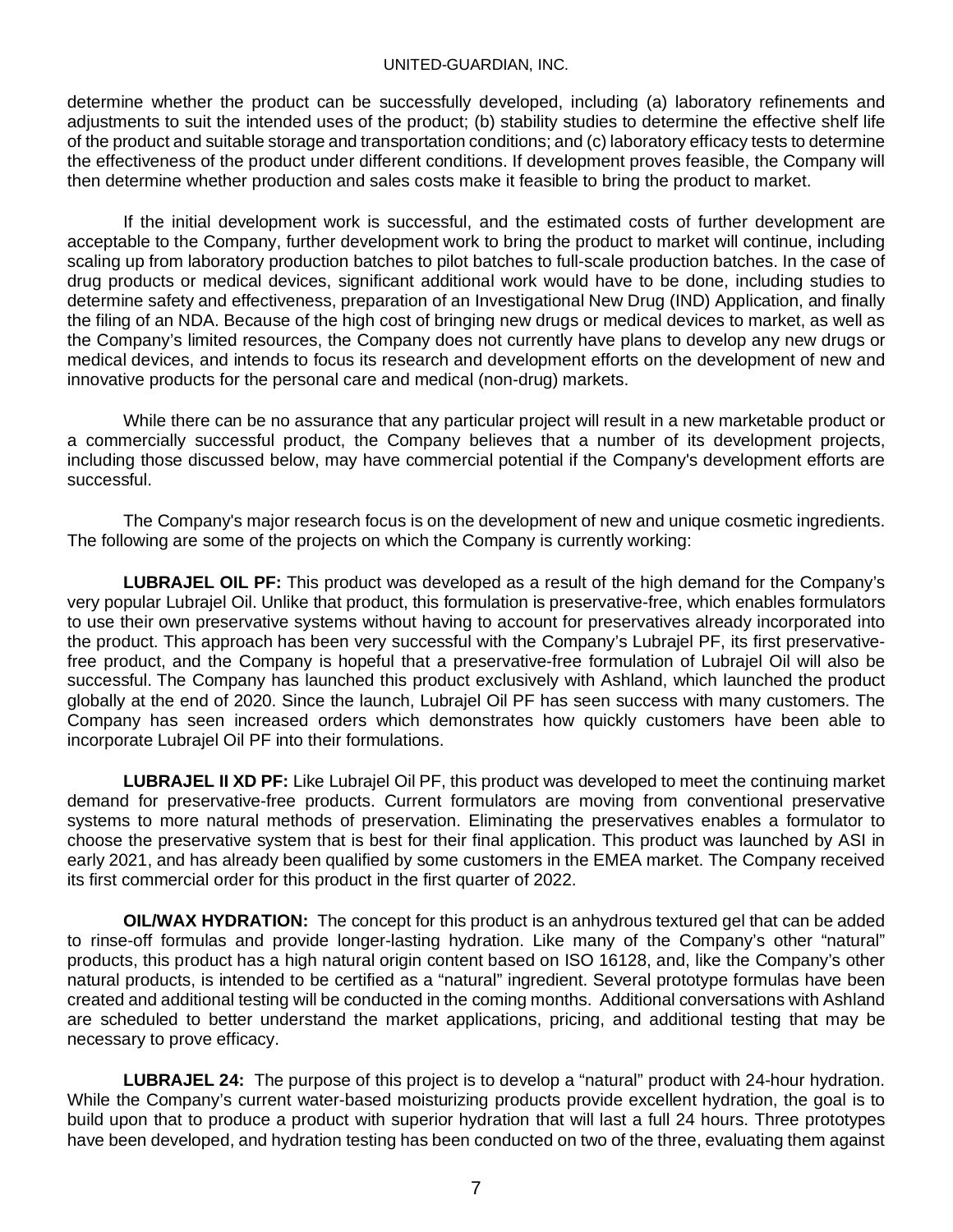a well-known benchmark, hyaluronic acid. Testing of the remaining prototype will be conducted this winter to determine which formulations will move forward and what the next steps will be in the development process.

**LUBRAJEL OIL NATURAL:** This product was developed to be an addition to the Company's "natural" line of products. It uses vegetable feedstock and is based on polysaccharide chemistry. Modifications have been made over the past year to increase hydration and stabilize the emulsion. Like the Company's other "natural" products, this product has been certified by Ecocert to comply with the COSMOS standards for use in natural and organic cosmetic products. The Company has initially launched this product with its marketing partner in the United Kingdom ("UK") due to a specific interest they had in this product. The product has already been qualified for use by some customers in the UK, and the first commercial order was placed in January 2021. The Company is working with its Italian marketing partner to pursue additional markets where this product might be successful.

**LUBRAJEL TERRA**: This product was developed as an additional offering to the Company's line of "natural" products. Lubrajel Terra incorporates plant polysaccharides with natural moisturizers to achieve long-lasting hydration. Like the Company's other "natural" products, this product has been certified by Ecocert to comply with the COSMOS standards for use in natural cosmetic products. The Company launched this product with its UK marketing partner in August 2021, and has seen interest in this product for use in haircare formulations following the beard-care formulation that was promoted as part of its launch. The Company's UK marketing partner has informed the Company that several customers have included Lubrajel Terra in their pipeline evaluations. The Company is also working with its Italian marketing partner to pursue additional markets where this product might be successful.

**HAIR CARE**: A new area of research for the Company will be in haircare ingredients. While the Company has typically spent more of its time developing products for the skincare market, it is putting more effort now into the development of haircare products. The Company will be working with its UK marketing partner to gain insight into this market, focusing on developing "natural" hair care ingredients. Since the Company's current "natural" line has some overlap with the haircare market it is confident that with additional insight from its marketing partners it will be able to create products for customers that want to elevate their haircare formulations with natural ingredients. The Company intends to continue to work with its marketing partners during all of the stages of product development to ensure that our ingredients are meeting customer needs.

**LUBRAJEL DV PF** and **LUBRAJEL MS PF**: The Company developed two additional products for its growing line of preservative-free products. The preservative-free offerings enable formulators to use their own preservative systems without having to account for preservatives already incorporated into the products. Both products will be launched with its UK marketing partners in the second quarter of 2022.

It should be emphasized that some of the projects listed above are in the very early stages of research and development, and there can be no guarantee that any particular development project will result in a marketable product or in significant sales if it is marketed.

The Company's research and development expenses in 2021 were \$478,642 compared with \$451,208 in 2020. The Company expects its research and development expenses in 2022 to be comparable to those of 2021. Any additional increase in development and/or production costs will depend on whether capital investments are required in order to continue development work on, or to manufacture, any of the new products under development.

The Company requires all employees and consultants who may receive confidential and proprietary information to agree in writing to keep such information confidential.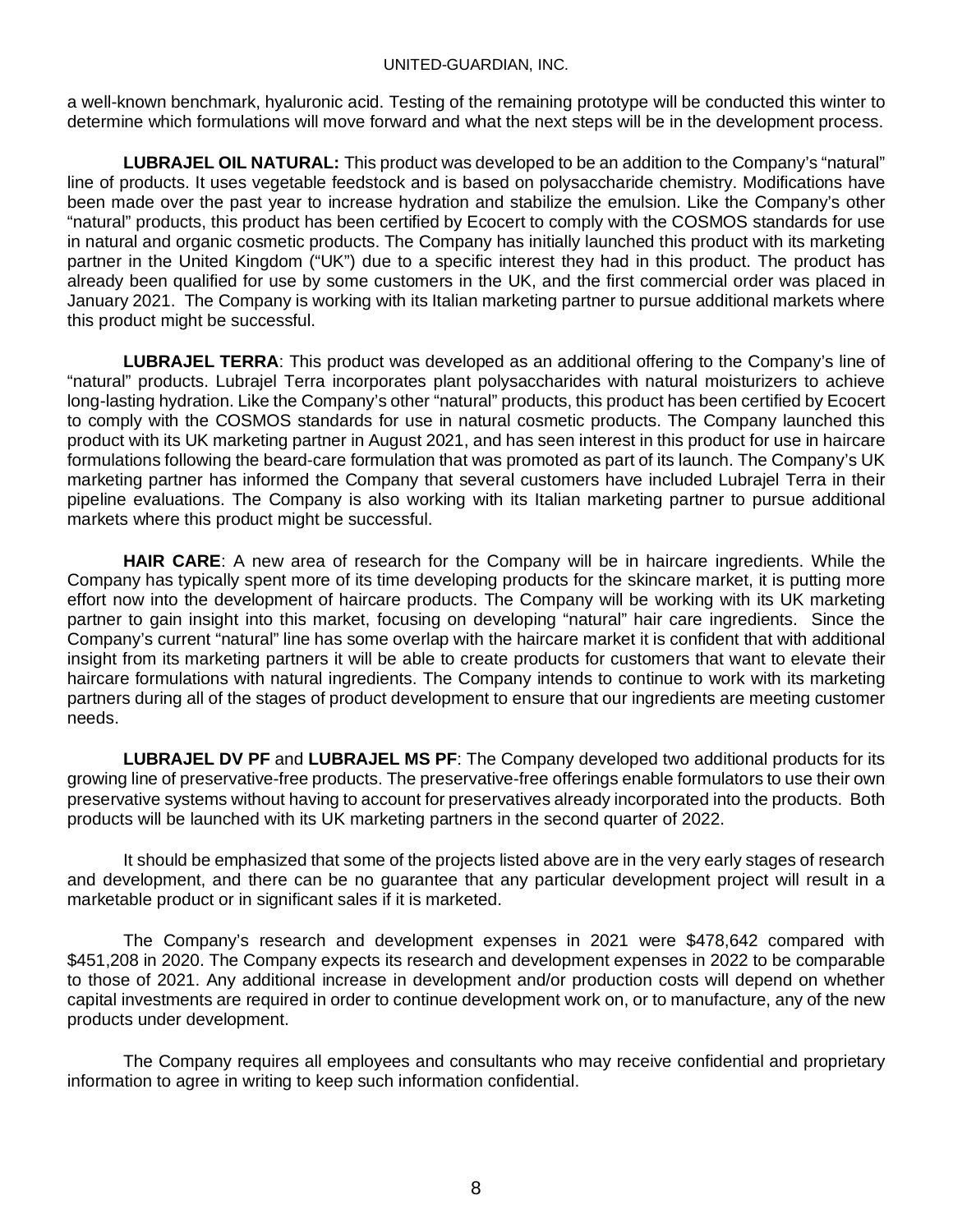# **TRADEMARKS AND PATENTS**

The Company strongly believes in protecting its intellectual property. In the past, the Company filed for patent protection in connection with many of its products and processes, and over the years was issued at least 32 patents, all of which are now expired. However, under current patent law the filing of a patent now provides detailed proprietary information that can be used by companies in other countries where enforcement would be difficult and expensive, such as in China. As a result, the Company decided in recent years to generally forego patent protection and rely instead on trade secret protection to protect its intellectual property, including its proprietary product formulations and manufacturing methods. The Company will continue to consider filing patent applications in situations where it believes that relying on trade secrets would not provide sufficient protection.

The various trademarks and trade names owned or used by the Company in its business are of varying importance to the Company. The most significant trademarks are Lubrajel®, Renacidin®, and Clorpactin®.

# **DOMESTIC SALES**

#### **COSMETIC INGREDIENTS**:

In the United States the Company's cosmetic ingredient products are marketed and distributed exclusively by ASI in accordance with a marketing agreement entered into in 1996 with its predecessor company, International Specialty Products ("ISP"). That agreement was for the marketing of the Company's cosmetic ingredients in North, Central, and South America. Since that time, this initial agreement has been modified and expanded multiple times (see "Marketing Agreements" below), most recently in 2019 when Korea was added to ASI's marketing territory. ASI also has the exclusive right to market globally four of the Company's products: **Lubrajel Marine**, which was the second product in the Company's Lubrajel Natural line of products; **Lubrajel BA**, an oral care product which was specifically developed for ASI in 2012 but which, to date, has not had significant sales; and two of the Company's preservative-free products, **Lubrajel Oil PF** and **Lubrajel II XD PF**. ASI also has a non-exclusive right to sell certain of the Company's other industrial and medical products. The current agreement with ASI automatically renewed on January 1, 2022 and will automatically renew again on January 1, 2024 unless either party chooses to terminate, which can be done by giving 60 days' notice prior to the then expiration date.

Revenue from domestic sales of all Company products accounted for approximately 80% of the Company's total sales in both 2021 and 2020. Domestic sales of cosmetic ingredients accounted for approximately 41% of total Company sales in 2021, compared with 30% in 2020. Sales to the Company's largest marketing partner, ASI, accounted for approximately 40% of total Company sales in 2021 and 29% of sales in 2020. It should be noted, however, that while all sales to ASI are considered domestic sales because all shipments to ASI are delivered to ASI in the U.S., a significant percentage of ASI's purchases from the Company are ultimately sold to foreign customers. Based on sales information provided to the Company by ASI, 74% of ASI's sales in 2021 were to customers in foreign countries, compared with 68% in 2020.

#### **PHARMACEUTICALS**:

The Company's pharmaceutical products are marketed only in the United States and are sold primarily through full-line drug wholesalers. Sales of those products accounted for approximately 34% of Company sales in 2021, compared with approximately 41% in 2020.

During 2021 and 2020, the Company participated in various government drug rebate programs related to the sale of Renacidin®, its most important pharmaceutical product. These programs include the Veterans Affairs Federal Supply Schedule (FSS), and the Medicare Part D Coverage Gap Discount Program (CGDP). These programs require the Company to sell its product at a discounted price. In addition, during 2020, the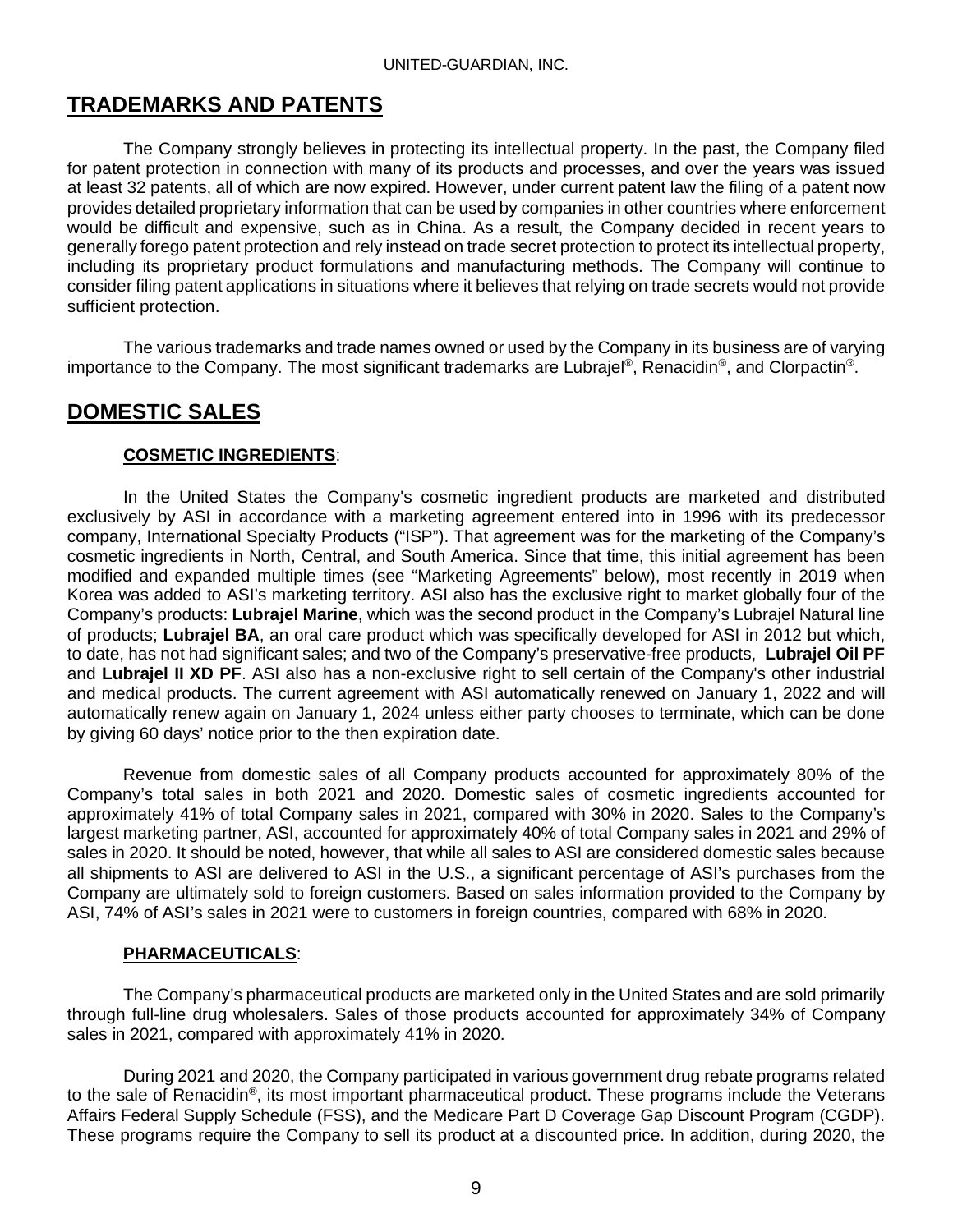Company participated in the Medicaid Drug Rebate Program (MDRP), which required the Company to pay a significant rebate to the various states where Renacidin was provided to Medicaid patients, as well as the Section 340B Drug Pricing Program (340B), which required the Company to sell their product at a deeply discounted price. Due to the overly burdensome nature of these Medicaid rebates on the Company, and the deeply discounted pricing associated with the 340B Program, the Company terminated its participation in the MDRP and the 340B Programs, effective December 31, 2020. The Company will, however, continue to participate in the other government discount and rebate programs, specifically the Veterans Affairs FSS Program and the Medicare Part D Coverage Gap Program (CGDP).

The Company's sales, as reported, are net of these rebates, some of which are estimated and are recorded in the same period that the revenue is recognized.

#### **MEDICAL PRODUCTS**:

The Company's non-pharmaceutical medical products, such as its catheter lubricants and oral care products, are sold by the Company directly to the end users or to contract manufacturers utilized by the end users. These products are also available for sale on a non-exclusive basis through its marketing partners if they choose to market those products. Domestic sales of the Company's medical products accounted for approximately 4% of the Company's total sales in 2021, compared with 8% in 2020. Although all shipments of medical products to U.S. locations are considered domestic sales, a percentage of those shipments are subsequently shipped by some customers to foreign manufacturing facilities, which then produce finished products that could be marketed globally**.**

#### **INDUSTRIAL PRODUCTS**:

Domestic sales of the Company's specialty industrial products accounted for less than 2% of Company sales in both 2021 and 2020. These products are sold directly to end-user customers or their contract manufacturers, who incorporate these products into their finished products.

### **FOREIGN SALES**

In both 2021 and 2020, approximately 20% of the Company's sales revenue was from foreign sources, and was derived from (a) sales of its cosmetic ingredients to the Company's foreign marketing partners, which accounted for approximately 9% of Company sales in 2021 and 2020 and (b) sales of some of the Company's medical products directly to certain customers in foreign countries, which accounted for approximately 11% of Company sales in both 2021 and 2020.

Because all shipments to the Company's largest marketing partner, ASI, are delivered to ASI's warehouses in the U.S., all sales to ASI are included in "Domestic Sales", even though a significant percentage of ASI's sales of the Company's products are to customers in foreign countries. Based on sales information provided to the Company by ASI, 74% of ASI's sales of the Company's products in 2021 were to customers in foreign countries, compared with 68% in 2020. ASI's largest foreign market in both 2021 and 2020 was China, which accounted for approximately 41% of ASI's sales of Company products in 2021 and 34% in 2020.

Since the Company sells its products in U.S. Dollars, the Company's selling prices are generally not affected by fluctuations in foreign currency exchange rates, except to the extent that a stronger dollar compared with foreign currencies can make the Company's products less competitive in foreign markets, sometimes requiring the Company to adjust its prices in order to be more competitive. As a result of the weakened dollar in the second half of 2020 and the first half of 2021 , the Company's products became more competitive in Europe, but in the second half of 2021 the dollar strengthened against the Euro, which again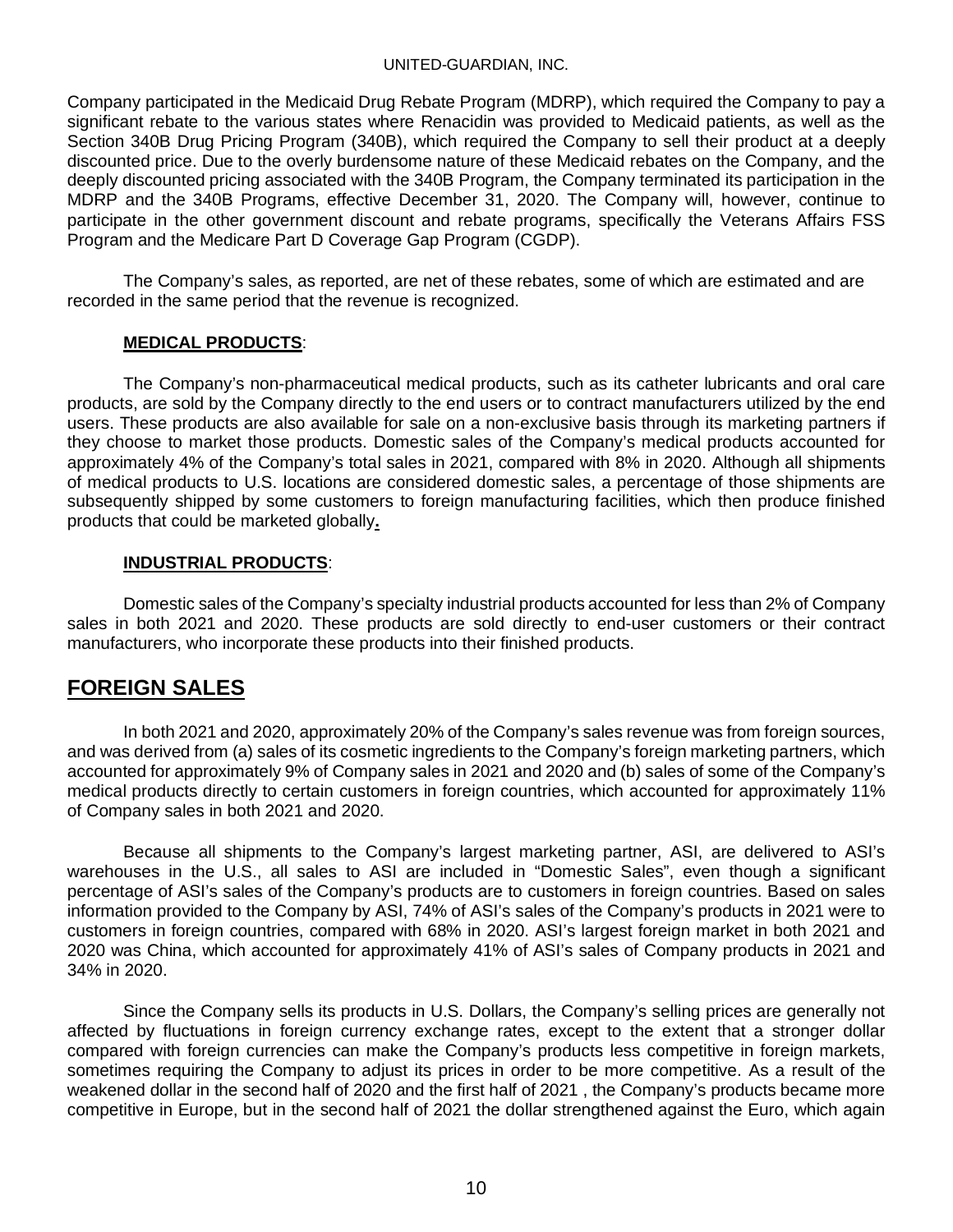made the Company's products less competitive. Current indications are that it is likely that the dollar will continue its current strength against the Euro for most if not all of 2022.

### **SALES AND MARKETING**

The Company markets its products through marketing partners and distributors, promotion on the Company's websites, and by internet advertising, and has some direct sales to customers as well. The cosmetic ingredients are sold outright (not on consignment) to the Company's marketing partners, which in turn market and resell the products to cosmetic and other personal care product manufacturers for use in the formulation of one or more of their products. The pharmaceutical products are sold in the United States primarily to drug wholesalers, which in turn distribute and resell those products to drug stores, hospitals, physicians, long-term care facilities, the U.S. Department of Veterans Affairs, and other government agencies. The medical and specialty industrial products are sold by the Company directly to the end users of those products. The industrial products are older products that have limited marketability but are still being sold to some long-time customers. They are not actively marketed but are available for sale to any new customers.

### **MARKETING AGREEMENTS**

The Company has a written marketing agreement only with ASI. All other marketing arrangements are subject to cancellation at any time by either the Company or the marketing partner. The marketing agreement with ASI gives it exclusive foreign marketing rights with the exception of the following territories, where the Company's other marketing partners have exclusive marketing rights: the United Kingdom (by The Azelis Group); France (by Sederma SAS, a subsidiary of Croda International Plc.); Italy (by Safic-Alcan); and Switzerland (by Azelis Cosmetics GmbH.).

That agreement set forth provisions under which ASI would market and distribute the Company's cosmetic ingredients, as well as some medical and specialty industrial products, in certain parts of Europe, Asia, Australia, and Africa. In 1996, the parties entered into another agreement, which extended ASI's distribution rights to the United States, Canada, Mexico, and Central and South America, and in December 2019 the marketing rights in Korea were transferred to ASI from the Company's previous distributor for Korea. In July 2000, December 2002, December 2005, May 2010, November 2012, and November 2013 the parties entered into additional agreements that modified, extended, and consolidated the 1994 and 1996 agreements, and provided for automatic two-year renewals of ASI's marketing rights unless either party terminated the arrangement upon 60 days' notice. The agreement automatically renewed on January 1, 2012, 2014, 2016, 2018, 2020, and 2022 for additional two-year terms. The current contract ends on December 31, 2023.

The Company believes that in the event ASI were to cease marketing the Company's products alternative arrangements could be made with one of the other global marketers of cosmetic ingredients to continue to supply products to customers currently using the Company's products, without any significant interruption of sales.

### **RAW MATERIALS**

The principal raw materials used by the Company consist of common industrial organic and inorganic chemicals. Most of these materials are available in ample supply from numerous sources. The Company has six major raw material vendors that together accounted for approximately 94% of the raw material purchases by the Company in 2021 and 88% in 2020.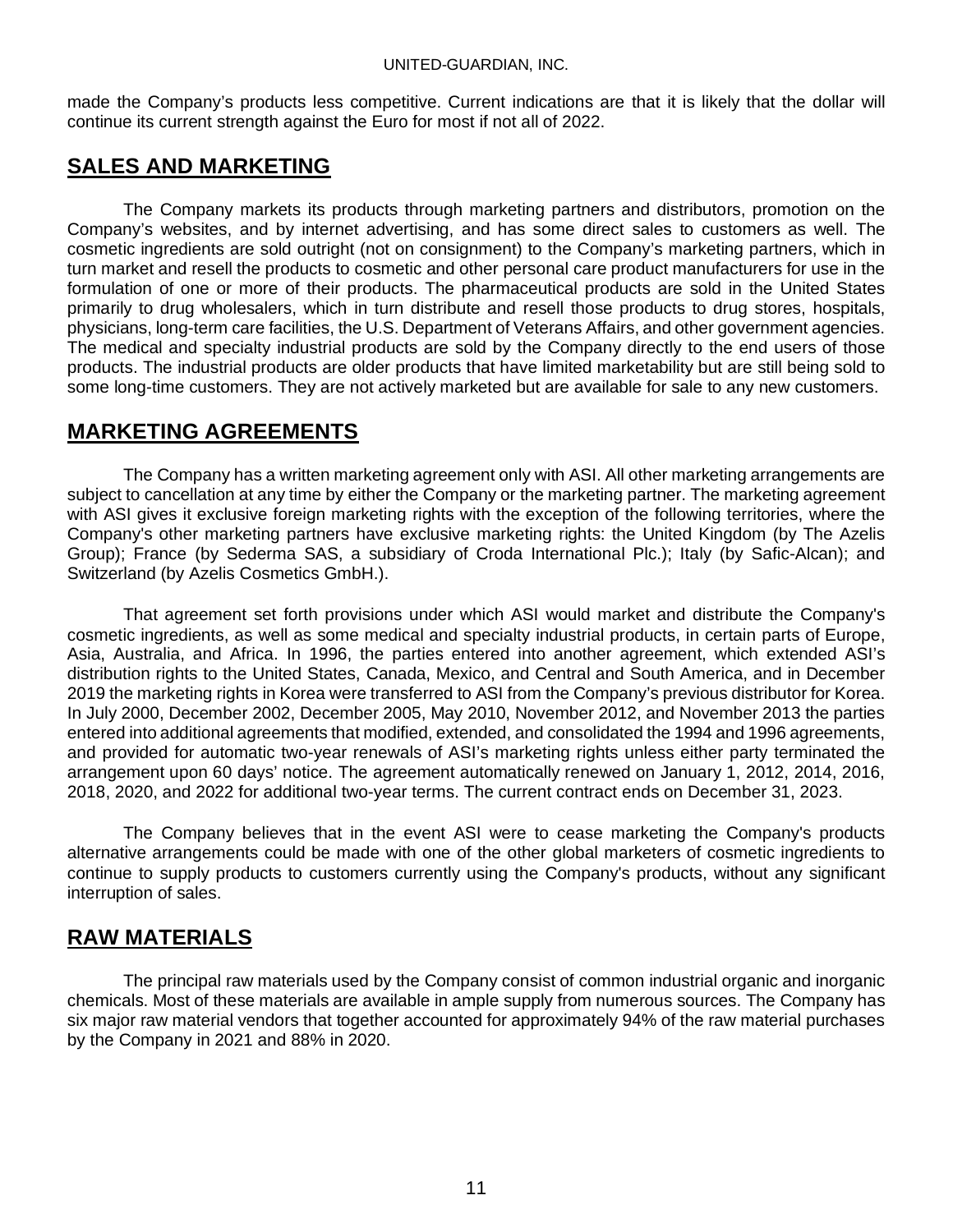# **INVENTORIES, RETURNS, and ALLOWANCES**

It is important for the Company to maintain moderate inventory levels of certain of its finished goods in order to fulfill purchase orders in a timely manner. Historically, sufficient inventory levels, returns, and allowances have not been a significant factor in the Company's business.

# **BACKLOG**

The Company currently does not have any significant backlog of orders.

# **SEASONALITY**

Due to the nature of the Company's business and the types of products it markets, it is not subject to any significant seasonal fluctuations in sales.

# **CUSTOMERS**

The Company's cosmetic ingredients are currently marketed and sold globally by five marketing partners. Those marketing partners in turn market and distribute those products to their customers. Although the Company depends on those marketing partners for the marketing and distribution of its cosmetic ingredients, it is confident that if any of its marketing partners were to decide not to sell the Company's products, or if the Company chose to replace one or more of those marketing partners, it would be able to put in place new marketing agreements to service its customers in all the geographic areas affected. If necessary, the Company would also be able to sell directly to the end users of its products until such time as a new marketing partner is put in place.

The Company's pharmaceutical products are sold to, and distributed by, full-line drug wholesalers throughout the United States. Its medical and specialty industrial products are sold directly by the Company to the end users of those products or, in some cases, to contract manufacturers used by some of those end users.

### **COMPETITION**

The Company has some products or processes that are either proprietary or have some unique characteristics. Its Lubrajel line of products is well known globally and has a long-standing reputation for high quality. The Company believes that these characteristics will be advantageous to the Company in its continuing efforts to compete effectively with other companies marketing similar products. The pharmaceutical, health care, and cosmetic industries are all highly competitive, and during 2021 the Company experienced a high level of competition for its cosmetic ingredients both in the U.S. and in foreign markets. In 2021 the value of the U.S. dollar gradually strengthened relative to some other foreign currencies, in particular the Euro, which made the Company's products a little less competitive in those markets than it had been when the dollar was not as strong. Regardless of the changes in the currency situation, the Company believes that there will continue to be significant competition for its products, especially from Asian competitors, and it may sometimes be necessary for the Company to lower its prices, and reduce its profit margins, in order to remain competitive. The Company intends to continue to work closely with its marketing partners to remain as competitive as possible.

The Company is aware that there are other domestic and foreign companies that are engaged in the same or similar areas of research as those in which the Company is engaged, some of which have substantially greater financial, research, manpower, marketing and distribution resources than the Company. In addition, there are many large, integrated and established companies that have greater capacity than the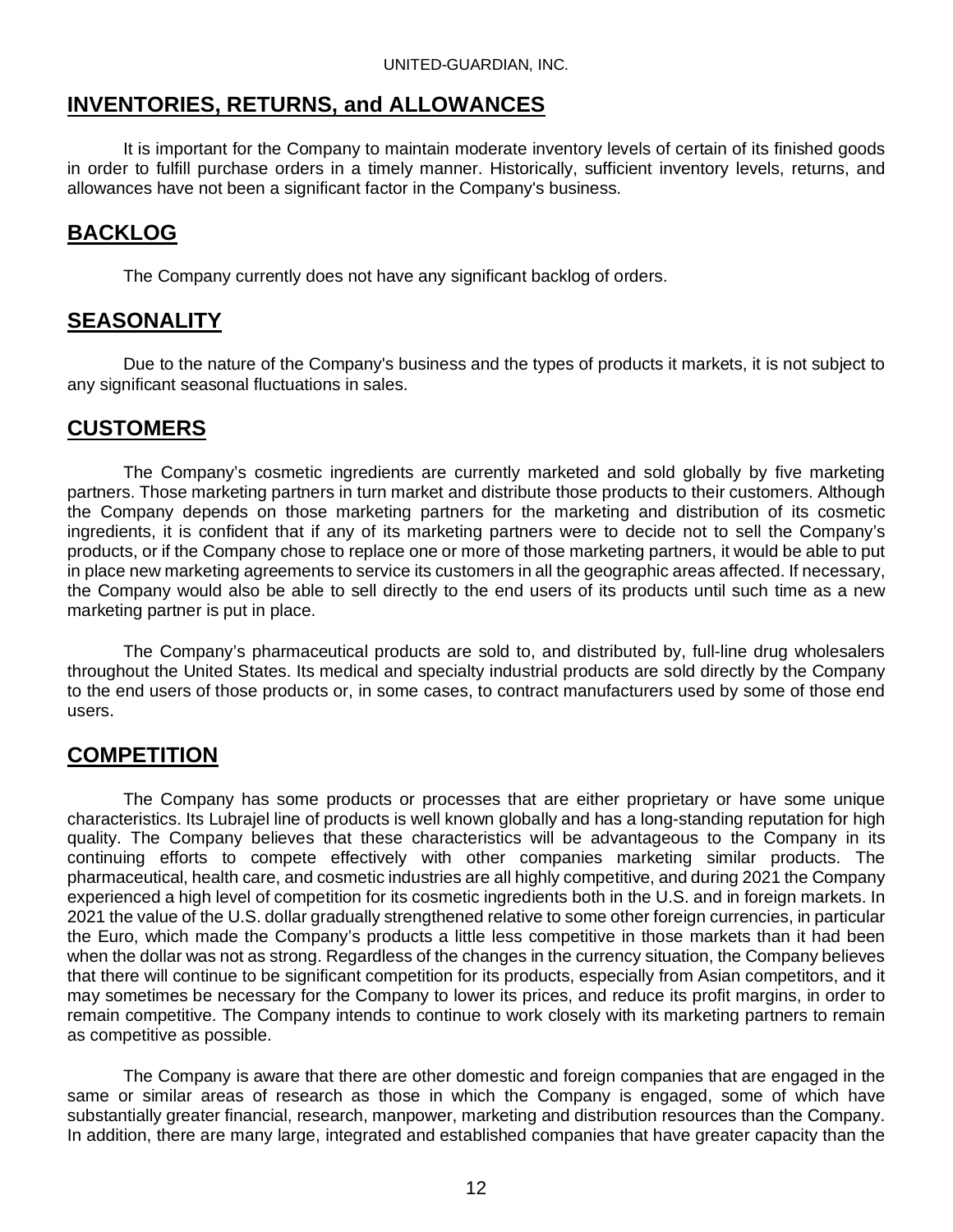Company to develop and to commercialize the types of products upon which the Company's research and development programs are based. The Company intends to continue to focus its research efforts on the development of new and innovative products for which there is not the same level of competition as there is for some of the Company's older products. The Company is optimistic that its development of unique products, including products made exclusively with natural ingredients, will enable it to continue to compete in a market in which competition has become more of a factor than it had been in the past.

### **ISO 9001:2015 REGISTRATION**

On July 23, 2018, the Company was certified by Underwriters Laboratories, Inc. to be in compliance with the latest ISO standard, ISO 9001:2015, indicating that the Company's documented procedures and overall operations had attained the high level of quality needed to comply with this current ISO certification level. From October 2009 to July 2018, the Company had been registered under the ISO 9001:2008 standard; from December 2003 to October 2009, the Company had been registered under the ISO 9001:2000 standard; and between November 1998 and December 2003 the Company had been registered under the ISO 9002 standard. The Company's current ISO 9001:2015 certification is valid through July 22, 2024. The Company has been in continuous compliance with ISO standards since November 1998.

### **GOVERNMENT REGULATION**

Regulation by governmental authorities in the United States and other countries is a significant factor in the manufacturing and marketing of many of the Company's products. The Company and many of the Company's products are subject to certain government regulations. Some products developed and sold by the Company in the United States may require approval from federal regulatory agencies, such as the U.S. Food & Drug Administration ("FDA"), as well as state regulatory agencies. Some products developed and sold by the Company outside the United States may require approval from foreign regulatory agencies. Although the Company does not currently market any medical devices, if it were to do so a 510(k) pre-market notification to the FDA would be required to demonstrate that the device is at least as safe and effective as a legally marketed device. The Company would then need to receive clearance from the FDA prior to marketing the device. While the Company does not have any plans to develop new pharmaceutical products, if it decided to do so any new drug product would require clinical evaluation under an Investigational New Drug Application, and the subsequent submission to the FDA of a New Drug Application.

The Company is required to comply with all pertinent current Good Manufacturing Practices of the FDA for medical devices and drugs. Accordingly, the regulations to which the Company and certain of its products may be subject, and any changes with respect thereto, may materially affect the Company's ability to produce and market new products developed by the Company.

The Company's present and future activities are, and will likely continue to be, subject to varying degrees of additional regulation under the Occupational Safety and Health Act, Environmental Protection Act, import, export and customs regulations, and other present and possible future foreign, federal, state and local regulations.

Portions of the Company's operating expenses are directly attributable to complying with federal, state, and local environmental statutes and regulations. In 2021 and 2020, the Company incurred approximately \$32,000 and \$13,000 respectively, in federal, state, and local environmental law compliance expenses. There was no material financial or other impact on the Company as a result of compliance with environmental laws.

### **ENVIRONMENTAL, SOCIAL, and CORPORATE GOVERNANCE**

As a manufacturer with global sales, the Company is committed to sustainable growth and lowering its impact on the local community. It is committed to measuring and monitoring its impact on the environment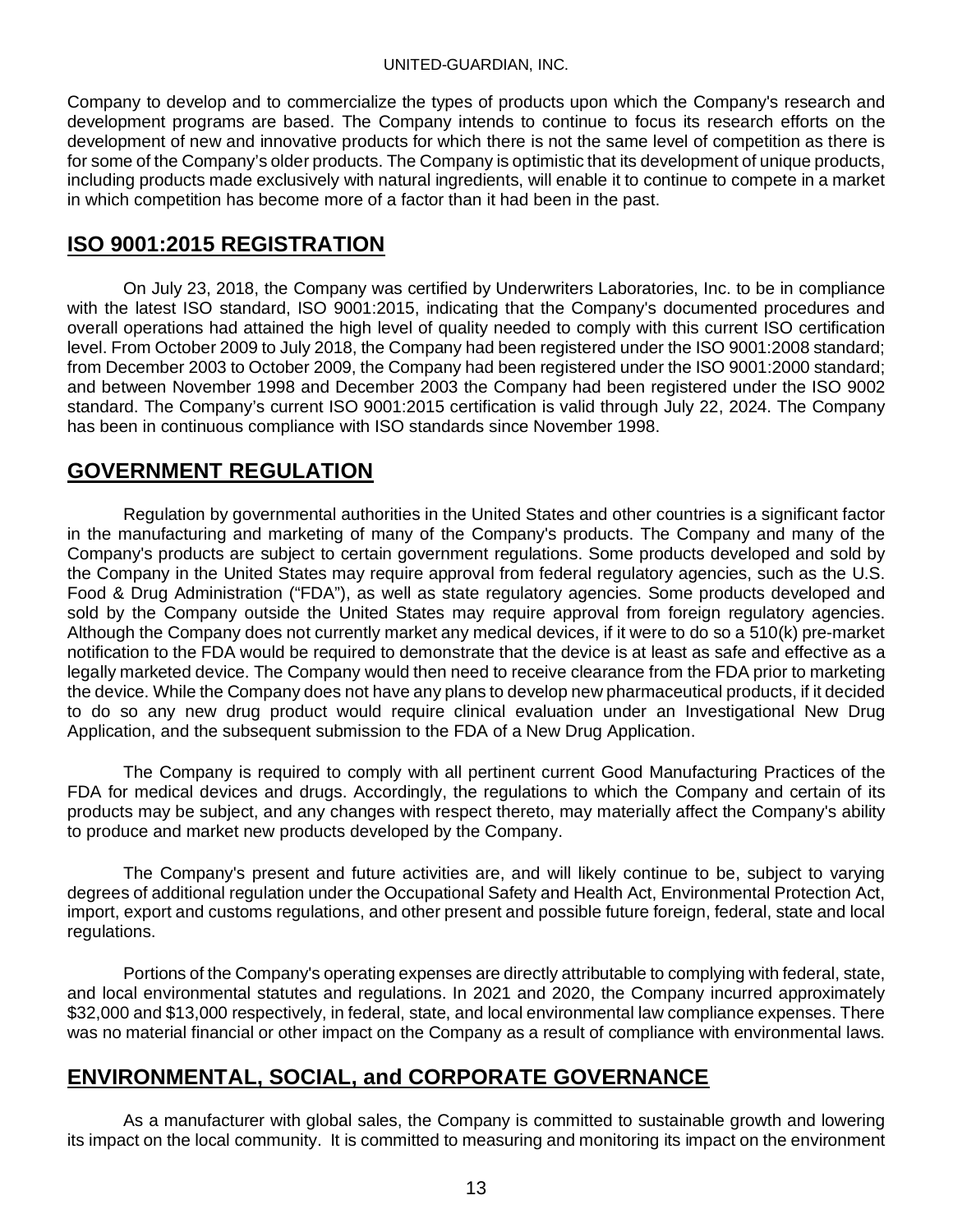and continually improving. The Company complies with all federal/state/local environmental regulations, and has recently initiated a carbon footprint monitoring program and will be setting goals to lower its impact on the environment during the coming years. The Company has also joined initiatives for core raw materials, such as RSPO, to ensure that it supports suppliers in protecting the environment and the people in it. It is committed to using green chemistry principles to produce biodegradable, natural, and safe products with renewable feedstocks.

As part of the Company's commitment to corporate social responsibility ("CSR") it joined EcoVadis, a global leader in guiding, measuring, and improving corporate environmental and social responsibility and sustainability performance. The EcoVadis assessment measured 21 key issues centered around the environment, labor & human rights, ethics, and sustainable procurement. In its latest evaluation the Company scored in the top 15% of companies evaluated.

As part of the assessment, it was determined that the Company was strong in the following four areas:

- 1) Environmental
	- a) Company-specific emergency preparedness and response procedure regarding customer health and safety
	- b) Measure to detect and/or eliminate accidental water contamination
	- c) Formalized procedure related to materials/chemicals management
	- d) Provision of Safety Data Sheets
	- e) Employee awareness/training program on transportation of hazardous materials
	- f) Measures to avoid emissions of dust or particles
- 2) Labor & Human Rights
	- a) Labor and human rights policy
	- b) Formalized procedure related to employee health and safety
	- c) Compensation for extra or atypical working hours
	- d) Additional leave beyond standard vacation days
	- e) Bonus scheme related to Company performance
	- f) Heath care coverage of employees in place
	- g) Whistleblower procedure on discrimination and harassment
	- h) Awareness training regarding diversity, discrimination and/or harassment
	- i) Regular assessment (yearly) of individual performance
	- j) Active preventative measures for stress and noise
	- k) Training of relevant employees on health and safety risks and best working practices

#### 3) Ethics

- a) Disciplinary sanctions to deal with policy violations
- b) Policy on information security
- c) Polices on corruption
- d) Whistleblower procedure to report ethics issues
- 4) Sustainable Procurement
	- a) Roundtable on Sustainable Palm Oil (RSPO) Supply Chain Certification
	- b) Formal assessment of supplier's progress with regards to REACH requirements
	- c) No use of tin, tantalum, tungsten, gold, and/or their derivatives

Areas that required continual improvements were reviewed, and programs and policies were implemented as follows:

> 1) Environmental impact from product end of life: The Company joined a prescription take-back program for its pharmaceutical products in the state of California.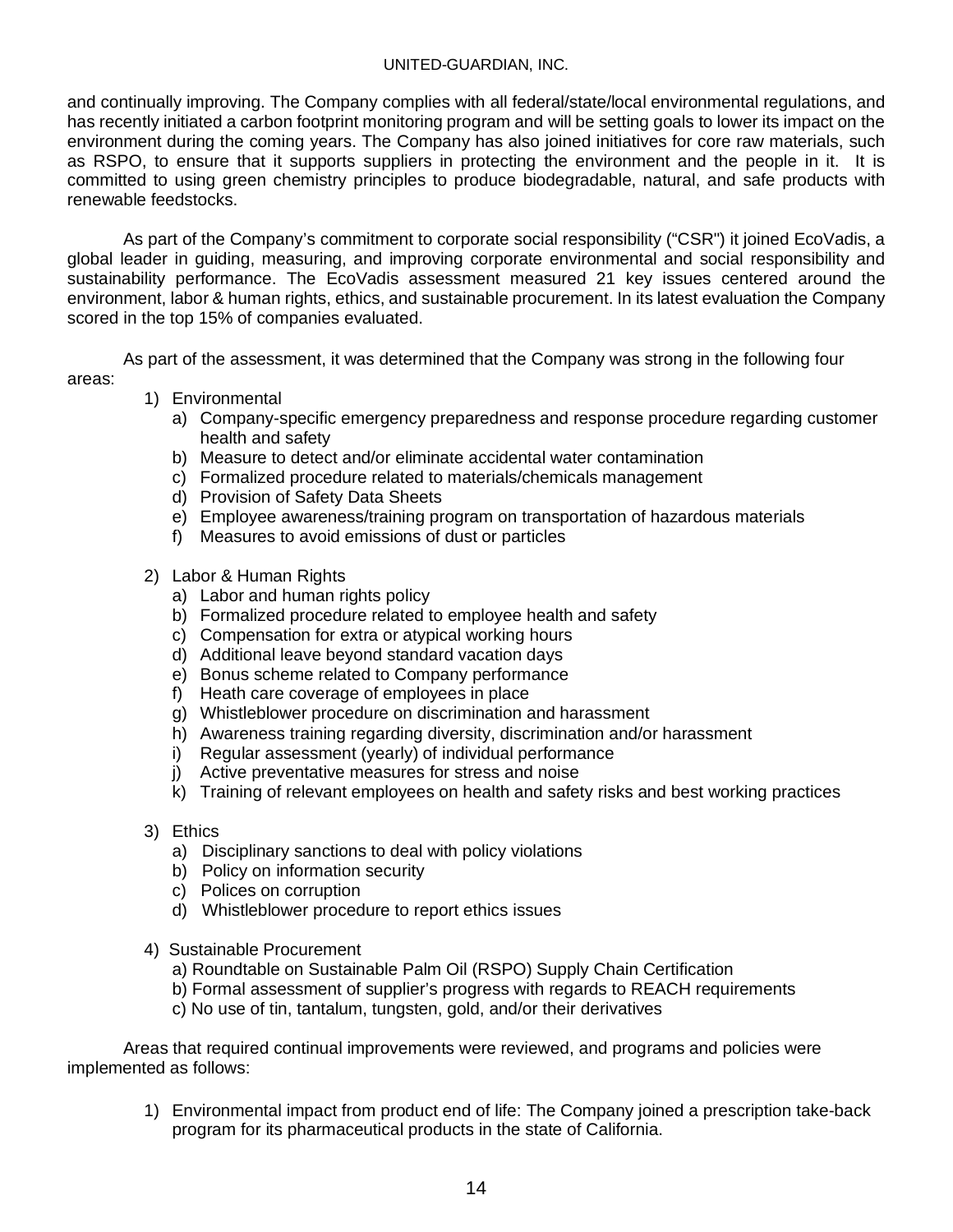- 2) Measures on energy consumption and GHG's: The Company created a carbon footprint procedure that will roll out later in 2022 to assess its current energy consumption, with the goal of reducing that consumption in subsequent years.
- 3) Established formal CSR Policy: The Company created a CSR policy to establish a framework for its commitment to sustainable performance.

# **HEALTH & SAFETY**

The Company values its employees, partners, and the planet, and is committed to protecting the safety, health, and security of its employees and that of the environments in which it operates. It is firm in its policy that it will not compromise employee health and safety or the environment for profit or production. It is passionate about health and safety and prides itself on its strategy of prevention through proactive risk elimination and reduction. The coronavirus pandemic introduced a number of unprecedented challenges, but the Company implemented policies and protocols as needed to help prevent the spread of the disease in its facilities, while continuing to operate as an essential business to serve its customers. Such policies and protocols included physical distancing, mandating face coverings, restricting visitation, and educating employees about the disease, its prevention, and vaccines.

# **EMPLOYEES**

The Company presently has 24 employees, 4 of whom serve in an executive capacity, 16 in research, quality control and manufacturing, 2 in maintenance and construction, and 2 in office and administrative support services. Of the total number of employees, 22 are full time.

# **Item 1A. Risk Factors.**

The information to be reported under this item is not required of smaller reporting companies.

# **Item 1B. Unresolved Staff Comments.**

The information to be reported under this item is not required of smaller reporting companies.

# **Item 2. Properties.**

The Company maintains its principal office and factory, and conducts its research, at a 50,000 square foot facility on a 2.7-acre parcel at 230 Marcus Boulevard, Hauppauge, New York 11788, which the Company owns. Of the 50,000 square feet, approximately 30,000 square feet is manufacturing space, 15,000 square feet is warehouse space, and 5,000 square feet is office and laboratory space. The Company has fully developed the 2.7 acres, and fully utilizes the building occupying the land. The Company believes that the aforementioned property is adequate for its immediately foreseeable needs. The property is presently unencumbered and, in the Company's opinion, is adequately insured.

# **Item 3. Legal Proceedings.**

None.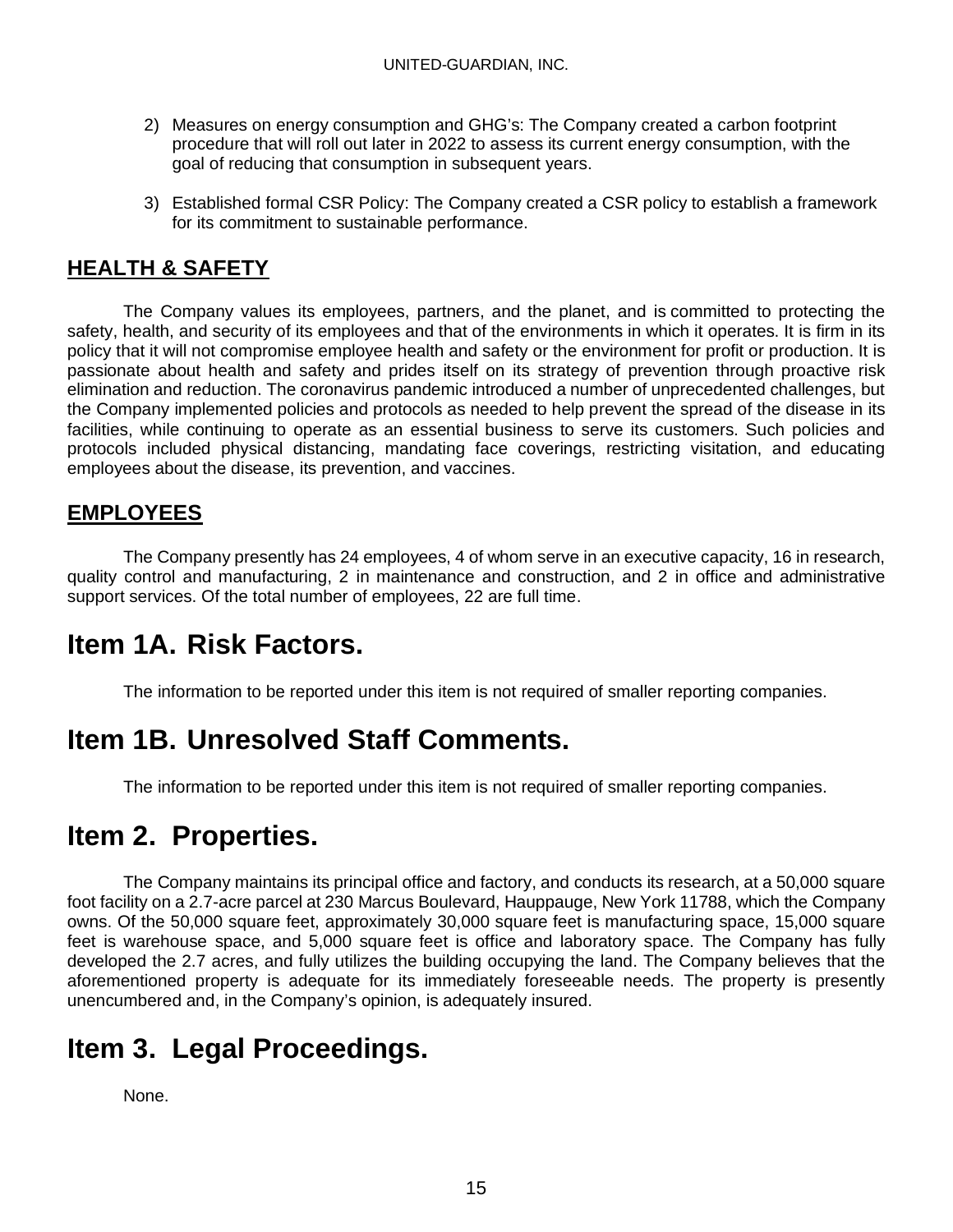# **Item 4. Mine Safety Disclosures.**

Not applicable.

# **PART II**

# **Item 5. Market for Registrant's Common Equity, Related Stockholder Matters and Issuer Purchases of Equity Securities.**

# **Market Information**

The Common Stock of the Company has traded on the NASDAQ Global Market since March 16, 2009, under the symbol "UG" ("Common Stock"). From December 1, 2008 through March 13, 2009, following the merger of the American Stock Exchange with the New York Stock Exchange, the Company's Common Stock was traded on the NYSE Amex Stock Exchange under the same symbol. Prior to December 1, 2008, its Common Stock traded on the American Stock Exchange under the same symbol.

# **Holders of Record**

As of March 1, 2022, there were 385 holders of record of Common Stock.

### **Cash Dividends**

On May 18, 2021, the Company's Board of Directors declared a semi-annual cash dividend of \$0.48 per share, which was paid on June 7, 2021 to all stockholders of record as of May 31, 2021. On November 16, 2021, the Company's Board of Directors declared a semi-annual cash dividend of \$0.65 per share which was paid on December 7, 2021 to all stockholders of record as of November 29, 2021.

On May 20, 2020, the Company's Board of Directors declared a semi-annual cash dividend of \$0.42 per share, which was paid on June 17, 2020 to all stockholders of record as of June 3, 2020. On November 18, 2020, the Company's Board of Directors declared a semi-annual cash dividend of \$0.36 per share which was paid on December 8, 2020 to all stockholders of record as of December 1, 2020.

# **Item 6. [RESERVED]**

# **Item 7. Management's Discussion and Analysis of Financial Condition and Results of Operations.**

# **Impact of the Coronavirus Pandemic**

While the coronavirus pandemic ("pandemic") continues to impact certain areas of the Company's operations, the substantial impact the pandemic had on Company sales in 2020 significantly lessened in 2021. While the Company believes that sales of its cosmetic ingredients are still being negatively impacted, the sales situation has improved substantially, and the current impact is coming more from increased shipping costs and higher raw material costs, which may have some future impact on the Company's profit margins in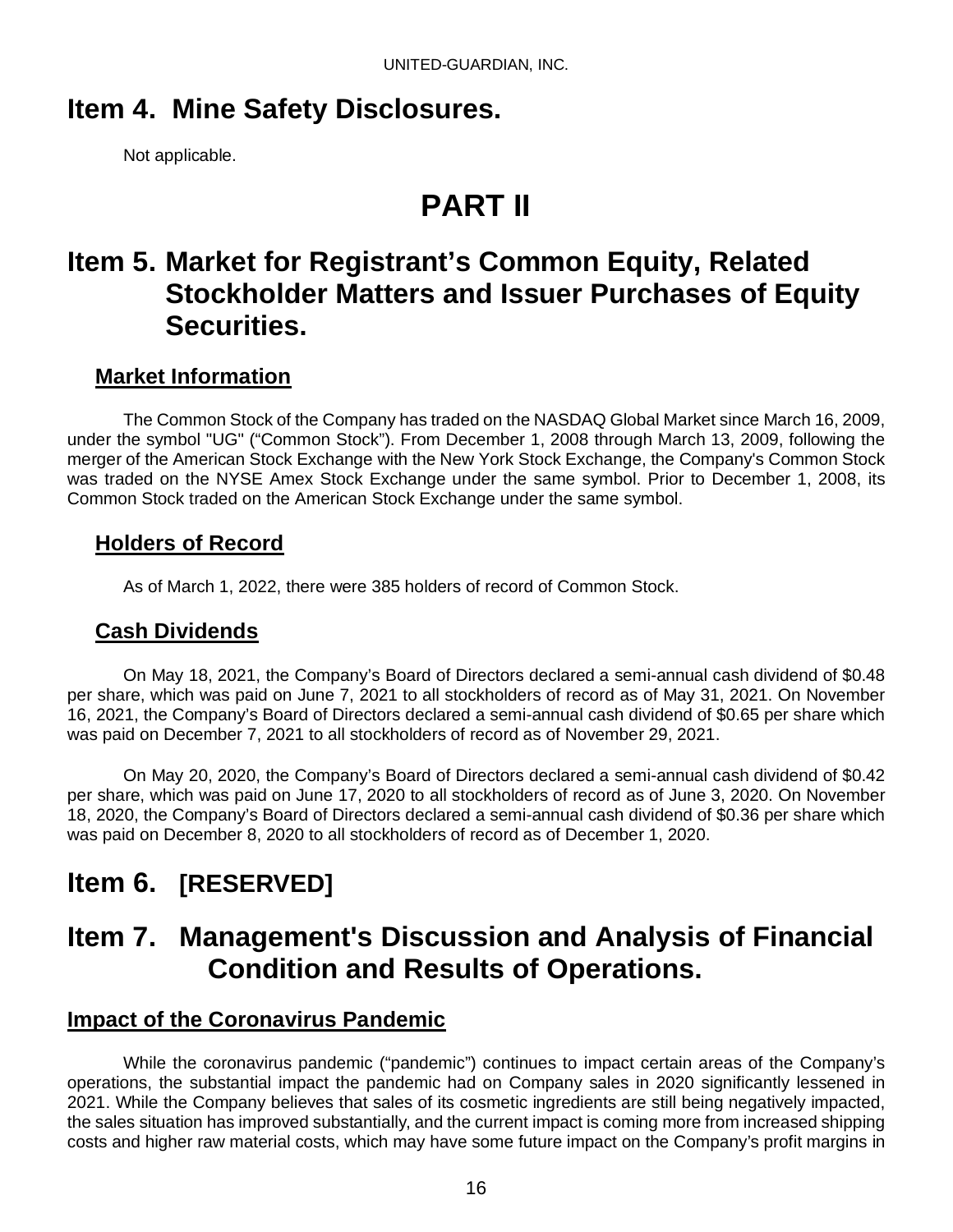upcoming quarters. It has also experienced delays in shipping orders due to a shortage of truck drivers and trucks, and limited availability of shipping vessels. The shortage of truck drivers and shipping vessels is expected to continue in 2022 but improve as the year progresses. The Company has been able to minimize the impact on customers by making them aware of longer lead times that may be necessary as a result of these issues.

Sales of the Company's non-pharmaceutical medical products ("medical products") had also been negatively impacted by the pandemic in 2020, but those impacts have lessened as well in 2021. Sales of the Company's pharmaceutical products were not impacted by the pandemic in 2020 or in 2021.

The pandemic has not significantly affected the ability of the Company to obtain raw materials, but it has made some of those materials more expensive, which could impact the Company's gross profit margins in the future. The Company has been able to maintain production throughout the pandemic.

There continues to be uncertainty regarding the future impact of the pandemic on the Company's operations or financial results. While the impact on the Company's' sales lessened considerably in 2021, the Company is still unable to provide an accurate estimate or projection as to what the future impact of the pandemic will be on the Company's future operations or financial results. The Company does not expect the carrying value of its assets or its liquidity to be impaired by the pandemic.

Another result of the pandemic has been a significant increase in inflation during 2021. While it is unknown whether inflation will continue to increase or will begin to decrease during 2022, continued inflation is likely to result in further increases in raw material costs, shipping costs, and internal labor costs, which could impact the Company's future profit margins.

# **Critical Accounting Policies**

The Company's financial statements have been prepared in accordance with Generally Accepted Accounting Principles in the United States of America ("US GAAP"). Preparation of financial statements requires the Company to make estimates and assumptions affecting the reported amounts of assets, liabilities, revenues, and expenses and the disclosure of contingent assets and liabilities. The Company uses its historical experience and other relevant factors when developing its estimates and assumptions, which are continually evaluated. Note A, Nature of Business and Summary of Significant Accounting Policies, of the Notes to Financial Statements, included in Item 8, Financial Statements and Supplementary Data, of this Annual Report includes a discussion of the Company's significant accounting policies. The following accounting policies are those that the Company considers critical to an understanding of the financial statements because their application places the most significant demands on the Company's judgment. The Company's financial results might have been different if other assumptions had been used or other conditions had prevailed.

#### **Marketable Securities**

The Company's marketable securities include investments in equity and fixed income mutual funds. The Company's marketable equity securities are reported at fair value with the related unrealized and realized gains and losses included in net income. Realized gains or losses on mutual funds are determined on a specific identification basis. The Company evaluates its investments periodically for possible other-thantemporary impairment by reviewing factors such as the length of time and extent to which fair value had been below cost basis, the financial condition of the issuer and the Company's ability and intent to hold the investment for a period of time which may be sufficient for anticipated recovery of market value. The Company records an impairment charge to the extent that the cost of the available-for-sale securities exceeds the estimated fair value of the securities and the decline in value is determined to be other-than-temporary. During 2021 and 2020, the Company did not record an impairment charge regarding its investment in marketable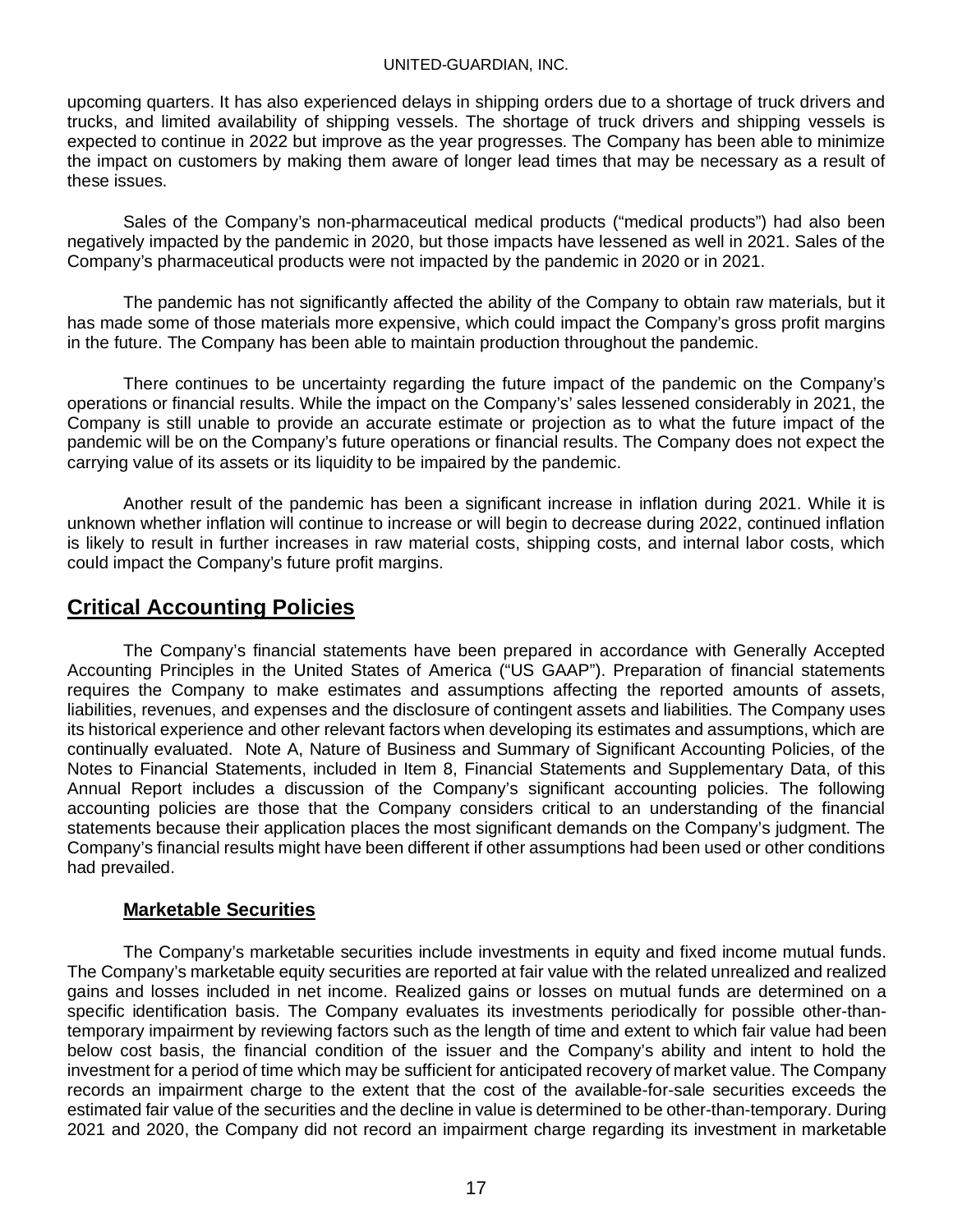securities because management believes, based on its evaluation of the circumstances, that the decline in fair value below the cost of certain of the Company's marketable securities is temporary.

#### **Revenue Recognition**

The Company records revenue in accordance with ASC Topic 606 "Revenue from Contracts with Customers." Under this guidance, revenue is recognized when a customer obtains control of promised goods or services, in an amount that reflects the consideration expected to be received in exchange for those goods or services. The Company's principal source of revenue is product sales.

The Company's sales, as reported, are subject to a variety of deductions, some of which are estimated. These deductions are recorded in the same period in which the revenue is recognized. Such deductions, primarily related to the sale of the Company's pharmaceutical products, include chargebacks from the United States Department of Veterans Affairs ('VA"), rebates in connection with the Company's current participation in Medicare programs and its past participation in Medicaid programs, distribution fees, discounts, and outdated product returns. These deductions represent estimates of the related obligations and, as such, knowledge and judgment are required when estimating the impact of these revenue deductions on sales for a reporting period. All references to "sales" or "Sales" shall mean "net sales" unless specifically identified as "gross sales."

During 2021 and 2020, the Company participated in various government drug rebate programs related to the sale of Renacidin®, its most important pharmaceutical product. These programs include the Veterans Affairs Federal Supply Schedule (FSS), and the Medicare Part D Coverage Gap Discount Program (CGDP). These programs require the Company to sell its product at a discounted price. In addition, during 2020, the Company also participated in the Medicaid Drug Rebate Program (MDRP), which required the Company to pay a significant rebate to the various states where Renacidin was provided to Medicaid patients, as well as the Section 340B Drug Pricing Program (340B), which required the Company to sell their product at a deeply discounted price. Due to the overly burdensome nature of these Medicaid rebates on the Company, and the deeply discounted pricing associated with the 340B Program, the Company terminated its participation in the MDRP and the 340B Programs, effective December 31, 2020. The Company has continued to participate in the other government discount and rebate programs, specifically the Veterans Affairs FSS Program and the Medicare Part D Coverage Gap Program (CGDP). The Company's sales, as reported, are net of these rebates, some of which are estimated and are recorded in the same period that the revenue is recognized.

As long as a valid purchase order has been received and future collection of the sale amount is reasonably assured, the Company recognizes revenue from sales of its products when those products are shipped, which is when the Company's performance obligation is satisfied. The Company's cosmetic products are shipped "Ex-Works" from the Company's facility in Hauppauge, NY, and the risk of loss and responsibility for the shipment passes to the customer upon shipment. Sales of the Company's non-pharmaceutical medical products are deemed final upon shipment, and there is no obligation on the part of the Company to repurchase or allow the return of these goods unless they are defective. Sales of the Company's pharmaceutical products are final upon shipment unless (a) they are found to be defective; (b) the product is damaged in shipping; (c) the product is too close to its expiration date for the customer to sell; or (d) the product is expired but is not more than one year after its expiration date. These return policies are in conformance with standard pharmaceutical industry practice. The Company estimates an allowance for outdated material returns based on previous years' historical returns of its pharmaceutical products.

The Company does not make sales on consignment, and the collection of the proceeds of the sale of any of the Company's products is not contingent upon the customer being able to sell the goods to a third party.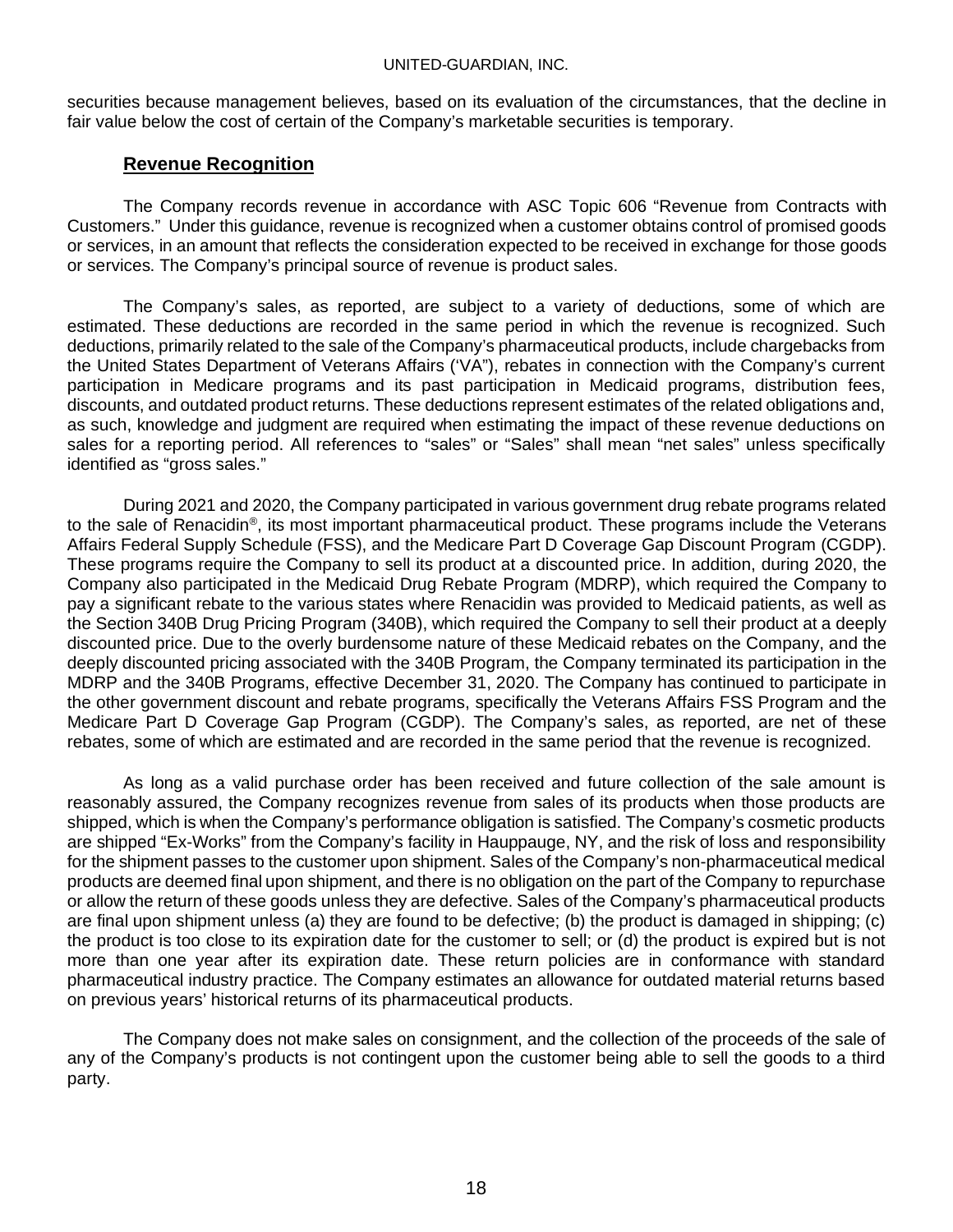Any allowances for returns are taken as a reduction of sales within the same period the revenue is recognized. Such allowances are determined based on historical experience under ASC Topic 606-10-32-8. The Company has not experienced significant fluctuations between estimated allowances and actual activity.

 The timing between recognition of revenue for product sales and the receipt of payment is not significant. During 2020, the Company experienced minor delays in receiving payments from certain customers that were impacted by the pandemic; however, the negative impact of those delayed payments was not significant. The Company's standard credit terms, which vary depending on the customer, range between 30 and 60 days. The Company uses its judgment on a case-by-case basis to determine its ability to collect outstanding receivables and provides allowances for any receivables for which collection has become doubtful. As of December 31, 2021 and December 31, 2020, the allowance for doubtful accounts receivable was \$20,252 and \$14,017, respectively. Prompt-pay discounts are offered to some customers; however, due to the uncertainty of the customers taking the discounts, the discounts are recorded when they are taken.

The Company has distribution agreements with certain distributors of its pharmaceutical products that entitle those distributors to distribution and services-related fees. The Company records distribution fees, and estimates of distribution fees, as offsets to revenue.

#### **Accounts Receivable Allowance**

The Company performs ongoing credit evaluations of the Company's customers and adjusts credit limits, as determined by a review of current credit information. The Company continuously monitors collection and payments from customers and maintains an allowance for doubtful accounts based upon historical experience, the Company's anticipation of uncollectible accounts receivable and any specific customer collection issues that have been identified. While the Company's credit losses have historically been low and within expectations, the Company may not continue to experience the same credit loss rates that have historically been attained. The receivables are highly concentrated in a relatively small number of customers. Therefore, a significant change in the liquidity, financial position, or willingness to pay timely, or at all, of any one of the Company's significant customers would have a significant impact on the Company's results of operations and cash flows. As mentioned above, the Company has not experienced significant issues with the collection of its accounts receivable balances due to the COVID-19 pandemic.

#### **Inventory Valuation Allowance**

In conjunction with the Company's ongoing analysis of inventory valuation, management constantly monitors projected demand on a product-by-product basis. Based on these projections, management evaluates the levels of write-downs required for inventory on hand and inventory on order from contract manufacturers. Although the Company believes that it has been reasonably successful in identifying writedowns in a timely manner, sudden changes in buying patterns from customers, either due to a shift in product interest and/or a complete pull back from their expected order levels, may result in the recognition of largerthan-anticipated write-downs. The Company has performed an evaluation of its inventory on hand as of the date of this report and believes the reserve is adequate to cover any slow-moving or obsolete inventory. The Company does not believe the value of its finished products, work in process or raw material inventories have been adversely affected by the coronavirus pandemic.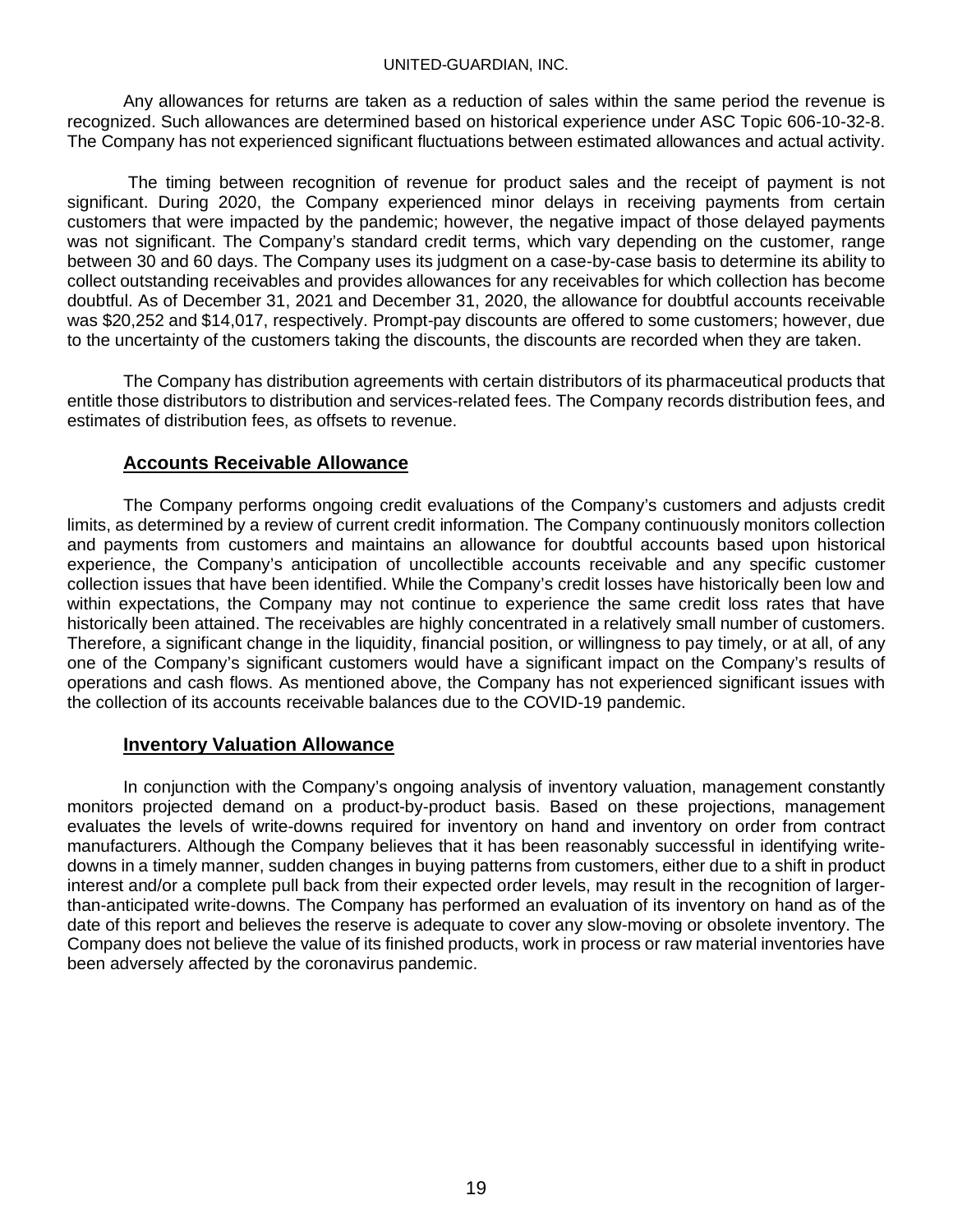# **Results of Operations**

Year ended December 31, 2021 compared with the year ended December 31, 2020:

### **Sales**

Sales increased 27% from \$10,986,081 in 2020 to \$13,929,629 in 2021. The increase was due primarily to increases in sales of the Company's cosmetic products and non-pharmaceutical medical products as global economies began recovering from the coronavirus pandemic during 2021.

The increase in sales was the result of the following specific changes in sales in the different product categories:

#### (a) **Cosmetic Ingredients**:

Sales of the Company's cosmetic ingredients increased by 61% from \$4,274,586 in 2020 to \$6,872,714 in 2021. The increase was attributable primarily to an increase in sales of the Company's Lubrajel line of products to ASI, the Company's largest marketing partner, whose purchases increased by 74% in 2021. Aggregate sales to the Company's four other marketing partners increased by 22% from \$992,951 in 2020 to \$1,210,046 in 2021. That increase was primarily attributable to Company's marketing partner in the United Kingdom ("UK"), whose sales increased by 42%, from \$445,402 in 2020 to \$631,589 in 2021. These increases were offset by a small decrease in sales of the Company's cosmetic ingredients to four other direct customers of the Company.

The Company believes that the increase in sales of the Company's cosmetic ingredients to ASI was the result of global pandemic conditions improving. However, until the global crisis passes it is likely that there will continue to be a negative impact on the Company's sales of its cosmetic ingredients, as well as, to a lesser extent, its non-pharmaceutical medical products.

Although a significant percentage of ASI's purchases from the Company are sold to foreign customers, all sales to ASI are considered U.S. sales for financial reporting purposes, since all shipments to ASI are shipped to ASI's warehouses in the U.S. A certain percentage of those products are subsequently shipped by ASI to its foreign customers. Based on sales information provided to the Company by ASI, 74% of ASI's sales in 2021 were to customers in foreign countries, compared to 68% in 2020. ASI's largest foreign market in both 2021 and 2020 was China, which accounted for approximately 41% of ASI's sales in 2021 and 34% of sales in 2020.

There continues to be global competition from Asian and European competitors selling products that are competitive with those sold by the Company and which are marketed at lower prices than those produced by the Company. The strengthening of the U.S. dollar relative to the Euro in the second half of 2021 made the Company's products a little less competitive than they had been in the first half of 2021, when the dollar had been weaker relative to the Euro. The Company continues to work closely with its marketing partners to price its products as competitively as possible and, when appropriate, to offer additional volume discounts and more aggressive pricing in order to maintain and increase sales and bring in new customers. However, the Company expects the European market to remain very competitive based on the continuing competition from lower-cost competitors, and for that reason it is concentrating its R&D efforts on developing new and unique products that these other companies do not have. The Company expects to introduce several such products during 2022.

#### (b) **Pharmaceuticals**:

Because there are fees, rebates, and allowances associated with sales of the Company's two pharmaceutical products, Renacidin and Clorpactin, discussion of the Company's pharmaceutical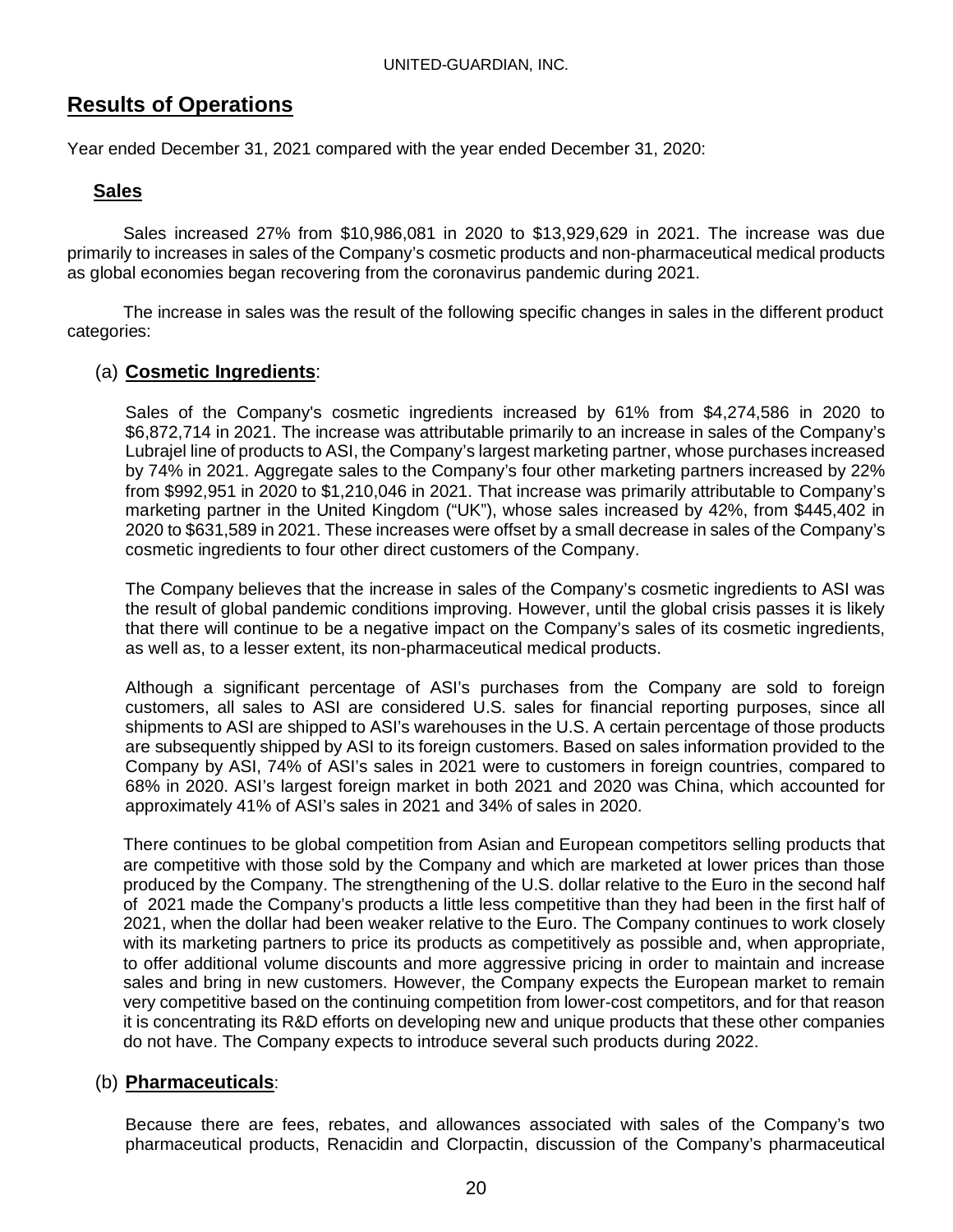sales includes references to both *gross sales* (before fees, rebates and allowances) and *net sales* (after fees, rebates and allowances). Gross sales of the Company's two pharmaceutical products, Renacidin and Clorpactin, together decreased by 4%, from \$5,959,705 in 2020 to \$5,748,244 in 2021. *Gross* sales of Renacidin decreased by 6%, from \$5,347,827 in 2020 to \$5,041,460 in 2021, while *gross* sales of Clorpactin increased by 16% from \$611,878 in 2020 to \$706,784 in 2021. The decrease in Renacidin sales was primarily due the Company terminating its participation in the Medicaid Drug Rebate Program on December 31, 2020.

The decrease in gross sales was partially offset by a decrease in pharmaceutical related fees, rebates and allowances of \$427,733 (30%). The decreases in these fees, rebates and allowances were primarily the result of the Company's termination of its participation in the Medicaid Drug Rebate Program at the end of 2020. Due to the overly burdensome nature of the Medicaid rebates that the Company had to pay under this program, the Company determined that it was no longer profitable for the Company to continue to participate. Accordingly, on October 30, 2020 the Company informed the Centers for Medicare & Medicaid Services (CMS) of its intention to terminate its Medicaid Drug Rebate Agreement and its participation in the Medicaid Program, effective December 31, 2020. As the Company had anticipated, the discontinuation of its participation in this program resulted in the loss of some Renacidin sales, but that loss was more than offset by the elimination of the rebate payments, which resulted in an increase in gross profit from Renacidin sales. Although the Company will no longer be incurring Medicaid-related rebate costs, it will continue to incur costs related to other allowances, including Medicare rebates, distribution fees, chargebacks on VA sales, and outdated material returns.

#### (c) **Medical (non-pharmaceutical) products**:

Sales of the Company's medical products increased by 6%, from \$2,052,961 in 2020 to \$2,171,204 in 2021. Despite losing one of its major medical product customers in 2020, medical product sales rebounded in 2021 with increases in orders from two of the Company's larger medical customers located in China and India. The Company believes that the increases in those orders were due to improving economic conditions in those countries.

#### (d) **Industrial and other products:**

Sales of the Company's industrial products, as well as other miscellaneous products, increased by 8%, from \$139,482 in 2020 to \$150,387 in 2021. The increase was primarily due to an increase in sales to two of the Company's industrial product customers, which are located in areas whose operations had been negatively impacted by the Coronavirus pandemic, resulting in a decrease in their orders in 2020.

#### **Gross Profit on Sales**

Gross profit on sales was 59% in 2021 compared with 56% in 2020. The increase in gross profit was due to two main factors: 1) increased sales of the Company's Lubrajel line of products in 2021, which carry a higher profit margin than the Company's pharmaceutical products, and 2) the significant reduction in sales allowances related to the Company's pharmaceutical products in 2021 helped to increase the gross profit on those products in 2021 compared with 2020.

### **Operating Expenses**

Operating expenses increased from \$2,026,368 in 2020 to \$2,035,970 in 2021. The increase was mainly attributable to an increase in consulting and professional fees. The Company anticipates that operating expenses will remain relatively consistent for 2022.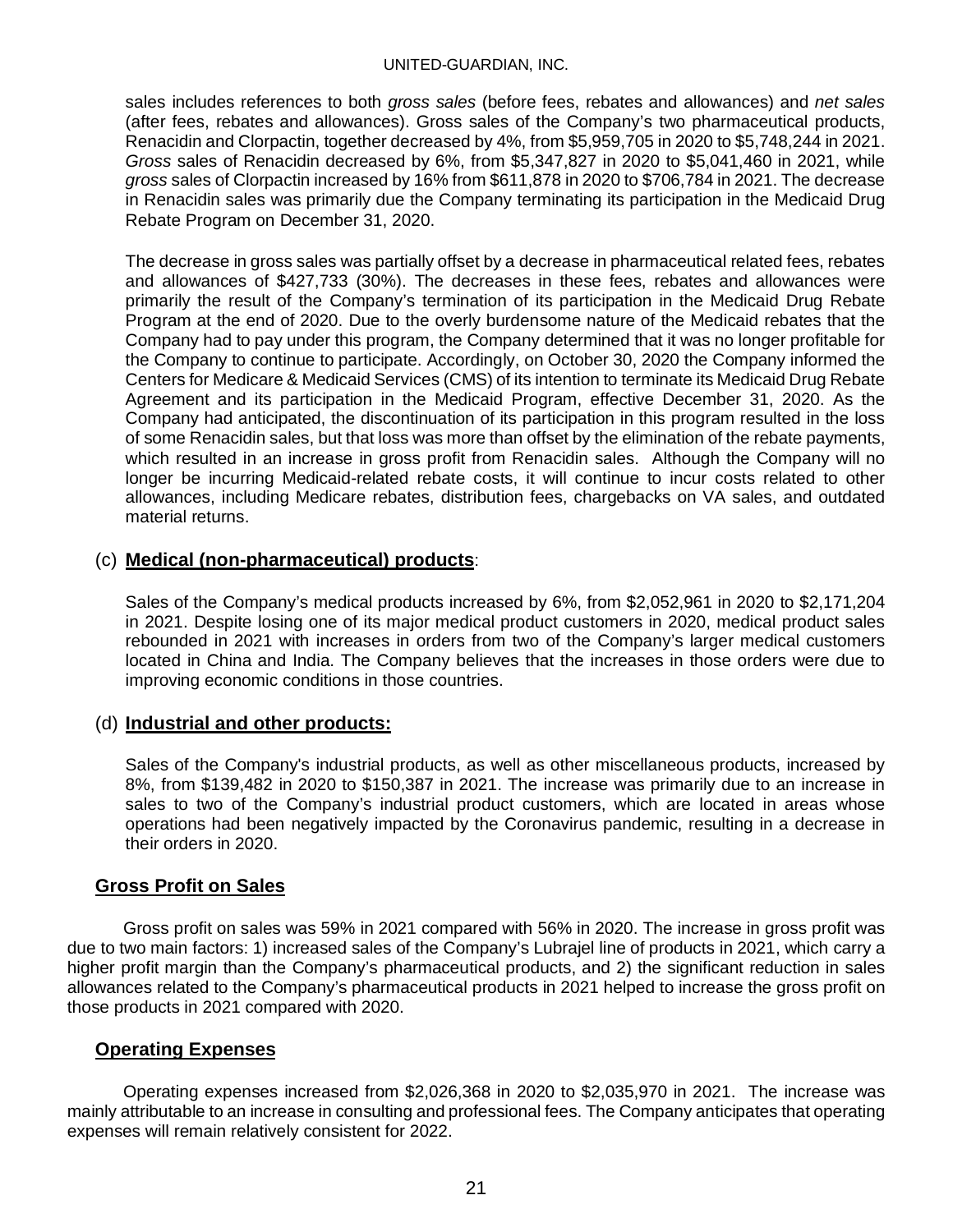#### **Research and Development Expenses**

Research and development expenses increased from \$451,208 in 2020 to \$478,642 in 2021. The increase was primarily related to an increase in payroll and payroll related expenses.

#### **Investment Income**

Investment income increased from \$226,245 in 2020 to \$233,857 in 2021. The increase was due to an increase in dividend income from both stock and bond mutual funds. In early 2020, the Company began to shift its investment strategy from lower-yielding U.S. Treasury Bills towards short and intermediate-term bond funds that were yielding higher returns.

#### **Net (loss) gain on Marketable Securities**

The net (loss) gain on marketable securities decreased from a net gain of \$298,585 in 2020 to a net loss of \$23,018 in 2021. The decrease was primarily due to the Company recognizing higher realized gains on sales of mutual funds in 2020, which totaled \$415,595, compared to the realized gains on sales of mutual funds in 2021 of \$111,917.

#### **Provision for Income Taxes**

The provision for income taxes increased from \$856,022 in 2020 to \$1,219,383 in 2021. This increase was due to an increase in income before taxes. The Company's effective income tax rate was 20.7% in 2021 and 20.6% in 2020.

#### **Liquidity and Capital Resources**

Working capital decreased from \$9,832,326 at December 31, 2020 to \$9,245,629 at December 31, 2021. The current ratio decreased from 8.0 to 1 at December 31, 2020 to 5.0 to 1 at December 31, 2021. The decrease in working capital was mainly due to an increase in dividends paid during 2021, combined with increases in accounts payable, accrued expenses and deferred revenue.

Accounts receivable (net of allowance for doubtful accounts) as of December 31, 2021 increased from \$1,387,698 in 2020 to \$1,813,346 in 2021. The increase in accounts receivable was due to the increase in sales the Company experienced during 2021 due to global economies recovering from the coronavirus pandemic, especially in the fourth quarter of 2021. The receivables turnover, or "Days Sales Outstanding", for 2021, was 42 days, compared with 58 days in 2020. The decrease was indicative of the improvement in customers' ability to more efficiently process payments as economies recovered from the pandemic during 2021. During 2020, the Company experienced minor delays in receiving payments from some customers. The Company's allowance for doubtful accounts receivable increased from \$14,017 in 2020 to \$20,252 in 2021, and the Company believes that the net balance of its accounts receivable as of December 31, 2021 was, and continues to be, fully collectible.

The Company generated cash from operations of \$5,313,277 in 2021 compared with \$3,594,240 in 2020. The increase in 2021 was primarily due to an increase in net income in 2021 compared with 2020, combined with an increase in accounts payable, accrued expenses and deferred revenue.

Net cash used in investing activities was \$468,676 for the year ended December 31, 2020 compared with \$183,475 for the year ended December 31, 2021. This decrease in net cash used in investing activities was mainly due to decreased purchases of marketable securities during 2021.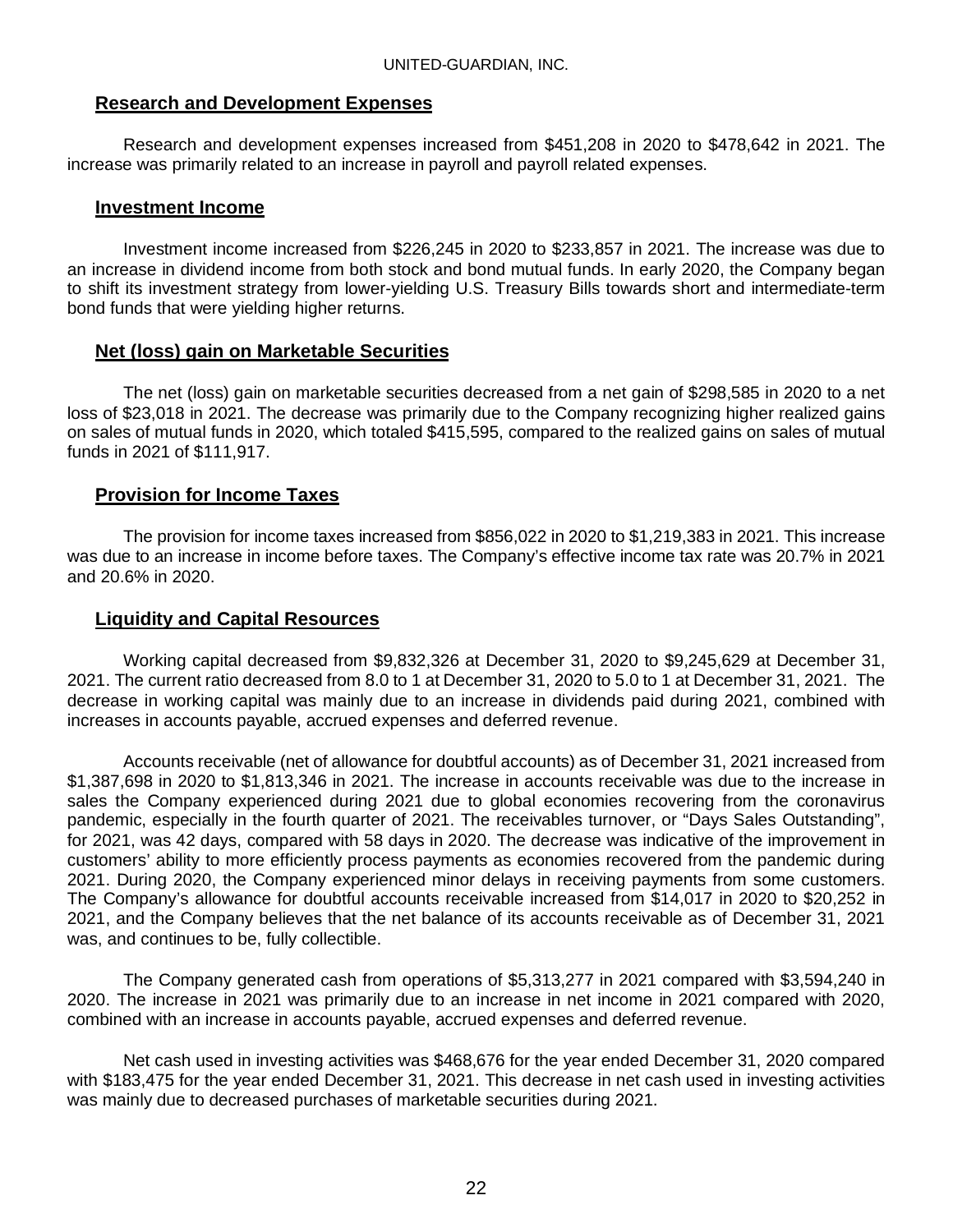Net cash used in financing activities was \$5,190,033 and \$3,582,481 during the years ended December 31, 2021 and 2020, respectively. The increase was due to the payment of higher dividends in 2021 compared with 2020.

The Company believes that its working capital is sufficient to support its operating requirements for the next fiscal year. The Company's long-term liquidity position will be dependent upon its ability to generate sufficient cash flow from profitable operations.

The Company has no material commitments for future capital expenditures and no material cash requirements of immediate concern.

The Company has no off-balance-sheet transactions that have, or are reasonably likely to have, a current or future effect on the Company's financial condition, changes in financial condition, revenues or expenses, results of operations, liquidity, capital expenditures or capital resources.

#### **New Accounting Pronouncements**

See Note "A" to the financial statements regarding new accounting pronouncements, which note is incorporated herein by reference.

# **Item 7A. Quantitative and Qualitative Disclosures about Market Risk.**

The information to be reported under this item is not required of smaller reporting companies.

# **Item 8. Financial Statements and Supplementary Data.**

Annexed hereto starting on page F-1.

# **Item 9. Changes in and Disagreements with Accountants on Accounting and Financial Disclosure.**

None.

# **Item 9A. Controls and Procedures.**

### (a) **Evaluation of Disclosure Controls and Procedures**

The Company's management, with the participation of the Company's Principal Executive Officer and Principal Financial Officer, has evaluated the design, operation, and effectiveness of the Company's disclosure controls and procedures, as defined in Rules 13a-15(e) and 15d-15(e) of the Exchange Act as of December 31, 2021. On the basis of that evaluation, management concluded that the Company's disclosure controls and procedures are designed to be, and are, effective at providing reasonable assurance that the information required to be disclosed in reports filed or submitted pursuant to the Exchange Act is recorded, processed, summarized, and reported within the time periods specified in the rules and forms of the SEC, and that such information is accumulated and communicated to management, including its Principal Executive Officer and Principal Financial Officer as appropriate, to allow timely decisions regarding required disclosure.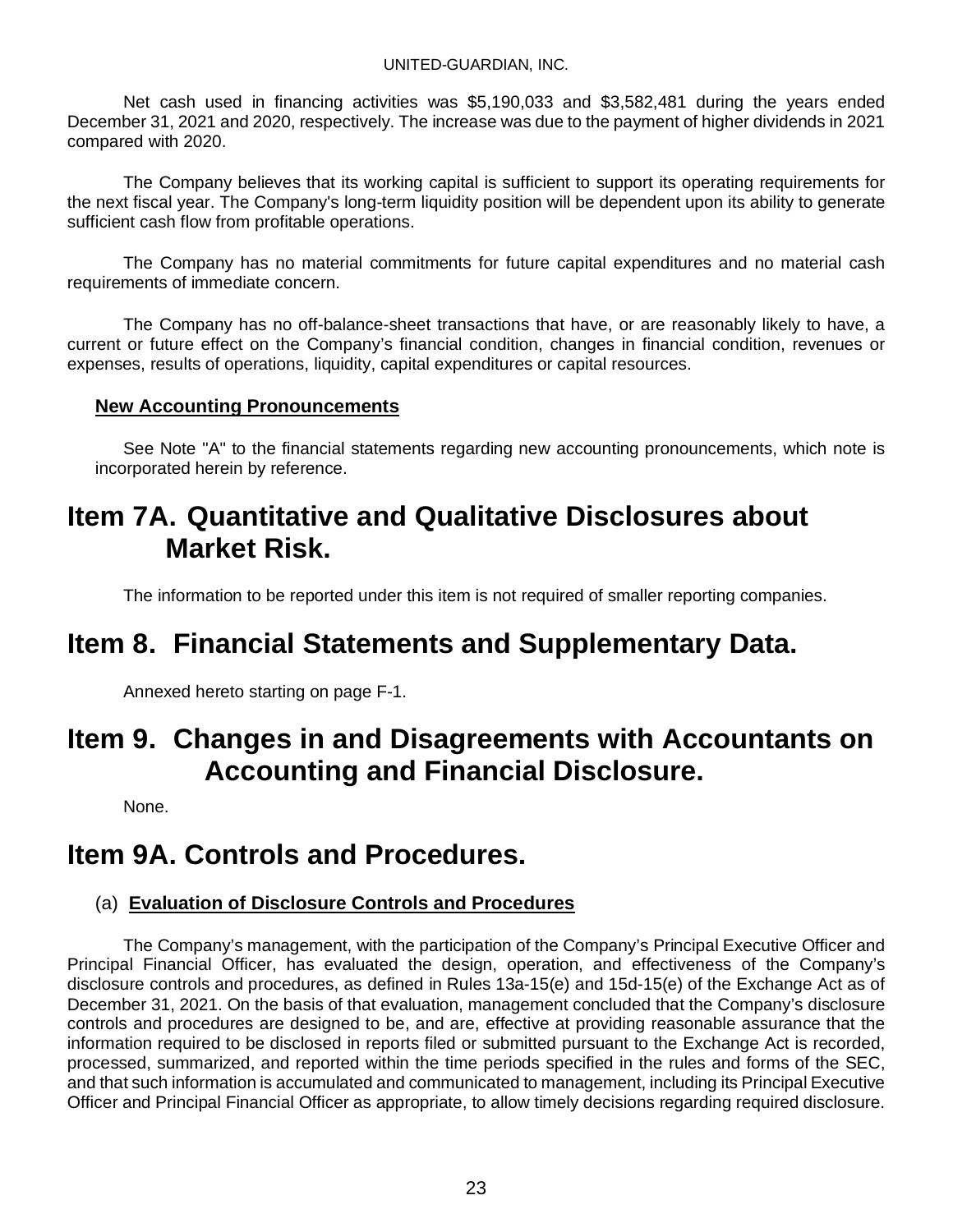#### (b) **Management's Report on Internal Control over Financial Reporting**

Management is responsible for establishing and maintaining adequate internal control over financial reporting, as such term is defined in Exchange Act Rule 13a-15(f). The Company's internal control system is designed to provide reasonable assurance to management and to the Company's Board of Directors regarding the preparation and fair presentation of published financial statements. Under the supervision and with the participation of management, including the Company's Principal Executive Officer and Principal Financial Officer, management conducted an evaluation of the effectiveness of the Company's internal control over financial reporting based on the framework in Internal Control—Integrated Framework issued by the Committee of Sponsoring Organizations of the Treadway Commission (COSO 2013). Based on management's evaluation under the framework in Internal Control—Integrated Framework, management concluded that the Company's internal control over financial reporting was effective as of December 31, 2021.

This Annual Report does not include an attestation report of the Company's registered public accounting firm regarding internal control over financial reporting. Since the Company is a non-accelerated filer, management's report is not subject to attestation by the Company's registered public accounting firm pursuant to Section 404(b) of the Sarbanes-Oxley Act of 2002. As a result, this Annual Report contains only management's report on internal controls.

### (c) **Changes in Internal Control over Financial Reporting**

There were no changes in the Company's internal control over financial reporting in the fourth quarter of 2021 that materially affected, or would be reasonably likely to materially affect, the Company's internal control over financial reporting.

### (d) **Limitations of the Effectiveness of Internal Controls**

The effectiveness of the Company's system of disclosure controls and procedures and internal control over financial reporting is subject to certain limitations, including the exercise of judgment in designing, implementing and evaluating the control system, the assumptions used in identifying the likelihood of future events, and the inability to eliminate fraud and misconduct completely. As a result, there can be no assurance that the Company's disclosure controls and procedures and internal control over financial reporting will detect all errors or fraud. However, the Company's control systems have been designed to provide reasonable assurance of achieving their objectives, and the Company's Principal Executive Officer and Principal Financial Officer have concluded that the Company's disclosure controls and procedures and internal control over financial reporting are effective at the reasonable assurance level.

# **Item 9B. Other Information.**

None.

# **Item 9C. Disclosure Regarding Foreign Jurisdictions that Prevent Inspections**

Not applicable.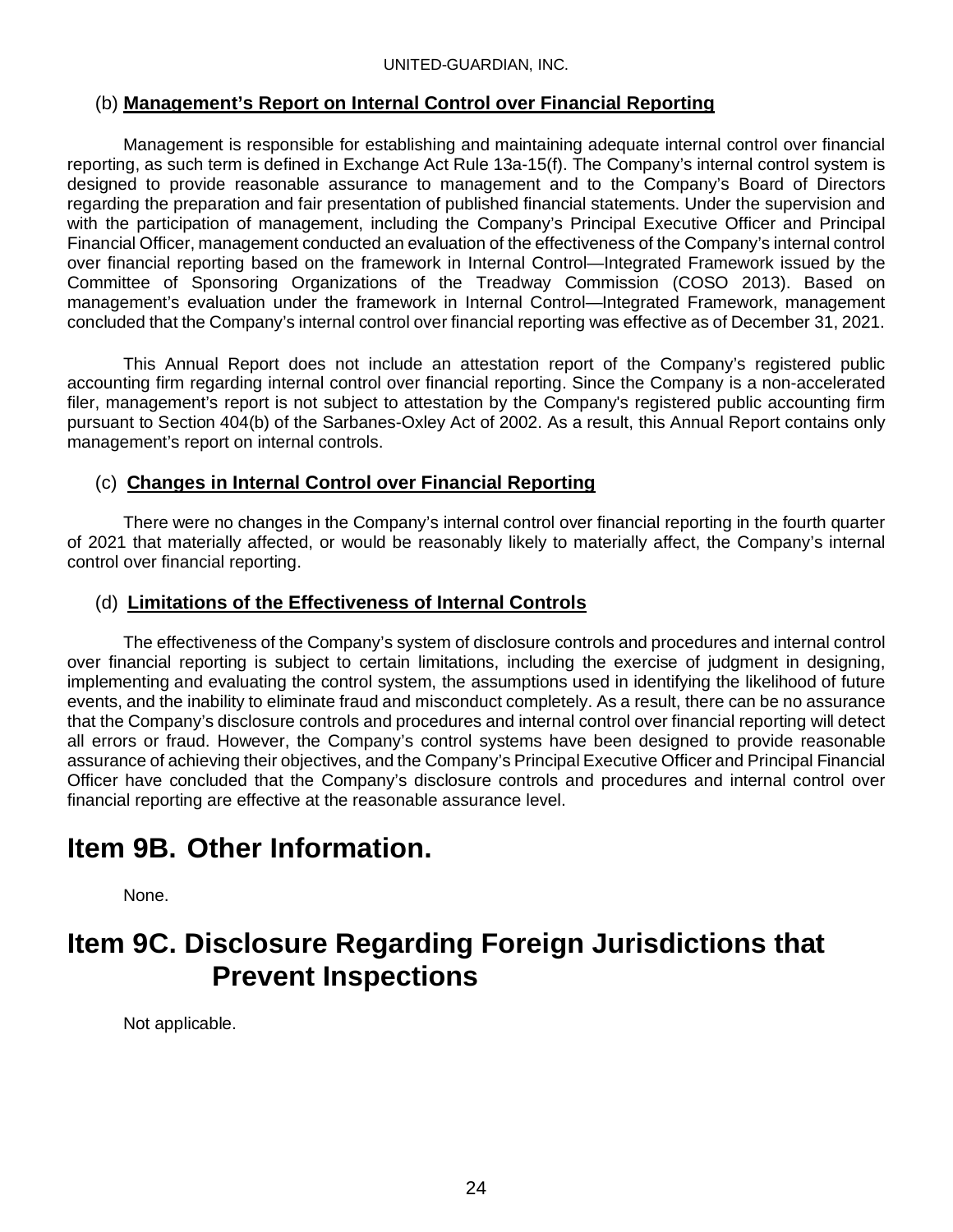# **PART III**

# **Item 10. Directors, Executive Officers and Corporate Governance.**

### **EXECUTIVE OFFICERS**

Set forth in the table immediately below are the names and ages of each of the executive officers of the Company and their principal occupations for at least the past five years.

| Name and Position<br>with the Company                                                                     | Age | <b>Biographical Information</b>                                                                                                                                                                                                                                 |
|-----------------------------------------------------------------------------------------------------------|-----|-----------------------------------------------------------------------------------------------------------------------------------------------------------------------------------------------------------------------------------------------------------------|
| Ken Globus<br>President<br><b>Principal Executive Officer</b><br>General Counsel<br>Chairman of the Board | 70  | President and General Counsel of the Company from July 1988 to date; Chairman of the<br>Board and Principal Executive Officer since September 2009; Chief Financial Officer of<br>the Company from November 1997 to December 2006.                              |
| Peter A. Hiltunen<br>Senior Vice President<br><b>Production Manager</b>                                   | 63  | Senior Vice President of the Company from April 2020 to date; Vice President of the<br>Company from July 2002 to April 2020; Production Manager of the Company since<br>1982.                                                                                   |
| Andrea Young<br><b>Principal Financial Officer</b><br>Controller; Treasurer<br>Secretary                  | 53  | Secretary of the Company from April 2020 to date; Treasurer and Principal Financial<br>Officer of the Company from May 2018 to date; Controller of the Company from<br>September 2016 to date; Human Resources Manager of the Company from May 2017<br>to date. |
| Donna Vigilante<br>Vice President<br>R&D Manager                                                          | 42  | Vice President of the Company since May 2020; Research and Development Manager<br>of the Company since September 2017; Research and Development chemist from<br>November 2015 until September 2017.                                                             |

### **DIRECTORS**

Six directors are to be elected at the next annual meeting of stockholders of the Company (which has not been scheduled as of the date of this Annual Report on Form 10-K). Directors serve until the next annual meeting of stockholders and until their successors have been elected and qualified. Set forth in the table below are the names of all persons who are currently directors of the Company, the principal occupation or employment of each such person for at least the past five years, his present position(s) with the Company, his qualifications to serve as a director, other board memberships of public companies, and the year he was first elected a director.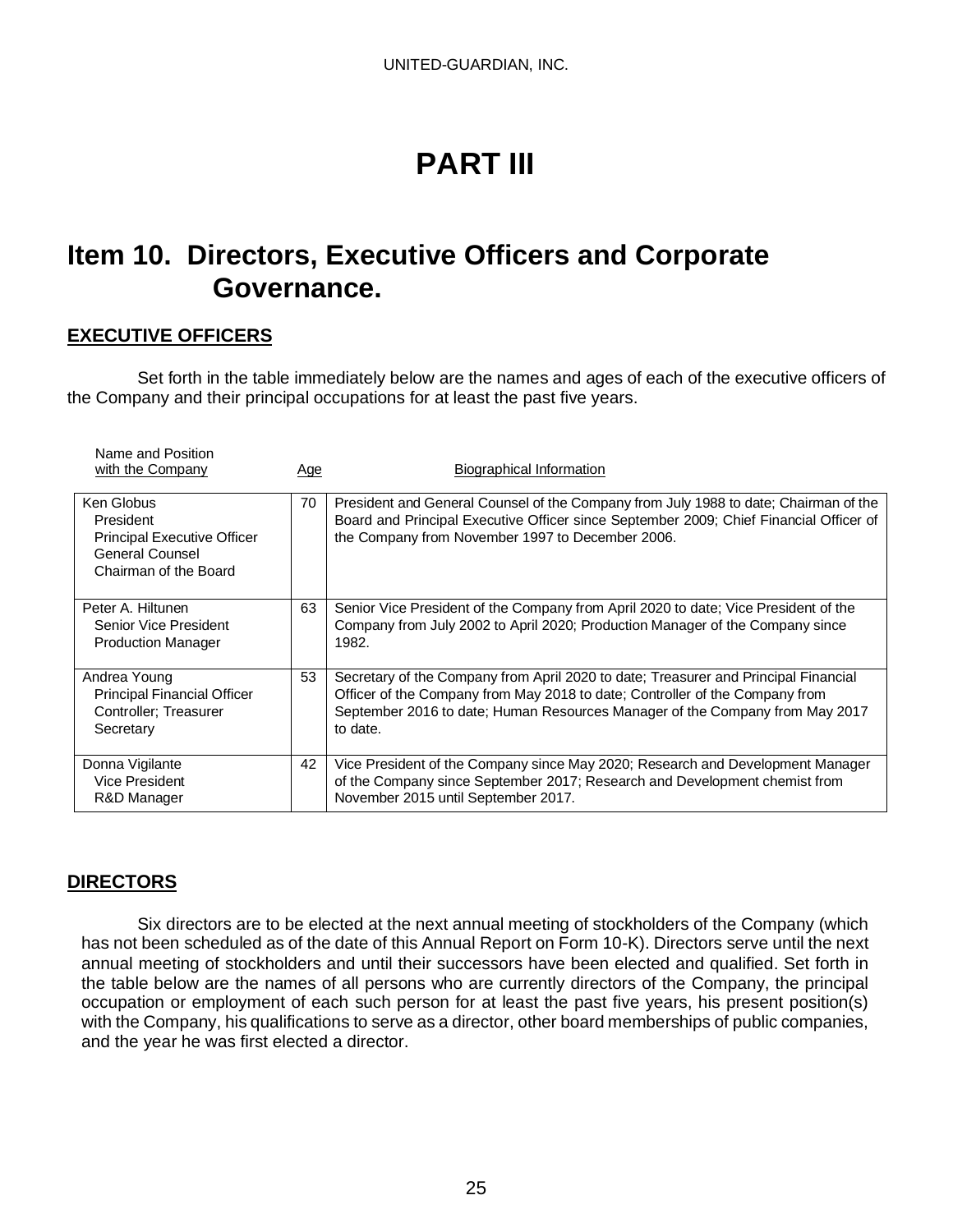| Name and Position<br>with the Company                                                                 |    | Principal Occupation, Qualifications, and other Boards<br><u>Age</u>                                                                                                                                                                                                                                                                                                                                                                                                                                                                                                                                                                                                                                                                                                                                                                                                                                                               | Year First<br>Elected a<br>Director |
|-------------------------------------------------------------------------------------------------------|----|------------------------------------------------------------------------------------------------------------------------------------------------------------------------------------------------------------------------------------------------------------------------------------------------------------------------------------------------------------------------------------------------------------------------------------------------------------------------------------------------------------------------------------------------------------------------------------------------------------------------------------------------------------------------------------------------------------------------------------------------------------------------------------------------------------------------------------------------------------------------------------------------------------------------------------|-------------------------------------|
| Ken Globus<br>President<br><b>Chief Executive Officer</b><br>General Counsel<br>Chairman of the Board | 70 | President and General Counsel of the Company since July 1988; Chief Financial<br>Officer of the Company from November 1997 to December 2006; and Chairman<br>of the Board since September 2009. He has leadership experience, legal<br>experience from his prior years as an attorney in private practice, business<br>experience, and knowledge of the Company's operations from over 38 years<br>as General Counsel, Vice President, and then President of the Company. He<br>holds a bachelor's degree in Psychology and English from the State University<br>of New York at Albany, and a Juris Doctor degree from the George Washington<br>University Law School.                                                                                                                                                                                                                                                             | 1982                                |
| Lawrence F. Maietta<br>Director                                                                       | 64 | Partner in the accounting firm of PKF O'Connor Davies, LLP, New York, NY<br>since January 1, 2021; partner in the accounting firm of Bonamassa, Maietta<br>& Cartelli, LLP, Brooklyn, NY, from 1991 through December 2020; and<br>Controller of the Company from October 1991 to November 1997. He has<br>financial experience, business experience, and an extensive knowledge of the<br>Company's operations. He has been a CPA and consultant preparing financial<br>reports and tax returns for the Company and other clients for more than 35<br>years. He holds a bachelor's degree in Business Administration from Niagara<br>University, and an MBA from Hofstra University. (2)                                                                                                                                                                                                                                           | 1994                                |
| Arthur M. Dresner<br>Director                                                                         | 80 | Counsel to the law firm of Duane Morris LLP, New York, NY since August 2007.<br>He has leadership experience, legal experience, business experience, and a<br>scientific education and background. From 1998 to 2007 he was partner and<br>previously "Of Counsel" to the law firm of Reed Smith, LLP, New York, NY. For<br>more than 20 years prior, he was employed by GAF Corporation and its<br>subsidiary, International Specialty Products, Inc., Wayne, NJ, including having<br>been Vice President of corporate development and general management for<br>the last 8 of those years. He holds a bachelor's degree in Engineering from<br>Stevens Institute of Technology, and a Juris Doctor degree from St. John's<br>University School of Law. (1)(2)                                                                                                                                                                    | 1997                                |
| Andrew A. Boccone<br>Director                                                                         | 76 | Independent business consultant since 2001. He has leadership experience,<br>business experience, and a scientific education and background. For more than<br>25 years he was employed by Kline & Company, Inc., Parsippany, NJ, an<br>international business consulting and market research firm specializing in the<br>chemicals industry, consumer products, life sciences, and energy, including<br>having been President from 1990 to 2001. He holds a bachelor's degree in<br>Chemistry from Hofstra University, and an MBA from Seton Hall University. (1)<br>(2)                                                                                                                                                                                                                                                                                                                                                           | 2002                                |
| S. Ari Papoulias<br>Director                                                                          | 68 | Principal of ChemRise LLC, a business advisory firm providing technology,<br>marketing, and financial advice to firms in the chemicals industry, since 2016;<br>from 2006 to 2015 Global Marketing Director for Momentive Performance<br>Materials (formerly GE Advanced materials); from 1987 to 2006 initially<br>Business Manager of Advanced Materials, then Business Director of Industrial<br>Markets, and then Global Marketing Director of Performance Chemicals for<br>International Specialty Products, Inc., Wayne, NJ. He has leadership<br>experience, business and financial experience, and a scientific background and<br>education. He holds a B.Sc. in Chemical Engineering from the University of<br>Massachusetts, an M.Sc. in Chemical Engineering from the University of<br>Florida, a Ph.D. in Chemical Engineering from Carnegie Mellon University, and<br>an MBA in Finance from New York University. (1) | 2016                                |

(1) Member of Audit Committee

(2) Member of Compensation Committee

There are no family relationships between any director and/or officer of the Company.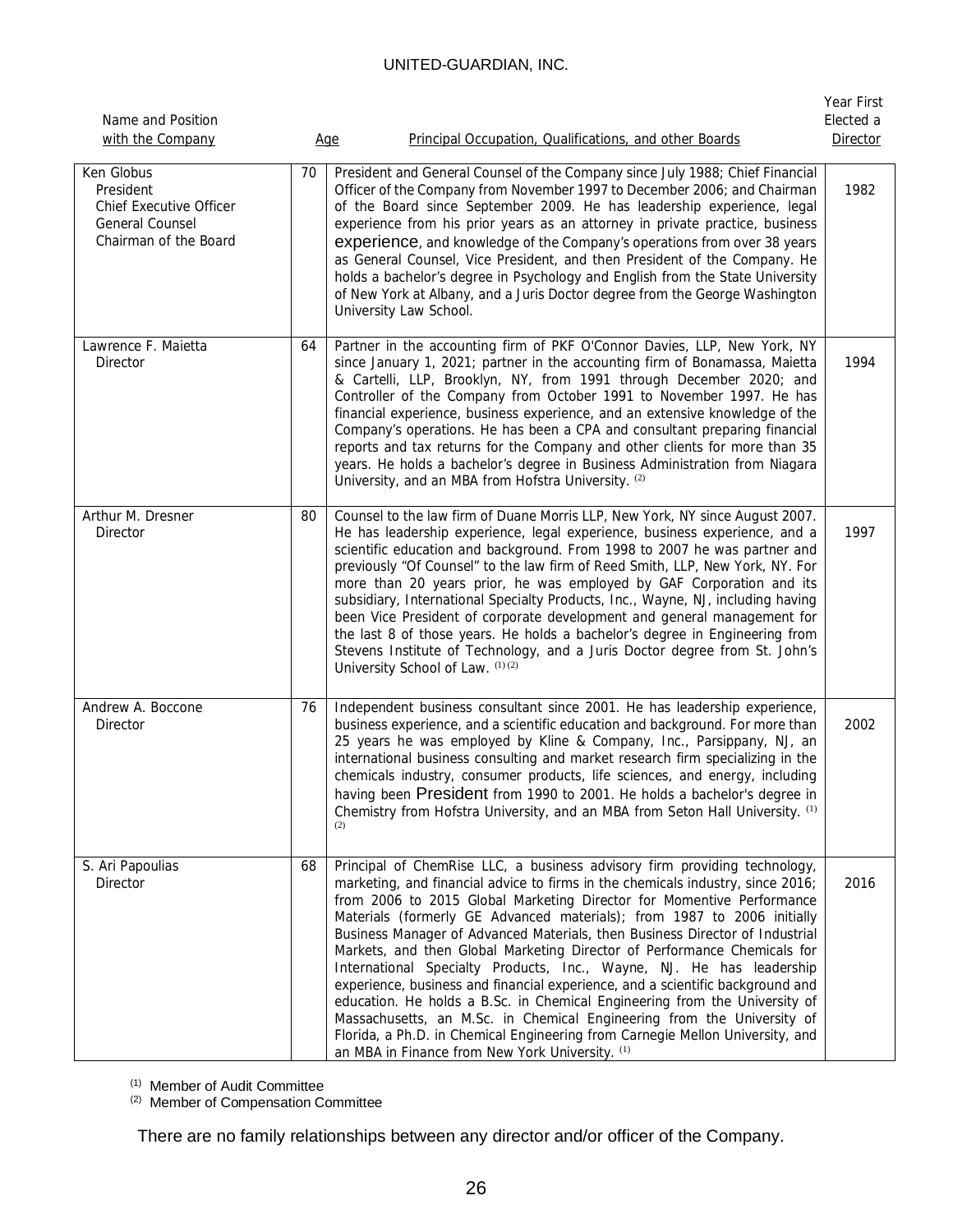#### **BOARD MEETINGS**

During the fiscal year ended December 31, 2021, the Board held four regular meetings via Zoom videoconference, as well as several additional meetings. All five directors participated in all of the regular meetings the additional directors' meetings, and the Annual Meeting of Stockholders.

#### **AUDIT COMMITTEE**

The Company has an Audit Committee ("Committee") that is currently composed of three of the Company's independent directors, as well as an additional outside director that has expertise in both accounting and financial reporting, who acts as an advisor to the Committee. The members of the Committee are elected annually by the Board of Directors. The Committee was established for the purpose of assisting the Board of Directors in fulfilling its oversight responsibilities, including (a) overseeing the Company's accounting and financial reporting processes, including preparation of financial statements and audits; (b) assuring the Company's compliance with all legal, regulatory, and ethical responsibilities; (c) evaluating the qualifications and independence of the Company's independent accountants; and (d) assessing the effectiveness of the Company's internal controls and risk management procedures. The Committee currently meets five times a year and is governed by a charter that was adopted in 2006 and updated in 2020.

In addition to assessing the independence of the Audit Committee members under NASDAQ rules, the Board also considered the requirements of Section 10A(m)(3) and Rule 10a-3 under the Exchange Act in regard to having a financial "expert" on the Audit Committee. Due to the significant expense involved in recruiting another Board member for the sole purpose of having a financial "expert" on the Audit Committee, the Board instead determined that S. Ari Papoulias was "financially sophisticated" as that term is defined by NASDAQ, and that Lawrence F. Maietta, a Certified Public Accountant and former member of the Audit Committee, while not considered independent for purposes of membership on the Audit Committee, would be considered a financial "expert" and therefore could act as an advisor to the Audit Committee and provide the necessary financial expertise.

#### **COMPENSATION COMMITTEE**

The Board has a compensation committee which was formed in 1999 for the purpose of recommending to the Board the compensation of corporate officers and key employees for the ensuing year. Members of the Compensation Committee are Messrs. Lawrence F. Maietta, Arthur M. Dresner, and Andrew A. Boccone. Ken Globus acts as advisor to the Committee representing management. The Committee held one meeting via Zoom videoconference in 2021. The Compensation Committee does not have a charter. Neither management nor the Committee has engaged a consultant to provide advice on compensation.

The Compensation Committee does not set compensation of directors. Instead, the full Board acts on recommendations made by the independent directors. In its review of compensation of directors, the Board considers various factors, such as compensation of directors in other public companies of a similar size, the time spent by Board and Committee members in their service to the Company, and recent changes that may result in an increase or decrease in the responsibilities or time commitment of a Board and Committee member.

#### **NOMINATING COMMITTEE**

The Board does not have a Nominating Committee. The full Board fulfills the role of a nominating committee. Final selections are made by a majority of the independent directors. Ken Globus is not independent as that term is defined by the listing standards of NASDAQ. It is the position of the Board that it is appropriate for the Company not to have a separate nominating committee because the size,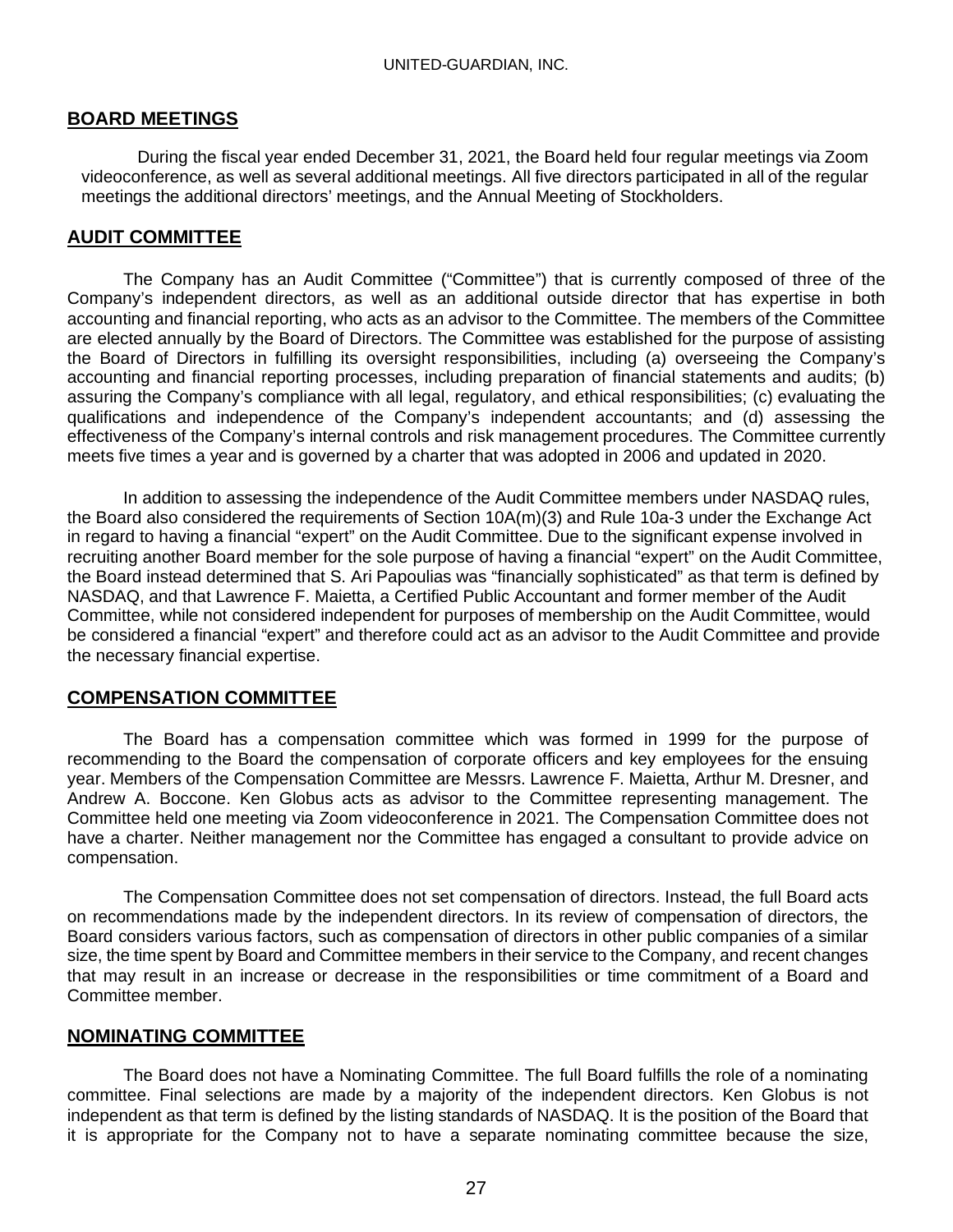composition and collective independence of the Board enables it to adequately fulfill the functions of a standing committee. NASDAQ does not require the Company to have a separate nominating committee but does require that Board nominees be selected by either a nominating committee composed solely of independent directors or by a majority of the independent directors. The Board has not considered diversity in identifying nominees for director positions, but intends to do so in the future.

### **ROLE OF THE BOARD IN RISK OVERSIGHT**

The Board views risk management as a process designed to identify, manage, and control risks that may adversely affect the Company, so that they are appropriate considering the Company's size, operations and business objectives. The Company's risk management policies enable the Company to manage risk within acceptable limits and provide reasonable assurance of optimum corporate performance in the area of risk/return. The Board has ultimate responsibility for oversight of the Company's risk management processes, and discharges this responsibility through regular reports received from, and discussions with, senior management on all areas of material risk exposure to the Company. These reports and discussions include, among other things, operational, financial, legal and regulatory, and strategic risks. The full Board engages with the appropriate members of senior management to enable its members to understand and provide input to, and oversight of, risk identification, risk management and risk mitigation strategies. In addition, the Company's Audit Committee is responsible for evaluating and monitoring financial risks, and meets regularly in executive session without management present to, among other things, discuss the Company's risk management culture and processes. While the Board oversees the Company's risk management, the Company's senior management is responsible for day-to-day risk management processes.

### **STOCKHOLDER COMMUNICATIONS WITH THE BOARD**

The Board has adopted the following procedure for stockholders to send communications to the Board other than stockholder proposals for consideration at the annual meeting of stockholders which should be submitted to our Corporate Secretary. Stockholders who wish to send communications to directors should refer to the Company's website at: www.u-g.com and direct those communications to Mr. Arthur M. Dresner, Chairman of the Audit Committee, whose email address is posted there. All communications sent to Mr. Dresner, but addressed to other Board members, will be forwarded to that Board member by Mr. Dresner.

### **CODE OF ETHICS**

The Company has adopted a Code of Business Conduct and Ethics that applies to all officers, directors, and employees serving in any capacity to the Company, including the Chief Executive Officer and/or President, Chief Financial Officer, and Principal Accounting Officer. A copy of the Company's Code of Business Conduct and Ethics is available on the Company's website at http://www.u-g.com/corporate. The Company intends to satisfy the disclosure requirement under Item 5.05 of Form 8-K relating to amendments to or waivers from any provision of its Code of Business Conduct and Ethics applicable to the Chief Executive Officer, Chief Financial Officer, and Principal Accounting Officer by posting this information on the Company's website.

### **INVOLVEMENT IN CERTAIN LEGAL PROCEEDINGS**

None of the Company's officers, directors, or control persons have been involved in any legal proceedings as described in Item 401(f) of Regulation S-K.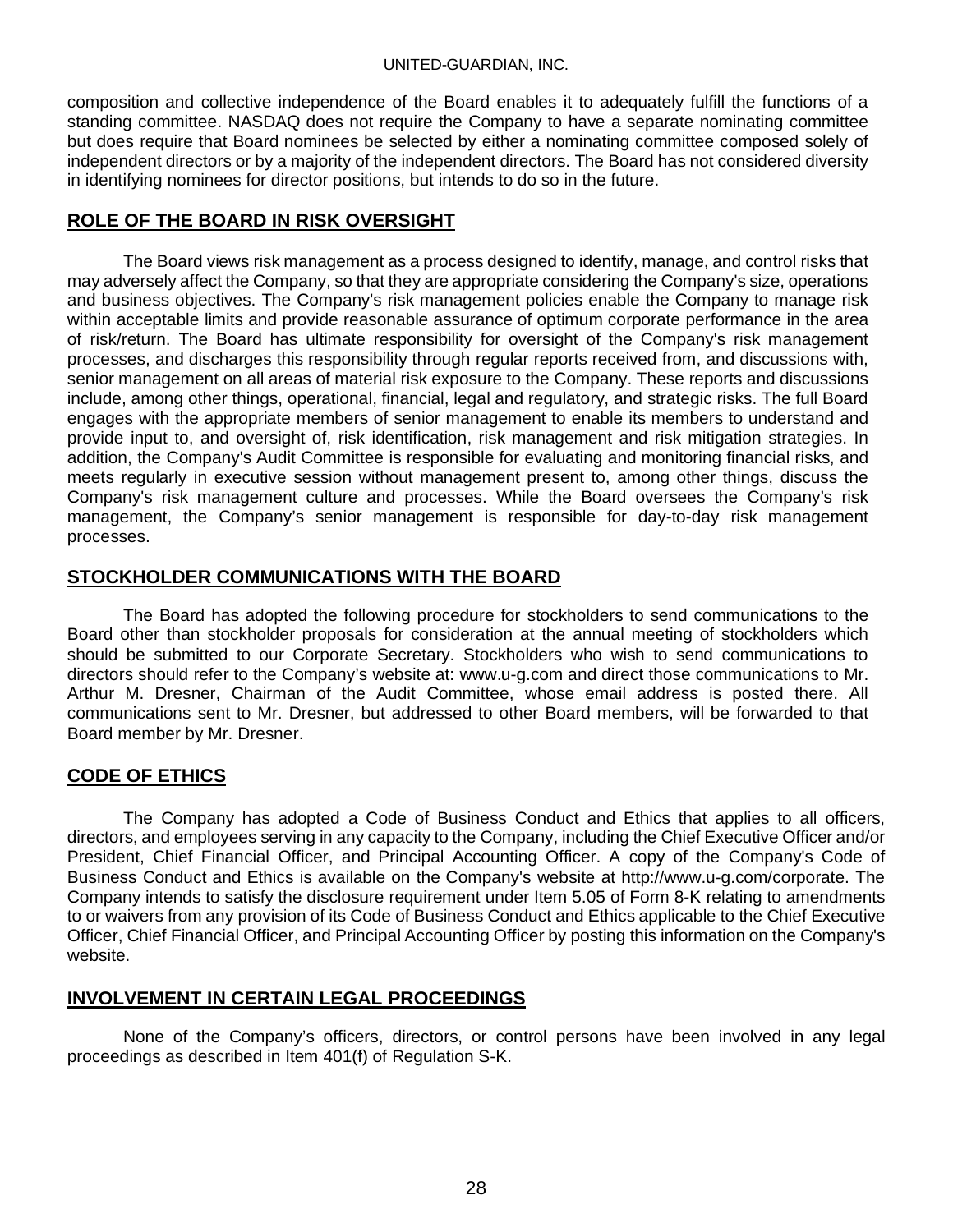#### Section 16(a) Beneficial Ownership Reporting Compliance

Section 16(a) of the Securities Exchange Act of 1934 (the "Exchange Act") requires the Company's officers, directors and persons who own more than 10% of a class of the Company's equity securities to file reports of beneficial ownership and changes in beneficial ownership with the SEC. Officers, directors and greater than 10% stockholders are required by SEC regulations to furnish the Company with copies of all Section 16(a) forms they file. Based on (i) a review of copies of Forms 3, 4, and 5 and any amendments thereto furnished to the Company during and with respect to the fiscal year ended December 31, 2021 and (ii) any written representations signed by reporting persons that no Form 5 is required, the Company believes that all persons subject to the reporting requirements pursuant to Section 16(a) filed the required reports on a timely basis during and with respect to the fiscal year ended December 31, 2021.

# **Item 11. Executive Compensation.**

#### **EXECUTIVE COMPENSATION**

The following table sets forth for the years ended December 31, 2021 and December 31, 2020 certain information concerning the compensation paid to the Company's executive officers:

| Name and position                                                                     | Year | Salary<br>$($ \$) | <b>Bonus</b><br>$($ \$) | <b>Stock</b><br>awards<br>$($ \$) | Option<br>awards<br>(3) | Non-<br>equity<br>incentive<br>plan<br>compen-<br>sation<br>$(\$)$ | Non-<br>qualified<br>deferred<br>compen-<br>sation<br>earnings<br>$($ \$) | All other<br>compen-<br>sation $(1)$<br>(3) | Total<br>(3) |
|---------------------------------------------------------------------------------------|------|-------------------|-------------------------|-----------------------------------|-------------------------|--------------------------------------------------------------------|---------------------------------------------------------------------------|---------------------------------------------|--------------|
| Ken Globus<br>President                                                               | 2021 | 284,876           | 91,700                  |                                   |                         |                                                                    |                                                                           | 29,209                                      | 405,785      |
| <b>Chief Executive Officer</b><br>Chairman of the Board                               | 2020 | 280,498           | 131,100                 |                                   |                         |                                                                    |                                                                           | 29,155                                      | 440,753      |
| Donna Vigilante<br>Vice President<br>R&D Manager<br>Director of Technical<br>Services | 2021 | 122,733           | 30,000                  |                                   |                         |                                                                    |                                                                           | 15,383                                      | 168,116      |
| Andrea Young<br><b>Chief Financial Officer</b><br>Controller, Treasurer,<br>Secretary | 2020 | 109,817           | 25,000                  |                                   |                         |                                                                    |                                                                           | 13,749                                      | 148,566      |
| Peter A. Hiltunen                                                                     | 2021 | 166,522           | 25,000                  |                                   |                         |                                                                    |                                                                           | 19,290                                      | 210,812      |
| Senior Vice President<br><b>Production Manager</b>                                    | 2020 | 163,987           | 34,800                  |                                   |                         |                                                                    |                                                                           | 18,922                                      | 217,709      |

(1) In both 2021 and 2020 under the Company's 401(k) plan for all its employees, the Company made a contribution of up to 4% of each employee's salary, matching an employee's elective deferral of up to 4% of salary. In addition, in 2009 the Company began making a discretionary contribution to all employees' 401(k) accounts based on a formula that qualifies the 401(k) plan under Internal Revenue Service ("IRS") Safe Harbor provisions. These amounts represent the Company's contribution for each year. There are no other items included in these amounts.

#### **2021 DIRECTOR COMPENSATION**

The following table sets forth for the fiscal year ended December 31, 2021 certain information concerning the compensation paid to directors of the Company who are not "named executive officers" (as such term is defined in Item 402(m)(2) of Regulation S-K):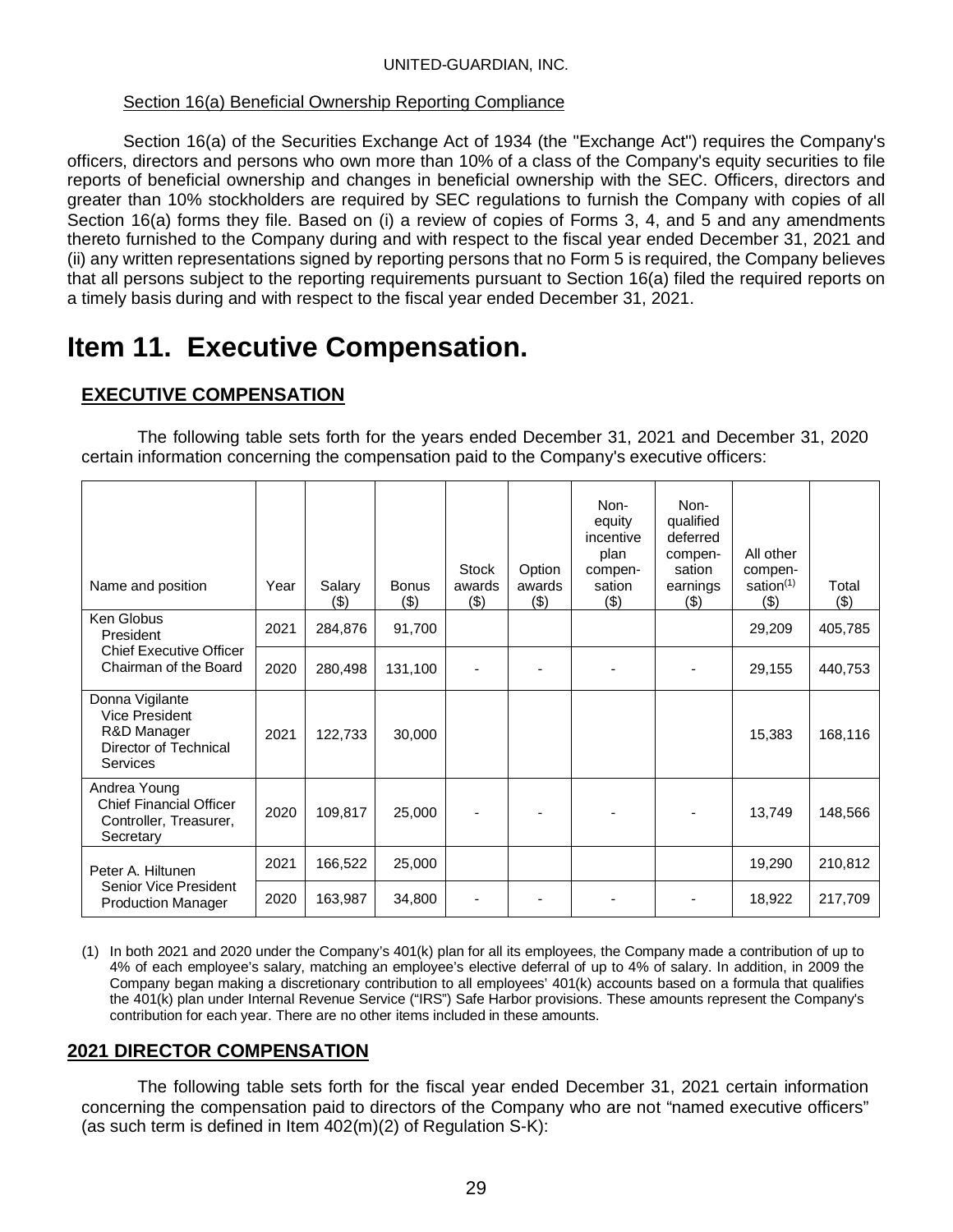| Name                | Fees earned<br>or paid in<br>cash<br>$($ \$) | Stock<br>awards<br>(3) | Option<br>awards<br>(\$) | Non-Equity<br>incentive<br>plan<br>compensation<br>(\$) | Nonqualified<br>deferred<br>compensation<br>earnings<br>$($ \$) | All other<br>compensation<br>$($ \$) | Total<br>(3) |
|---------------------|----------------------------------------------|------------------------|--------------------------|---------------------------------------------------------|-----------------------------------------------------------------|--------------------------------------|--------------|
| Lawrence F. Maietta | 47,200                                       |                        |                          |                                                         |                                                                 | $19,500^{(1)}$                       | 66,700       |
| Arthur M. Dresner   | 51,700                                       |                        |                          |                                                         |                                                                 |                                      | 51,700       |
| Andrew A. Boccone   | 48,200                                       |                        |                          |                                                         |                                                                 |                                      | 48,200       |
| S. Ari Papoulias    | 46.200                                       |                        |                          |                                                         |                                                                 |                                      | 46,200       |

(1) Consulting fee paid to of PKF O'Connor Davies, LLP, New York, NY, of which Lawrence F. Maietta is a partner, for work performed by Mr. Maietta in connection with his review of the Company's quarterly and annual financial statements and corporate tax returns.

# **Item 12. Security Ownership of Certain Beneficial Owners and Management and Related Stockholder Matters.**

#### **SECURITY OWNERSHIP OF CERTAIN BENEFICIAL OWNERS**

The following table sets forth the shares of the Company's Common Stock, par value \$.10 per share (the only class of stock issued and outstanding), owned beneficially by each person who, as of March 1, 2022, is known by the Company to have owned beneficially more than 5% of the outstanding Common Stock. Regarding the shares referenced in footnote (1) below, the beneficial owner has both sole voting power and sole investment power, except for those shares held by his spouse as noted.

| Name and Address of<br><b>Beneficial Owner</b>                                   | Number of<br><b>Shares Owned</b> | Percent<br>of Class |
|----------------------------------------------------------------------------------|----------------------------------|---------------------|
| Ken Globus<br>c/o United-Guardian, Inc.<br>230 Marcus Blvd., Hauppauge, NY 11788 | $1,318,053^{(1)}$                | 28.7%               |
| Dr. Betsee Parker<br>P.O. Box 2198, Middleburg, VA 20118                         | $354,133^{(2)}$                  | 7.7%                |
| Renaissance Technologies LLC<br>800 Third Avenue, New York, NY 10022             | $230,263^{(3)}$                  | 5.0%                |
| Mario J. Gabelli<br>One Corporate Center, Rye, NY 10580                          | $256,811^{(4)}$                  | 5.6%                |

- $(1)$  279,027 shares held directly in his own name, and another 1,039,026 shares held beneficially as follows: 760,000 shares as joint Trustee of the Alfred Globus Testamentary Trust, as to which he has sole voting rights and shared investment power, and 279,026 shares held by his wife.
- $(2)$  As of March 8, 2022, based on information provided to the Company by a representative of Dr. Betsee Parker.
- (3) Based on Schedule 13G/A filed by Renaissance Technologies LLC with the SEC on February 11, 2022
- <sup>(4)</sup> As of March 3, 2022, based on information provided to the Company by Gabelli. Of this total, 38,000 shares are owned by Gabelli Funds, LLC; 70,511 shares by Teton Advisors, Inc.; and 148,300 shares by GAMCO Asset Management Inc. and GAMCO Investors, Inc. Some of the shares of Common Stock beneficially owned by Mr. Gabelli are also beneficially owned by certain of the other related entities. However, none of such entities individually reported beneficial ownership of shares constituting more than 5% of the outstanding shares of Common Stock of the Company.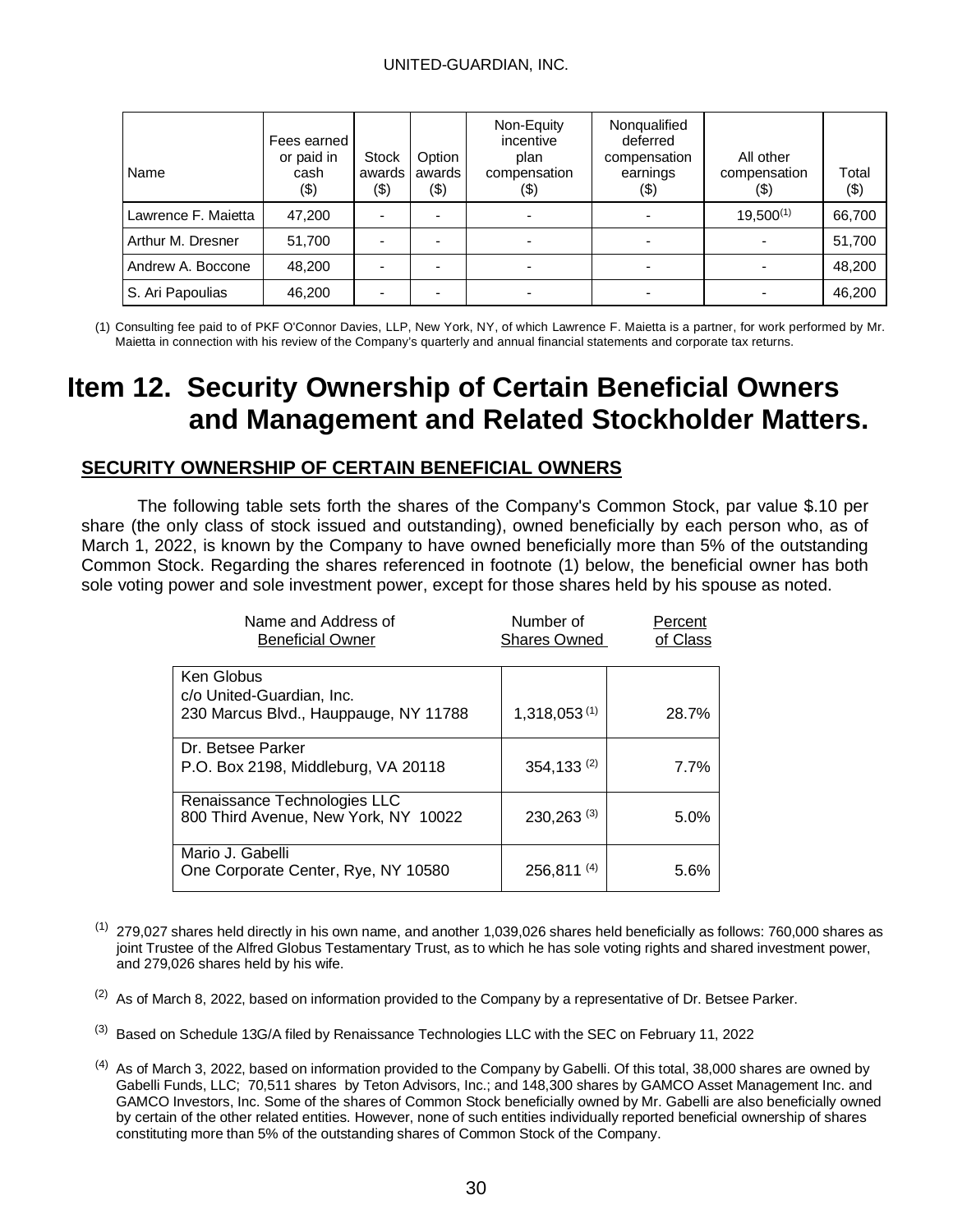#### **SECURITY OWNERSHIP OF MANAGEMENT**

The following information is furnished with respect to ownership of shares of Common Stock as of March 1, 2022, by each named executive officer, each director (which includes all nominees for director) and by all directors and executive officers of the Company as a group (8 persons). Except as otherwise indicated, the beneficial owner has sole voting and investment power.

| Name of Beneficial Owner                          | Amount and Nature of<br><b>Beneficial Ownership</b> | Percent<br>of Class |
|---------------------------------------------------|-----------------------------------------------------|---------------------|
| Ken Globus                                        | $1,318,053^{(1)}$                                   | 28.7%               |
| Arthur M. Dresner                                 | 12,175                                              | (2)                 |
| Lawrence F. Maietta                               | 4,000                                               | (2)                 |
| Peter A. Hiltunen                                 | 320                                                 | (2)                 |
| Andrew A. Boccone                                 | 0                                                   | (2)                 |
| S. Ari Papoulias                                  | 0                                                   | (2)                 |
| Andrea Young                                      | 0                                                   | (2)                 |
| Donna Vigilante                                   | 0                                                   | (2)                 |
| All Officers and directors as a group (8 persons) | 1,334,548                                           | 29.1%               |

 $(1)$  279,027 shares held directly in his own name, and another 1,039,026 shares held beneficially as follows: 760,000 shares as joint Trustee of the Alfred Globus Testamentary Trust, as to which he has sole voting rights and shared investment power, and 279,026 shares held by his wife.

 $(2)$  Less than one percent (1%)

# **Item 13. Certain Relationships and Related Transactions, and Director Independence.**

#### **RELATED PARTY TRANSACTIONS**

The Company has adopted a written policy for the approval of "related party" transactions. Under the policy, related parties are defined to include executive officers and directors of the Company and their immediate family members, a stockholder owning in excess of 5% of the Company, and entities in which any of the foregoing have a substantial ownership interest or control. The policy applies to any transactions that exceed or are expected to exceed \$50,000 in a single calendar year.

The policy provides that the Audit Committee will review transactions subject to the policy and decide whether or not to approve or ratify those transactions. In doing so, the Audit Committee will make a determination as to whether the transaction is in the best interests of the Company and its stockholders, taking into account (a) the benefits to the Company and its stockholders; (b) the extent of the related person's interest in the transaction; (c) whether the transaction is on terms generally available to an unaffiliated third-party under the same or similar circumstances; (d) the impact or potential impact on a director's independence in the event the related party is a director, an immediate family member of a director, or an entity in which a director is a partner, shareholder or executive officer; and (e) the terms of each transaction. The policy also provides that director and officer compensation that is approved by the Board or the Compensation Committee is exempt from this approval process and will be considered to be pre-approved. The Related Party Transaction Policy can be found on the Company's web site at www.u-g.com.

There were no related party transactions during the fiscal year ended December 31, 2021.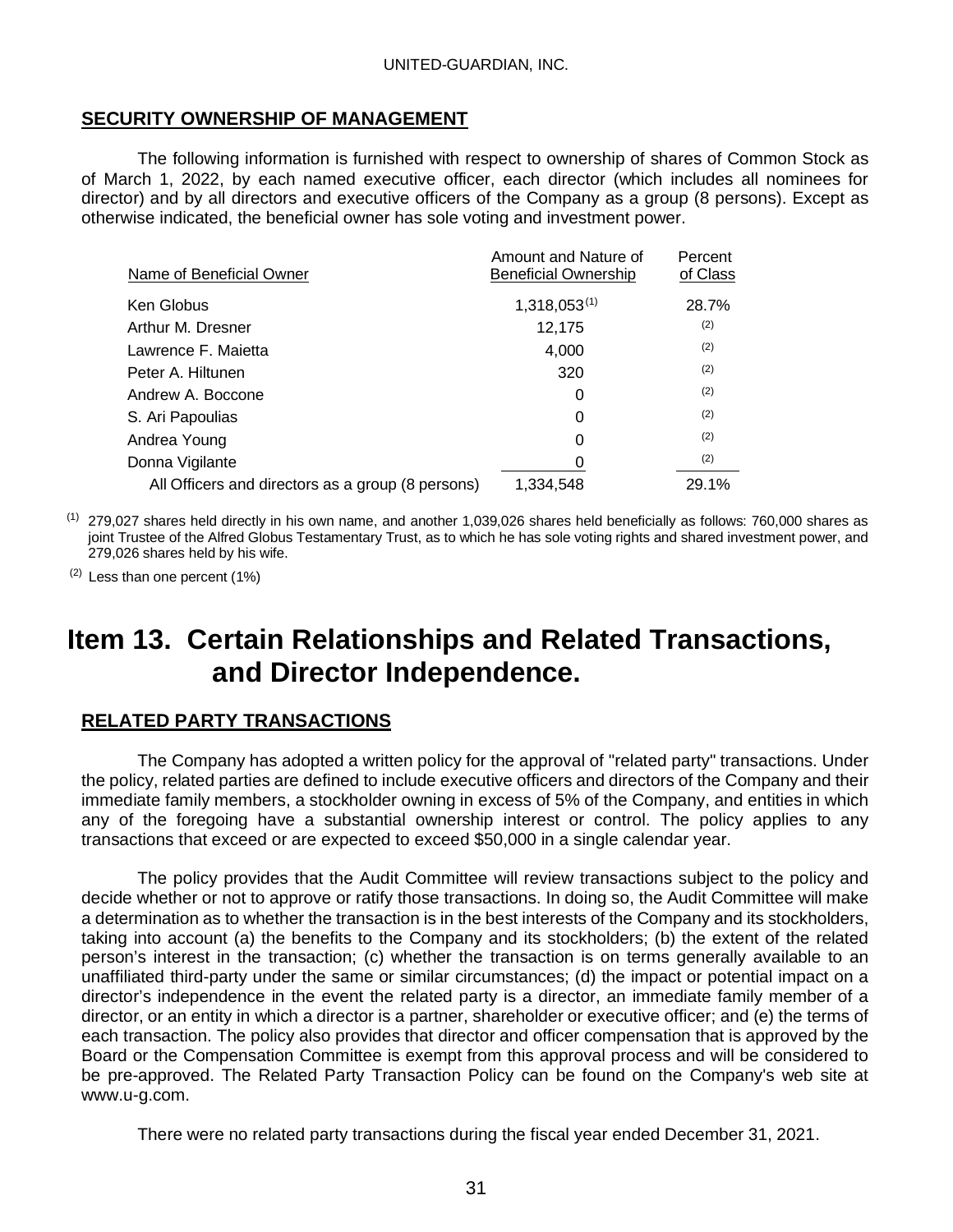# **Item 14. Principal Accounting Fees and Services.**

#### **Audit Fees**

The aggregate fees that have been billed by Baker Tilly US, LLP ("Baker Tilly"), the Company's principal accountants since March 25, 2019, for the quarterly reviews of the Company's financial statements for the first, second and third quarters of 2020 and the audit of the Company's financial statements for the 2020 fiscal year were \$89,500.

The aggregate fees that have been, or are expected to be, billed by Baker Tilly for the quarterly reviews of the Company's financial statements for the first, second and third quarters of 2021 and the audit of the Company's financial statements for the 2021 fiscal year are \$90,500.

#### **Audit-Related Fees**

During 2021, there were no fees paid to Baker Tilly in connection with the Company's compliance with Section 404 of the Sarbanes-Oxley Act of 2002.

 No other fees were billed by Baker Tilly for the last two fiscal years that were reasonably related to the performance of the audit or review of the Company's financial statements and not reported under "Audit Fees" above.

#### **Tax Fees**

There were no fees billed by Baker Tilly during the last two fiscal years for professional services rendered for tax compliance, tax advice, or tax planning. Accordingly, none of such services were approved pursuant to pre-approval procedures or permitted waivers thereof.

#### **All Other Fees**

There were no other non-audit-related fees billed to the Company by Baker Tilly in 2021 or 2020.

#### **Pre-Approval Policies and Procedures**

Engagement of accounting services by the Company is not made pursuant to any pre-approval policies and procedures. Rather, the Company believes that its accounting firm is independent because all of its engagements by the Company are approved by the Company's Audit Committee prior to any such engagement.

The Audit Committee meets periodically to review and approve the scope of the services to be provided to the Company by its Independent Registered Public Accounting Firm, as well as to review and discuss any issues that may arise during an engagement. The Committee is responsible for the prior approval of every engagement of the Company's Independent Registered Public Accounting Firm to perform audit and permissible non-audit services for the Company, such as quarterly financial reviews, tax matters, and consultation on new accounting and disclosure standards.

Before the auditors are engaged to provide those services, the President and the Chief Financial Officer will make a recommendation to the Committee regarding each of the services to be performed, including the fees to be charged for such services. At the request of the Committee, the Independent Registered Public Accounting Firm and/or management shall periodically report to the Committee regarding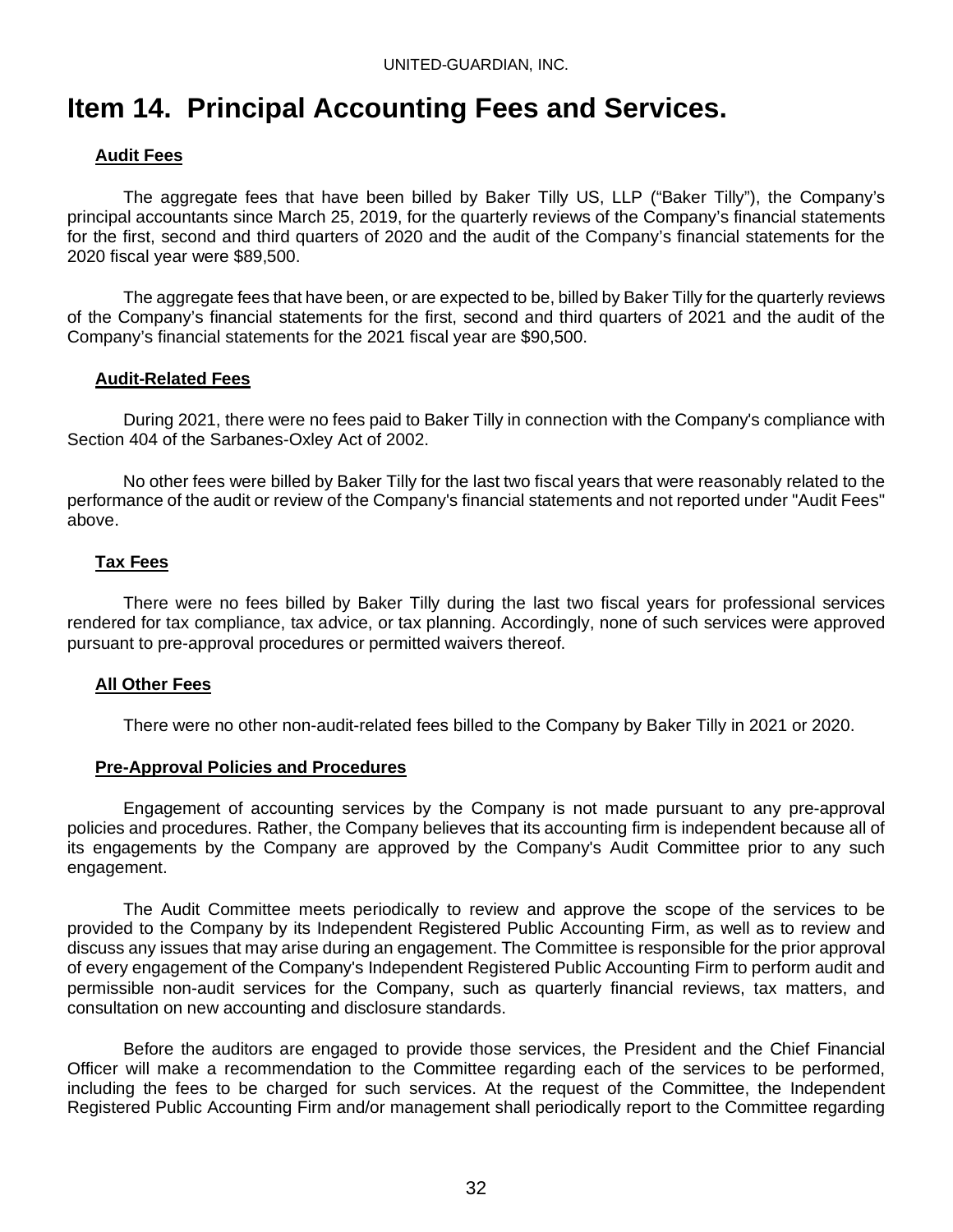the extent of services being provided by the Independent Registered Public Accounting Firm, and the fees for the services performed to date.

# **Item 15. Exhibits, Financial Statement Schedules.**

- (a) Documents filed as part of this report.
	- (i) Financial Statements see Item 8. Financial Statements and Supplementary Data.
	- (ii) Financial Statement Schedules None. (Financial statement schedules have been omitted either because they are not applicable, not required, or the information required to be set forth therein is included in the financial statements or notes thereto.)
	- (iii) Report of Independent Registered Public Accounting Firm.
	- (iv) Notes to Financial Statements.
- (b) Exhibits

The exhibits listed on the accompanying Exhibit Index are filed as part of this Annual Report.

# **Item 16. Form 10-K Summary.**

None

### **SIGNATURES**

Pursuant to the requirements of Section 13 or 15(d) of the Securities Exchange Act of 1934, the Registrant has duly caused this report to be signed on its behalf by the undersigned, thereunto duly authorized.

UNITED-GUARDIAN, INC.

By: /s/ Ken Globus Ken Globus Date: March 16, 2022 **President and Director**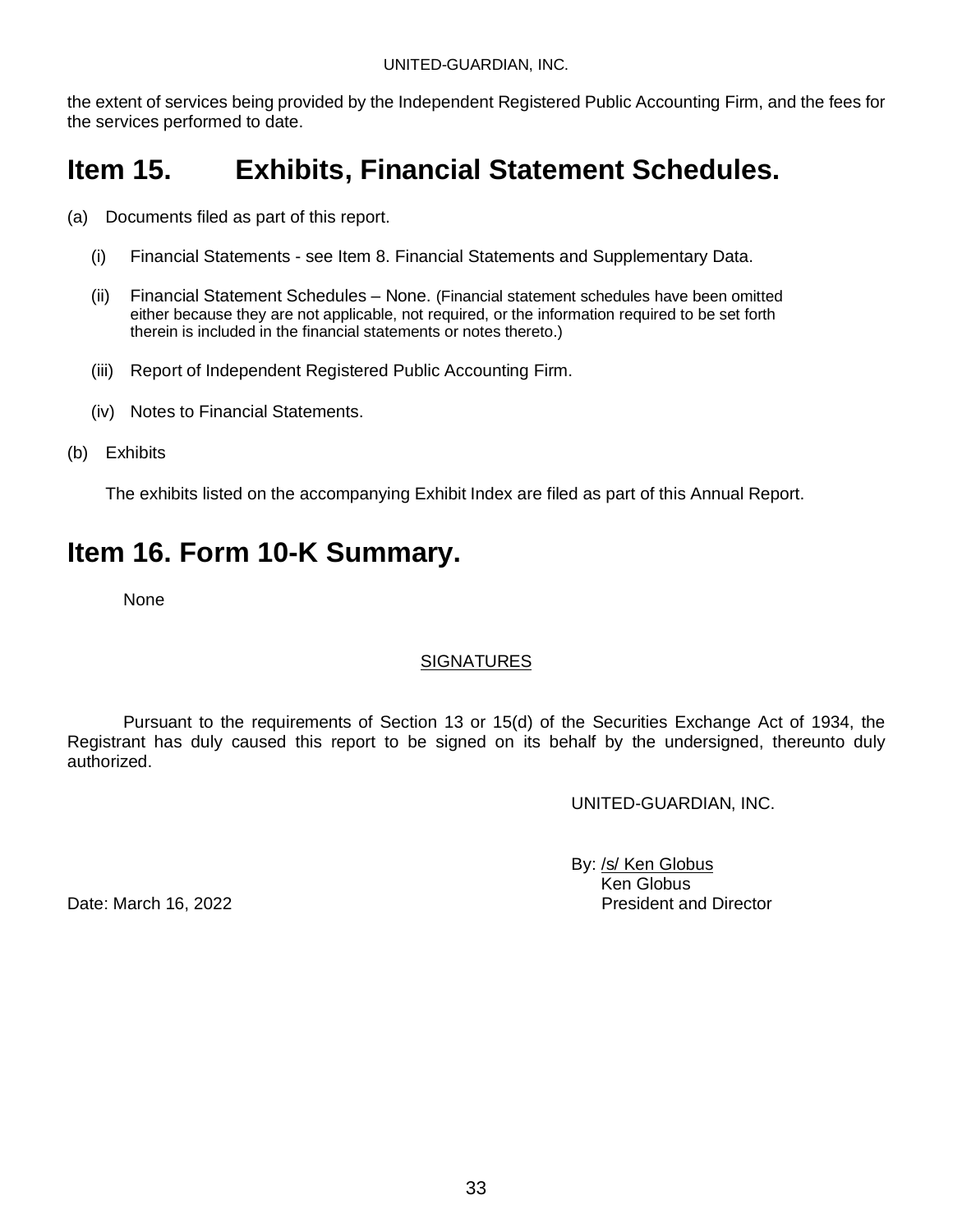Pursuant to the requirements of the Securities Exchange Act of 1934, this report has been signed below by the following persons on behalf of the Registrant and in the capacities and on the dates indicated.

|     | Signature                                      | Title                                                                                                                           | Date           |
|-----|------------------------------------------------|---------------------------------------------------------------------------------------------------------------------------------|----------------|
| By: | /s/ Ken Globus<br>Ken Globus                   | President (Principal Executive Officer); General<br>Counsel; Chairman of the Board of Directors                                 | March 16, 2022 |
| By: | <u>/s/ Andrea J. Young</u><br>Andrea J. Young  | Chief Financial Officer (Controller, Principal Financial<br>Officer, and Principal Accounting Officer); Treasurer;<br>Secretary | March 16, 2022 |
| By: | /s/ Lawrence F. Maietta<br>Lawrence F. Maietta | Director; Advisor to the Audit Committee                                                                                        | March 16, 2022 |
| By: | /s/ Arthur M. Dresner<br>Arthur M. Dresner     | Director; Chairman of the Audit Committee                                                                                       | March 16, 2022 |
| By: | /s/ Andrew A. Boccone<br>Andrew A. Boccone     | Director; Audit Committee member                                                                                                | March 16, 2022 |
| By: | /s/ S. Ari Papoulias                           | Director; Audit Committee member                                                                                                | March 16, 2022 |

#### EXHIBIT INDEX

Exhibit # Description

|       | P* | Certificate of Merger of United-Guardian, Inc. (New York) with and into United-Guardian, Inc.<br>(Delaware) as filed with the Secretary of State of the State of Delaware on September 10, 1987.<br>Incorporated by reference to Exhibit 3(b) of the Registrant's Annual Report on Form 10-K for the<br>fiscal year ended February 29, 1988 (the "1988 10-K"). |
|-------|----|----------------------------------------------------------------------------------------------------------------------------------------------------------------------------------------------------------------------------------------------------------------------------------------------------------------------------------------------------------------|
|       |    |                                                                                                                                                                                                                                                                                                                                                                |
| 3(a)  | P* | Certificate of Incorporation of the Company as filed April 22, 1987. Incorporated by reference to<br>Exhibit 4.1 of the Registrant's Current Report on Form 8-K, dated September 21, 1987 (the "1987<br>8-K").                                                                                                                                                 |
|       |    |                                                                                                                                                                                                                                                                                                                                                                |
| 3(b)  | P* | By-laws of the Company. Incorporated by reference to Exhibit 4.2 to the 1987 8-K.                                                                                                                                                                                                                                                                              |
|       |    |                                                                                                                                                                                                                                                                                                                                                                |
| 4(a)  | P* | Specimen Certificate for shares of Common Stock of the Company. Incorporated by reference to<br>Exhibit $4(a)$ to the 1988 10-K.                                                                                                                                                                                                                               |
|       |    |                                                                                                                                                                                                                                                                                                                                                                |
| 10(a) | P* | Qualified Retirement Income Plan for Employees of the Company, as restated April 1, 1976.<br>Incorporated by reference to Exhibit 11(c) of the Registrant's Registration Statement on Form S-1<br>(Registration No. 2-63114) declared effective February 9, 1979.                                                                                              |

\*P: Indicates a paper filing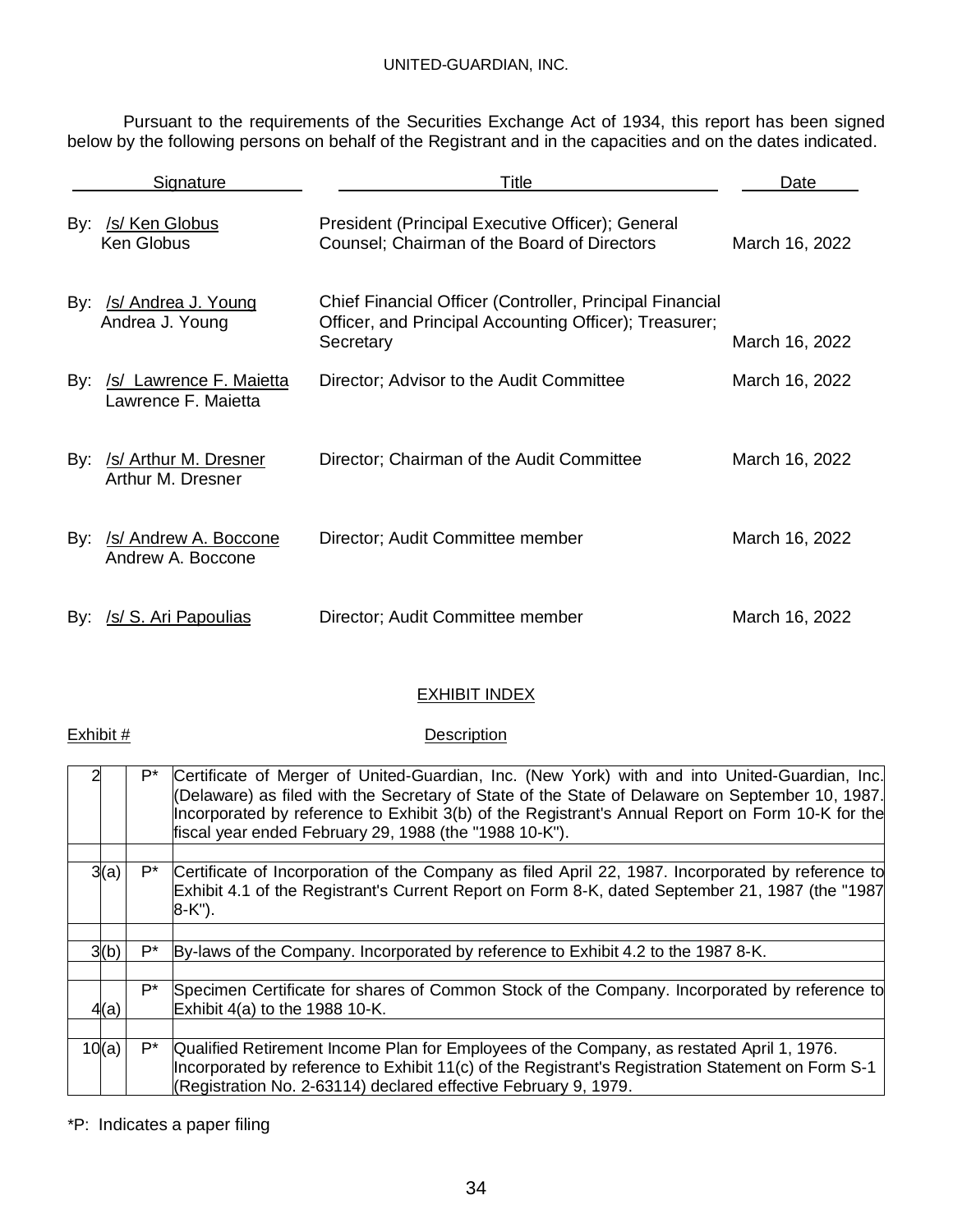| 10(b) | Exclusive Distributor Agreement between the Company and ISP Technologies Inc. dated July 5,<br>2000. Incorporated by reference to Exhibit 10(d) of the Registrant's Annual Report on Form 10-<br>KSB for the fiscal year ended December 31, 2000.                                                                                                                                                          |
|-------|------------------------------------------------------------------------------------------------------------------------------------------------------------------------------------------------------------------------------------------------------------------------------------------------------------------------------------------------------------------------------------------------------------|
| 10(c) | Letter Amendment between the Company and ISP Technologies Inc. dated December 16, 2002<br>amending the Exclusive Distributor Agreement between the Registrant and ISP Technologies Inc.<br>dated July 5, 2000. Incorporated by reference to Exhibit 10(d) to the Registrant's Annual Report<br>on Form 10-KSB for the fiscal year ended December 31, 2002.                                                 |
| 10(d) | Letter Amendment between the Company and ISP Technologies Inc. dated December 20, 2005<br>amending the Exclusive Distributor Agreement between the Registrant and ISP Technologies Inc.<br>dated July 5, 2000 and amended on December 31, 2002. Incorporated by reference to Exhibit<br>10(d) of the Registrant's Annual Report on Form 10-KSB for the fiscal year ended December 31,<br>2005.             |
| 10(e) | Letter Amendment between the Company and ISP Technologies Inc. dated May 5, 2010<br>amending the Exclusive Distributor Agreement between the Company and ISP Technologies Inc.<br>dated July 5, 2000 and amended on December 16, 2002 and December 20, 2005. Incorporated<br>by reference to Exhibit 10.1 of the Registrant's Quarterly Report on Form 10-Q for the fiscal<br>quarter ended June 30, 2010. |
| 10(f) | Manufacturing and Supply Agreement between the Company and Smiths Medical ASD, Inc.<br>signed November 12, 2013 and effective as of November 1, 2013. Incorporated by reference to<br>Exhibit 10.1 of the Registrant's Current Report on Form 8-K dated and filed November 18, 2013.                                                                                                                       |
| 14    | Code of Ethics and amendments thereto. Incorporated by reference to Exhibit 14 of the Registrant's<br>Annual Report on Form 10-K for the fiscal year ended December 31, 2019.                                                                                                                                                                                                                              |
| 21    | Subsidiaries of the Company: None                                                                                                                                                                                                                                                                                                                                                                          |
| 31.1  | Certification of Ken Globus, President and Principal Executive Officer of the Company, pursuant to<br>Section 302 of the Sarbanes-Oxley Act of 2002.                                                                                                                                                                                                                                                       |
| 31.2  | Certification of Andrea J. Young, Principal Financial Officer of the Company, pursuant to Section<br>302 of the Sarbanes-Oxley Act of 2002.                                                                                                                                                                                                                                                                |
| 32    | Certifications of Ken Globus, President and Principal Executive Officer of the Company, and Andrea<br>J. Young, Principal Financial Officer of the Company, pursuant to Section 906 of the Sarbanes-<br>Oxley Act of 2002.                                                                                                                                                                                 |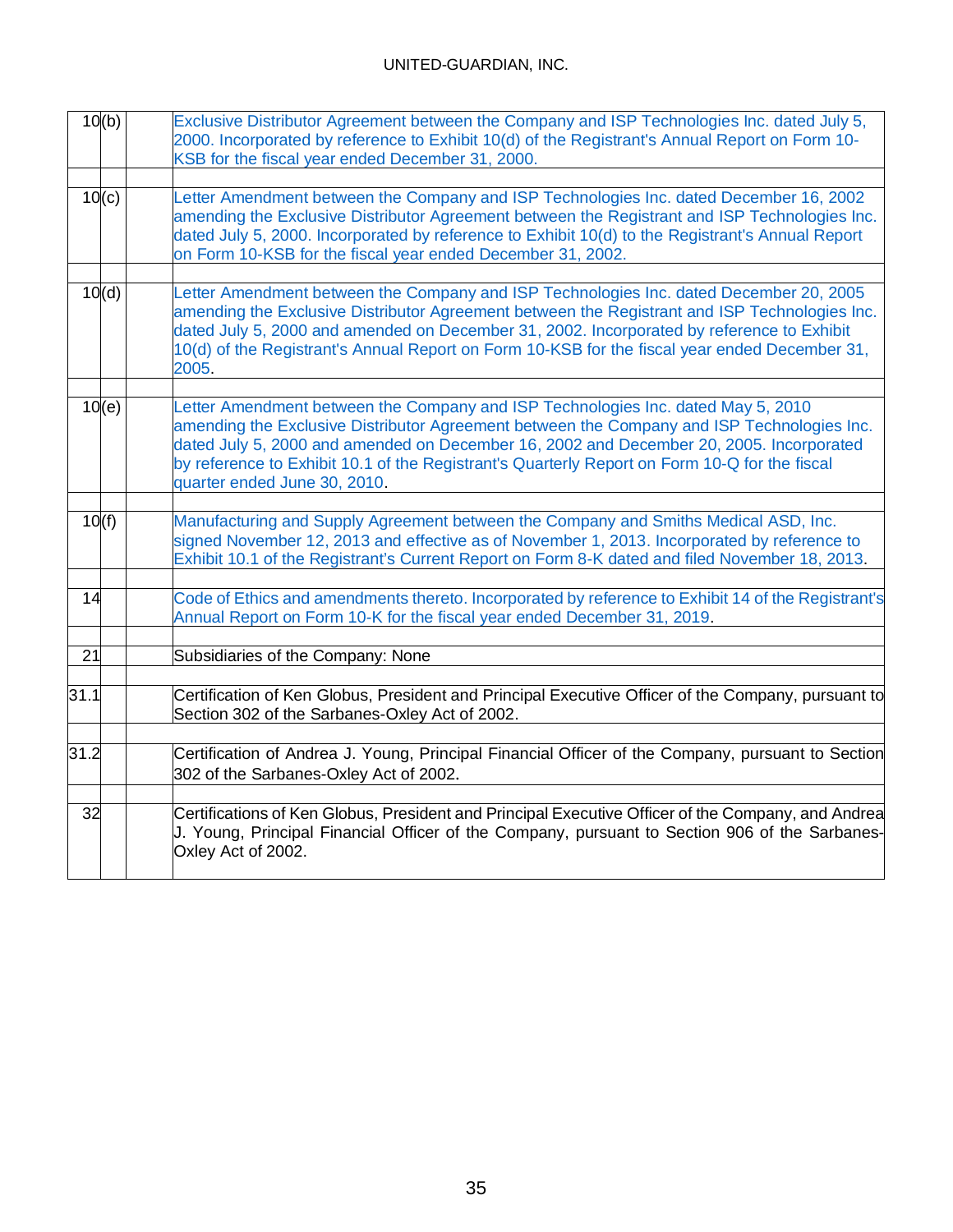#### INDEX TO FINANCIAL STATEMENTS (For the years ended December 31, 2021 and 2020)

| Report of Baker Tilly U.S. LLP, Independent Registered Public<br>Accounting Firm (PCAOB ID 23) | $F-1 & 8F-2$ |
|------------------------------------------------------------------------------------------------|--------------|
| Financial Statements                                                                           |              |
| Statements of Income                                                                           | $F-3$        |
| <b>Balance Sheets</b>                                                                          | $F-4 & F-5$  |
| <b>Statements of Stockholders' Equity</b>                                                      | $F-6$        |
| <b>Statements of Cash Flows</b>                                                                | $F-7$        |
| <b>Notes to Financial Statements</b>                                                           | $F-8 - F-21$ |

# REPORT OF INDEPENDENT REGISTERED PUBLIC ACCOUNTING FIRM

To the shareholders and the board of directors of United-Guardian, Inc.:

### **Opinion on the Financial Statements**

We have audited the accompanying balance sheets of United-Guardian, Inc. (the "Company") as of December 31, 2021 and 2020, the related statements of income, stockholders' equity, and cash flows, for the years then ended, and the related notes (collectively referred to as the "financial statements"). In our opinion, the financial statements present fairly, in all material respects, the financial position of the Company as of December 31, 2021 and 2020, and the results of its operations and its cash flows for the years then ended, in conformity with accounting principles generally accepted in the United States of America.

#### **Basis for Opinion**

These financial statements are the responsibility of the Company's management. Our responsibility is to express an opinion on the Company's financial statements based on our audits. We are a public accounting firm registered with the Public Company Accounting Oversight Board (United States) ("PCAOB") and are required to be independent with respect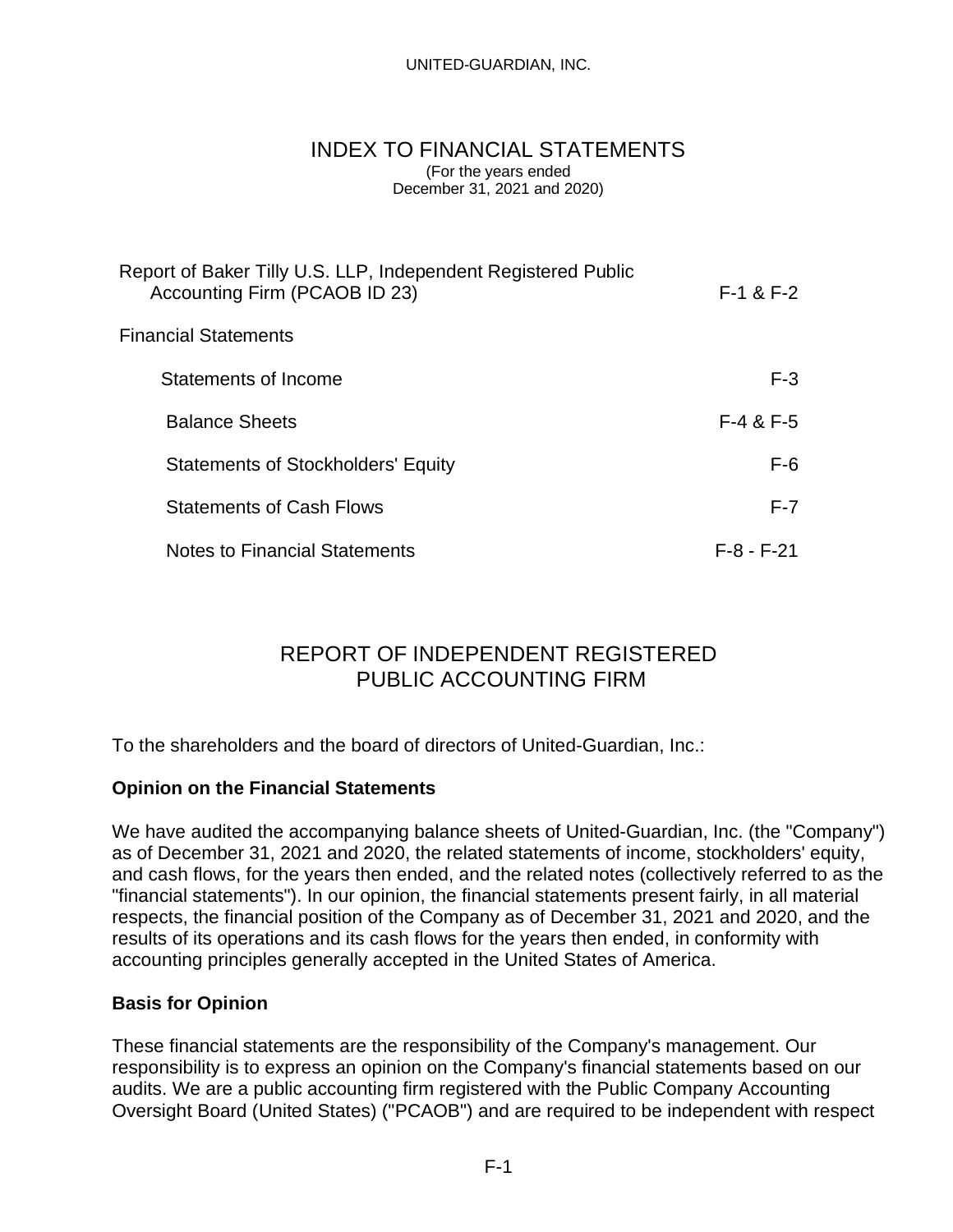to the Company in accordance with the U.S. federal securities laws and the applicable rules and regulations of the Securities and Exchange Commission and the PCAOB.

We conducted our audits in accordance with the standards of the PCAOB. Those standards require that we plan and perform the audits to obtain reasonable assurance about whether the financial statements are free of material misstatement, whether due to error or fraud. The Company is not required to have, nor were we engaged to perform, an audit of its internal control over financial reporting. As part of our audits we are required to obtain an understanding of internal control over financial reporting but not for the purpose of expressing an opinion on the effectiveness of the Company's internal control over financial reporting. Accordingly, we express no such opinion.

Our audits included performing procedures to assess the risks of material misstatement of the financial statements, whether due to error or fraud, and performing procedures that respond to those risks. Such procedures included examining, on a test basis, evidence regarding the amounts and disclosures in the financial statements. Our audits also included evaluating the accounting principles used and significant estimates made by management, as well as evaluating the overall presentation of the financial statements. We believe that our audits provide a reasonable basis for our opinion.

### **Critical Audit Matters**

Critical audit matters are matters arising from the current period audit of the financial statements that were communicated or required to be communicated to the audit committee and that: (1) relate to accounts or disclosures that are material to the financial statements and (2) involved our especially challenging, subjective, or complex judgments. We determined that there are no critical audit matters.

/s/ Baker Tilly US, LLP

We have served as the Company's auditor since 2019.

Uniondale, NY March 16, 2022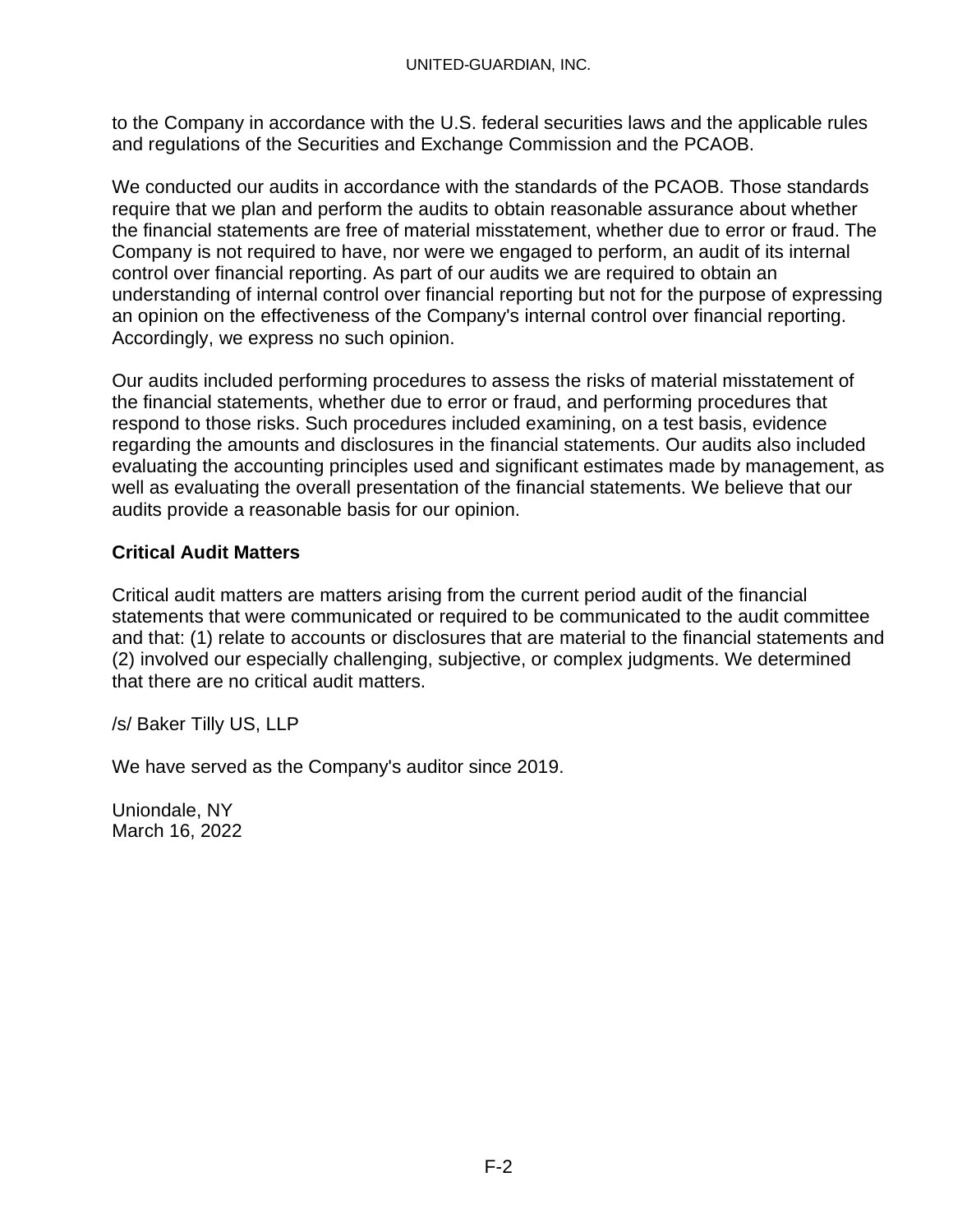# **STATEMENTS OF INCOME**

|                                               | 2021              | Years ended December 31,<br>2020 |  |
|-----------------------------------------------|-------------------|----------------------------------|--|
| Net sales                                     | \$13,929,629      | \$10,986,081                     |  |
| Costs and expenses:                           |                   |                                  |  |
| Cost of sales                                 | 5,747,931         | 4,872,335                        |  |
| Operating expenses                            | 2,035,970         | 2,026,368                        |  |
| Research and development                      | 478,642           | 451,208                          |  |
| <b>Total costs and expenses</b>               | 8,262,543         | 7,349,911                        |  |
| Income from operations                        | 5,667,086         | 3,636,170                        |  |
| Other income:                                 |                   |                                  |  |
| Investment income                             | 233,857           | 226,245                          |  |
| Net (loss) gain on marketable securities      | (23,018)          | 298,585                          |  |
| <b>Total other income</b>                     | 210,839           | 524,830                          |  |
| Income before provision for income taxes      | 5,877,925         | 4,161,000                        |  |
| Provision for income taxes                    | 1,219,383         | 856,022                          |  |
| <b>Net income</b>                             | \$4,658,542       | \$3,304,978                      |  |
| Earnings per common share (basic and diluted) | \$<br><u>1.01</u> | \$<br>0.72                       |  |
| Weighted average shares (basic and diluted)   | 4,594,319         | 4,594,319                        |  |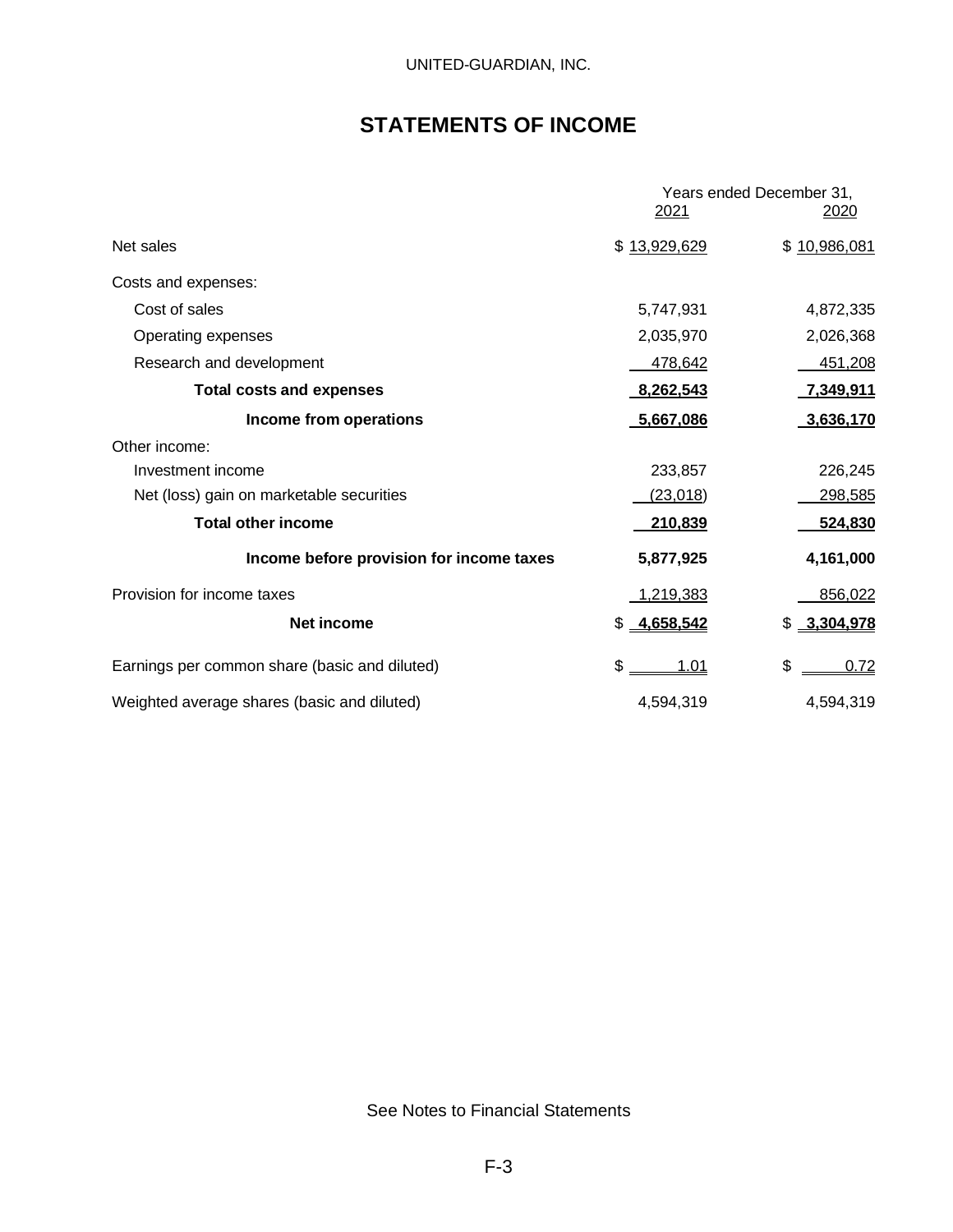# **BALANCE SHEETS**

# **ASSETS**

|                                                                                                         | December 31,  |               |
|---------------------------------------------------------------------------------------------------------|---------------|---------------|
|                                                                                                         | 2021          | 2020          |
| Current assets:                                                                                         |               |               |
| Cash and cash equivalents                                                                               | \$<br>531,213 | \$<br>591,444 |
| Marketable securities                                                                                   | 7,635,463     | 7,591,381     |
| Accounts receivable, net of allowance for doubtful<br>accounts of \$20,252 in 2021 and \$14,017 in 2020 | 1,813,346     | 1,387,698     |
| Inventories (net)                                                                                       | 1,410,789     | 1,415,773     |
| Prepaid expenses and other current assets                                                               | 192,579       | 161,208       |
| Prepaid income taxes                                                                                    |               | 99,107        |
| <b>Total current assets</b>                                                                             | 11,583,390    | 11,246,611    |
| Property, plant, and equipment:                                                                         |               |               |
| Land                                                                                                    | 69,000        | 69,000        |
| Factory equipment and fixtures                                                                          | 4,605,742     | 4,516,335     |
| Building and improvements                                                                               | 2,853,718     | 2,848,585     |
| Total property, plant and equipment                                                                     | 7,528,460     | 7,433,920     |
| Less accumulated depreciation                                                                           | 6,869,598     | 6,760,255     |
| Total property, plant, and equipment, net                                                               | 658,862       | 673,665       |
| <b>TOTAL ASSETS</b>                                                                                     | \$12.242.252  | \$11,920,276  |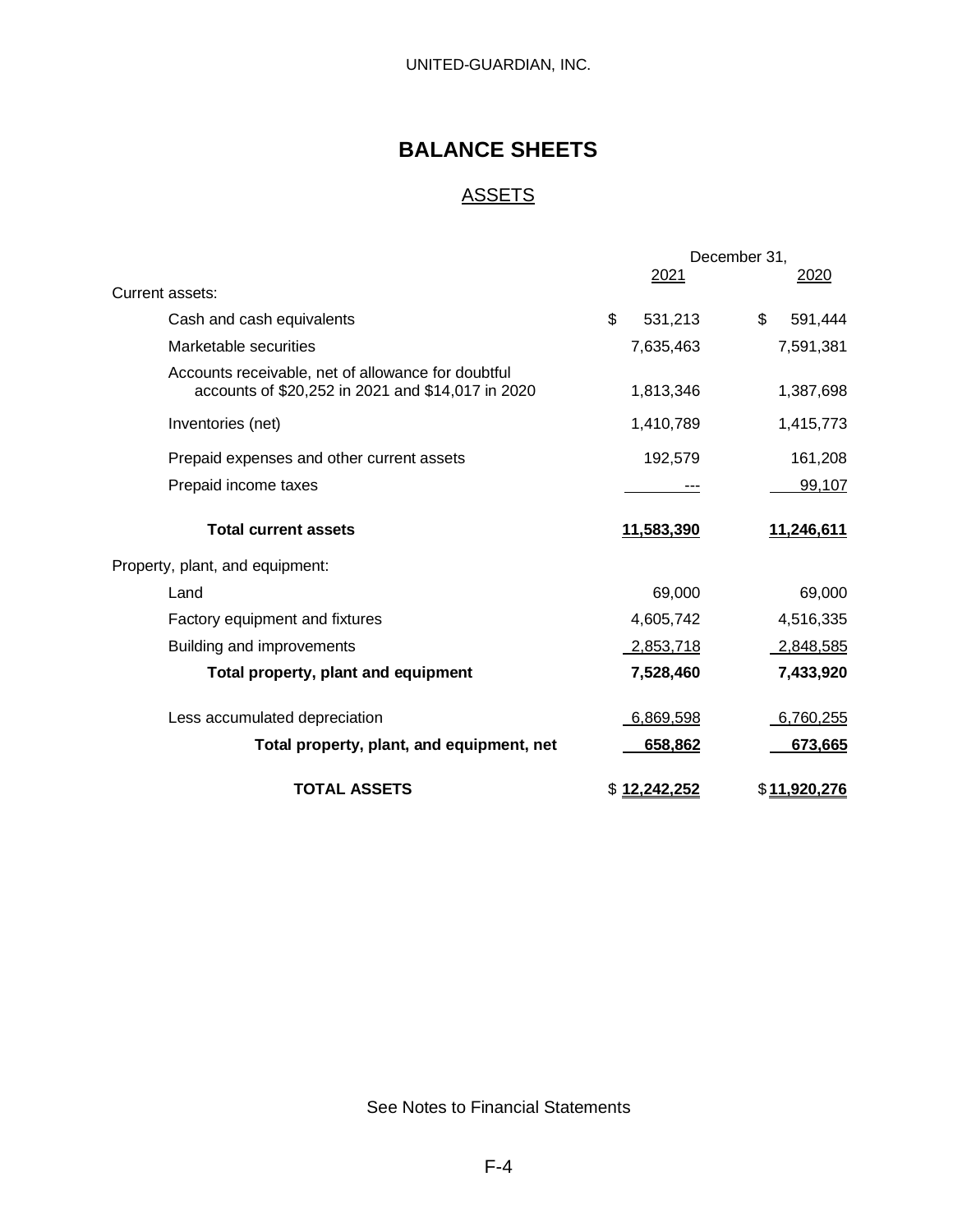# **BALANCE SHEETS**

# LIABILITIES AND STOCKHOLDERS' EQUITY

|                                                                                                                                                                                    | December 31, |                   |    |            |
|------------------------------------------------------------------------------------------------------------------------------------------------------------------------------------|--------------|-------------------|----|------------|
| <b>Current liabilities:</b>                                                                                                                                                        |              | 2021              |    | 2020       |
|                                                                                                                                                                                    |              |                   |    |            |
| Accounts payable                                                                                                                                                                   | \$           | 410,894           | \$ | 31,800     |
| Accrued expenses                                                                                                                                                                   |              | 1,627,390         |    | 1,363,457  |
| Deferred revenue                                                                                                                                                                   |              | 190,164           |    |            |
| Income taxes payable                                                                                                                                                               |              | 88,738            |    |            |
| Dividends payable                                                                                                                                                                  |              | 20,575            |    | 19,028     |
| <b>Total current liabilities</b>                                                                                                                                                   |              | 2,337,761         |    | 1,414,285  |
| Deferred income taxes (net)                                                                                                                                                        |              | 83,222            |    | 151,684    |
| Commitments and contingencies                                                                                                                                                      |              |                   |    |            |
| Stockholders' equity:<br>Common stock, \$.10 par value; 10,000,000 shares<br>authorized; 4,594,319 shares issued and<br>outstanding at December 31, 2021 and 2020,<br>respectively |              | 459,432           |    | 459,432    |
| Retained earnings                                                                                                                                                                  |              | 9,361,837         |    | 9,894,875  |
| Total stockholders' equity                                                                                                                                                         |              | 9,821,269         |    | 10,354,307 |
| TOTAL LIABILITIES AND<br><b>STOCKHOLDERS' EQUITY</b>                                                                                                                               | \$           | <u>12,242,252</u> | \$ | 11,920,276 |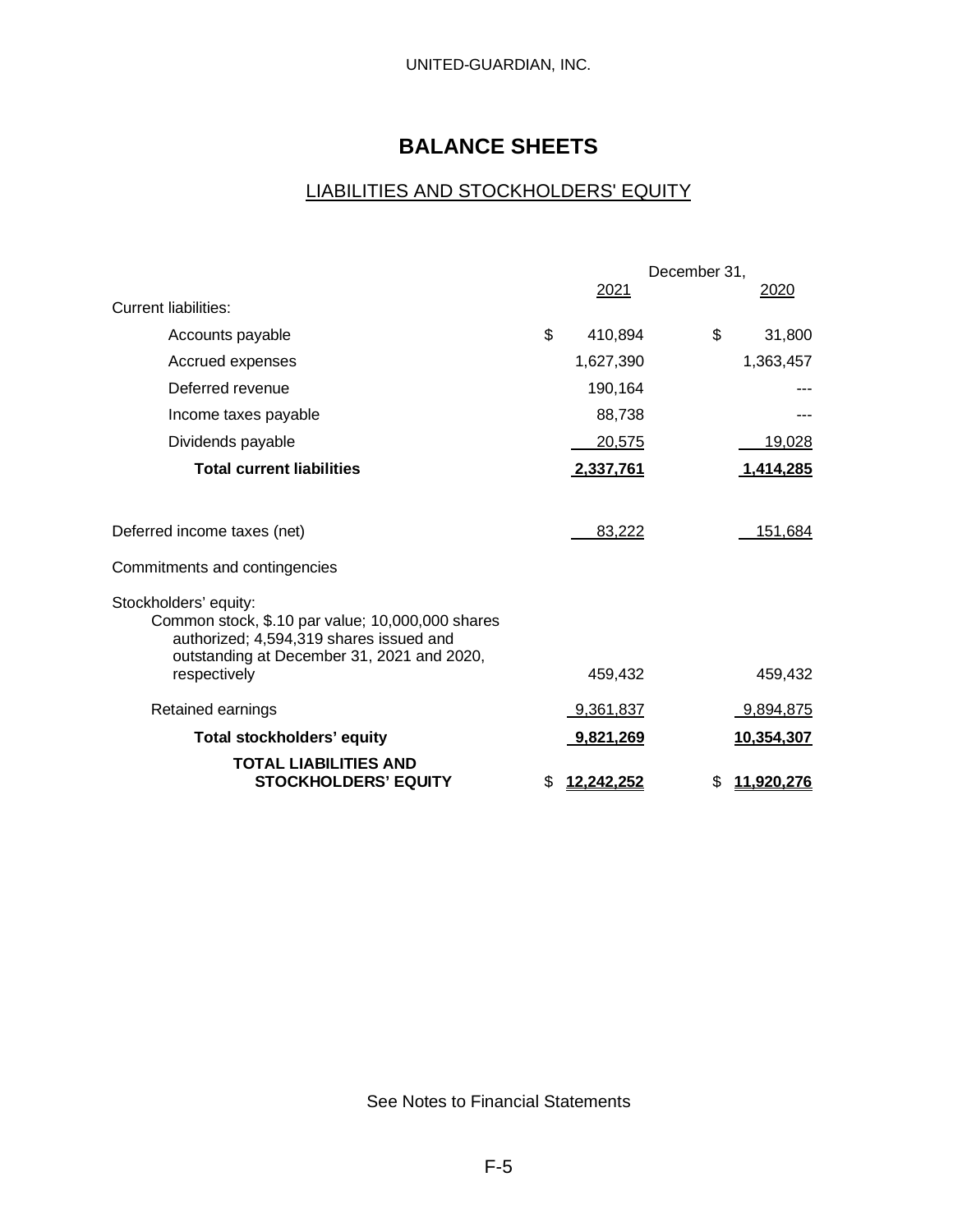# **STATEMENTS OF STOCKHOLDERS' EQUITY**

Years ended December 31, 2021 and 2020

|                                                    | Common stock  |           | Retained        |                 |
|----------------------------------------------------|---------------|-----------|-----------------|-----------------|
|                                                    | <b>Shares</b> | Amount    | earnings        | Total           |
| Balance, January 1, 2020                           | 4,594,319     | \$459,432 | \$10,173,466    | \$10,632,898    |
| Net income                                         |               |           | 3,304,978       | 3,304,978       |
| Dividends declared, not paid<br>$($.78$ per share) |               |           | (1, 138)        | (1, 138)        |
| Dividends declared and paid<br>$($.78$ per share)  |               |           | (3,582,431)     | (3,582,431)     |
| Balance, December 31, 2020                         | 4,594,319     | \$459,432 | 9,894,875<br>\$ | \$10,354,307    |
| Net income                                         |               |           | 4,658,542       | 4,658,542       |
| Dividends declared, not paid<br>(\$1.13 per share) |               |           | (1, 547)        | (1, 547)        |
| Dividends declared and paid<br>(\$1.13 per share)  |               |           | (5, 190, 033)   | (5, 190, 033)   |
|                                                    |               |           |                 |                 |
| Balance, December 31, 2021                         | 4,594,319     | 459,432   | \$<br>9,361,837 | 9.821,269<br>Ж, |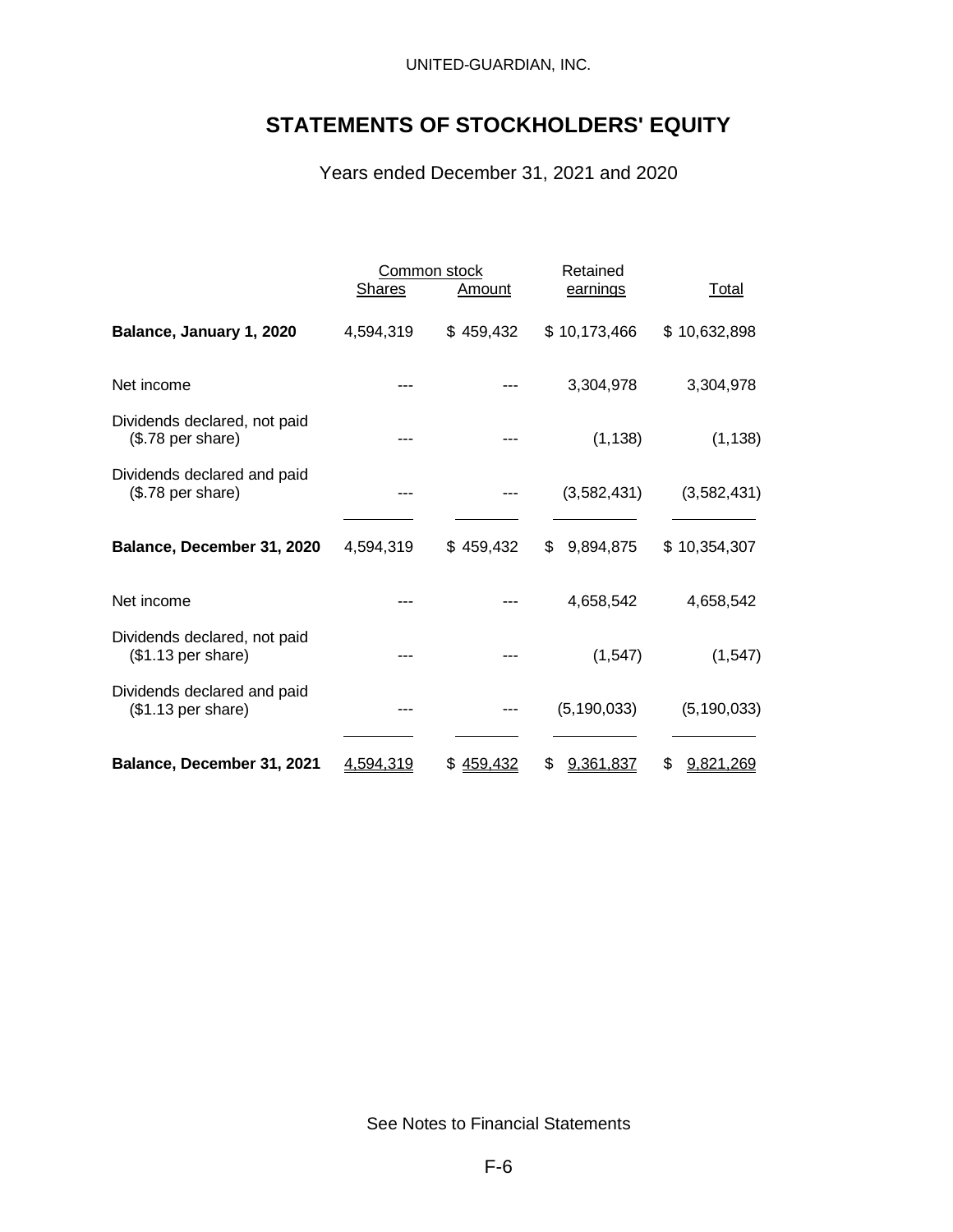# **STATEMENTS OF CASH FLOWS**

|                                                                                      |    |               | Years ended December 31, |             |
|--------------------------------------------------------------------------------------|----|---------------|--------------------------|-------------|
|                                                                                      |    | 2021          |                          | 2020        |
| Cash flows from operating activities:                                                |    |               |                          |             |
| Net income                                                                           | \$ | 4,658,542     | \$                       | 3,304,978   |
| Adjustments to reconcile net income to net cash provided by<br>operating activities: |    |               |                          |             |
| Depreciation and amortization                                                        |    | 145,977       |                          | 165,261     |
| Gain on sale of asset                                                                |    | (14, 799)     |                          |             |
| Net loss (gain) on marketable securities                                             |    | 23,018        |                          | (298, 585)  |
| Allowance for doubtful accounts                                                      |    | 6,235         |                          | (7, 161)    |
| Deferred income taxes                                                                |    | (68, 462)     |                          | (235, 171)  |
| (Increase) decrease in operating assets:                                             |    |               |                          |             |
| Accounts receivable                                                                  |    | (431, 883)    |                          | 717,874     |
| Inventories                                                                          |    | 4,984         |                          | (198, 496)  |
| Prepaid expenses and other current assets                                            |    | (31, 371)     |                          | 9,258       |
| Prepaid income taxes                                                                 |    | 99,107        |                          | 66,193      |
| Increase (decrease) in operating liabilities:                                        |    |               |                          |             |
| Accounts payable                                                                     |    | 379,094       |                          | (39, 585)   |
| Accrued expenses                                                                     |    | 263,933       |                          | 234,331     |
| Deferred revenue                                                                     |    | 190,164       |                          |             |
| Income taxes payable                                                                 |    | 88,738        |                          |             |
| Dividends payable                                                                    |    | ---           |                          | (124, 657)  |
| Net cash provided by operating activities                                            |    | 5,313,277     |                          | 3,594,240   |
| Cash flows from investing activities:                                                |    |               |                          |             |
| Acquisitions of property, plant and equipment                                        |    | (116, 375)    |                          | (43, 395)   |
| Purchases of marketable securities                                                   |    | (4,219,760)   |                          | (6,796,409) |
| Proceeds from sales of marketable securities                                         |    | 4,152,660     |                          | 6,371,128   |
| Net cash used in investing activities                                                |    | (183, 475)    |                          | (468, 676)  |
| Cash flows from financing activities:                                                |    |               |                          |             |
| Dividends paid                                                                       |    | (5, 190, 033) |                          | (3,582,431) |
| Net cash used in financing activities                                                |    | (5, 190, 033) |                          | (3,582,431) |
| Net decrease in cash and cash equivalents                                            |    | (60, 231)     |                          | (456, 867)  |
| Cash and cash equivalents, beginning of year                                         |    | 591,444       |                          | 1,048,311   |
| Cash and cash equivalents, end of year                                               | \$ | 531,213       | \$                       | 591,444     |
| Supplemental disclosure of cash flow information                                     |    |               |                          |             |
| Taxes paid                                                                           | \$ | 1,100,000     | S                        | 1,025,000   |
| Supplemental disclosure of non-cash items:                                           |    |               |                          |             |
| Dividends payable                                                                    | \$ | 1.547         | \$                       | 1.138       |
| Trade-in received from sale of asset                                                 | Ś. | 29.000        |                          | $---$       |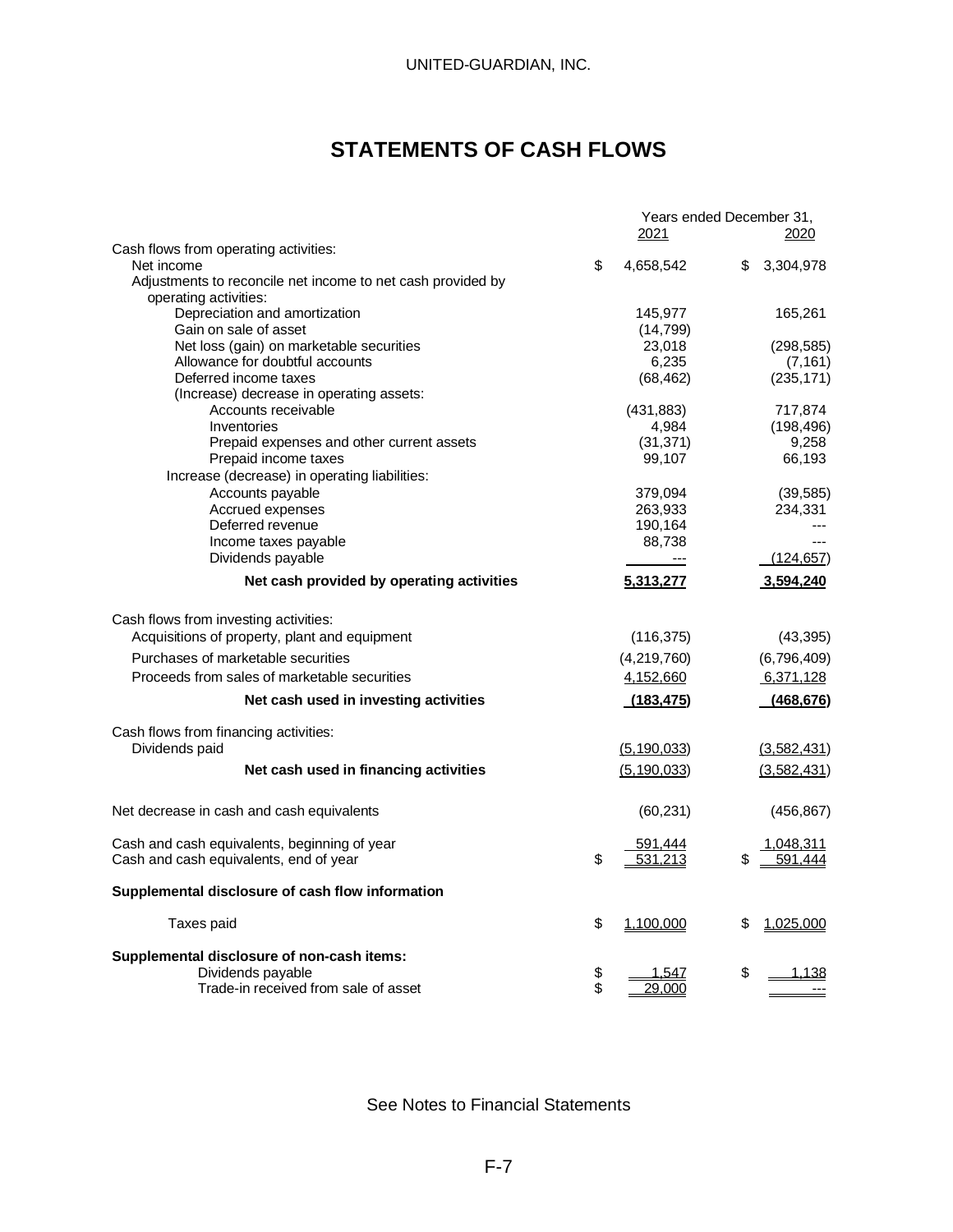# **NOTES TO FINANCIAL STATEMENTS**

### **NOTE A - NATURE OF BUSINESS AND SUMMARY OF SIGNIFICANT ACCOUNTING POLICIES**

#### **Nature of Business**

United-Guardian, Inc. (the "Company") is a Delaware corporation that, through its Guardian Laboratories division, manufactures and markets cosmetic ingredients, pharmaceuticals, medical lubricants, and specialty industrial products. It also conducts research and product development, primarily related to the development of new and unique cosmetic ingredients. The Company's research and development department also modifies, refines, and expands the uses for existing products, with the goal of further developing the market for the Company's products. Two major product lines, Lubrajel® and Renacidin<sup>®</sup> Irrigation Solution ("Renacidin") together accounted for approximately 93% and 92% of the Company's sales for the years ended December 31, 2021 and December 31, 2020, respectively. Lubrajel accounted for approximately 64% and 57% of the Company's sales for the years ended December 31, 2021 and December 31, 2020, respectively, and Renacidin accounted for approximately 29% and 36% of the Company's sales for the years ended December 31, 2021 and December 31, 2020, respectively.

#### **Impact of the Coronavirus Pandemic**

While the coronavirus pandemic ("pandemic") continues to impact certain areas of the Company's operations, the substantial impact the pandemic had on Company sales in 2020 significantly lessened in 2021. While the Company believes that sales of its cosmetic ingredients are still being negatively impacted, the sales situation has improved substantially, and the current impact is coming more from increased shipping costs and higher raw material costs, which may have some future impact on the Company's profit margins in upcoming quarters. It has also been more difficult to ship the Company's products due to a shortage of truck drivers and trucks, which has meant some delays on having orders picked up, even though the Company's products are available to ship. The shortage of truck drivers and trucks is expected to continue in 2022. The Company is minimizing the impact on customers by making them aware of the longer lead times that may be needed due to the trucking issue.

Sales of the Company's non-pharmaceutical medical products ("medical products") had also been negatively impacted by the pandemic in 2020, but those impacts lessened as well in 2021. Sales of the Company's pharmaceutical products were not impacted by the pandemic in 2020 or in 2021.

The pandemic has not significantly affected the ability of the Company to obtain raw materials, but it has made some of those materials more expensive, which could impact the Company's gross profit margins in the future. The Company has been able to maintain production throughout the pandemic.

There continues to be uncertainty in regard to the future impact of the pandemic on the Company's operations or financial results. While the impact on the Company's' sales lessened considerably in 2021, the Company is still unable to provide an accurate estimate or projection as to what the future impact of the pandemic will be on the Company's future operations or financial results. The Company does not expect the carrying value of its assets or its liquidity to be impaired by the coronavirus pandemic.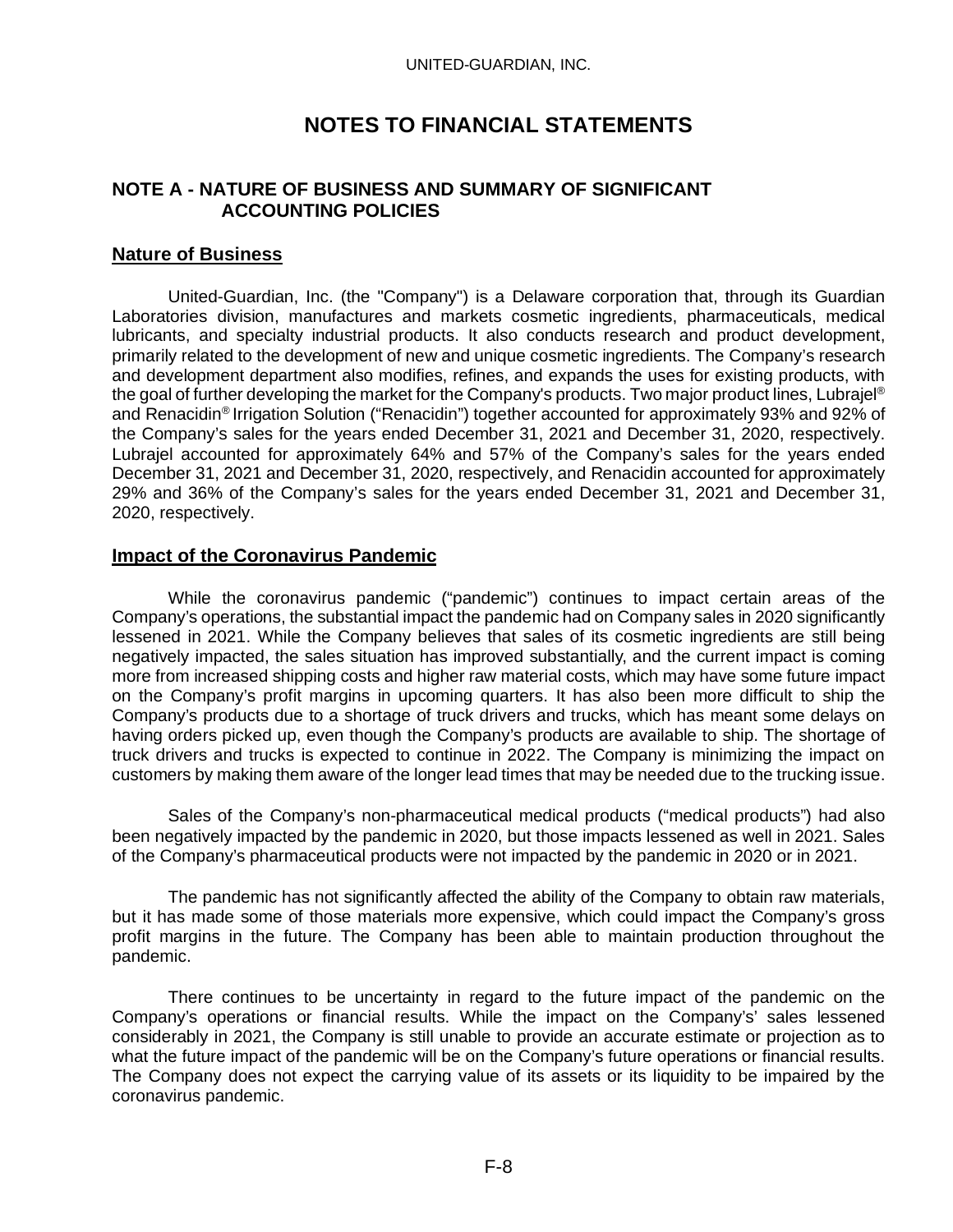#### **Use of Estimates**

In preparing financial statements in conformity with a Generally Accepted Accounting Principles in the United States of America ("US GAAP"), management is required to make estimates and assumptions that affect the reported amounts of assets and liabilities and the disclosure of contingent assets and liabilities at the date of the financial statements and revenue and expenses during the reporting period. Actual results could differ from those estimates. Such estimated items include the allowance for bad debts, reserve for inventory obsolescence, accrued distribution fees, outdated material returns, possible impairment of marketable securities and the allocation of overhead.

#### **Accounts Receivable and Reserves**

The carrying amount of accounts receivable is reduced by a valuation allowance that reflects the Company's best estimate of the amounts that will not be collected. The reserve for accounts receivable comprises the allowance for doubtful accounts. In addition to reviewing delinquent accounts receivable, the Company considers many factors in estimating this reserve, including historical data, experience, customer types and credit worthiness, and economic trends. At December 31, 2021 and 2020, the allowance for doubtful accounts receivable amounted to \$20,252 and \$14,017, respectively. From time to time, the Company adjusts its assumptions for anticipated changes in any of these or other factors expected to affect collectability.

#### **Revenue Recognition**

The Company records revenue in accordance with ASC Topic 606 "Revenue from Contracts with Customers." Under this guidance, revenue is recognized when a customer obtains control of promised goods or services, in an amount that reflects the consideration expected to be received in exchange for those goods or services. The Company's principal source of revenue is product sales.

The Company's sales, as reported, are subject to a variety of deductions, some of which are estimated. These deductions are recorded in the same period in which the revenue is recognized. Such deductions, primarily related to the sale of the Company's pharmaceutical products, include chargebacks from the United States Department of Veterans Affairs ('VA"), rebates in connection with the Company's current participation in Medicare programs and its past participation in Medicaid programs, distribution fees, discounts, and outdated product returns. These deductions represent estimates of the related obligations and, as such, knowledge and judgment are required when estimating the impact of these revenue deductions on sales for a reporting period.

During 2021 and 2020, the Company participated in various government drug rebate programs related to the sale of Renacidin®, its most important pharmaceutical product. These programs include the Veterans Affairs Federal Supply Schedule (FSS), and the Medicare Part D Coverage Gap Discount Program (CGDP). These programs require the Company to sell its product at a discounted price. In addition, during 2020, the Company also participated in the Medicaid Drug Rebate Program (MDRP), which required the Company to pay a significant rebate to the various states where Renacidin was provided to Medicaid patients, as well as the Section 340B Drug Pricing Program (340B), which required the Company to sell their product at a deeply discounted price. Due to the overly burdensome nature of the Medicaid rebates, and the deeply discounted pricing associated with the 340B Program, the Company terminated its participation in the MDRP and the 340B Programs, effective December 31, 2020. The Company's sales, as reported, are net of these rebates, some of which are estimated and are recorded in the same period that the revenue is recognized.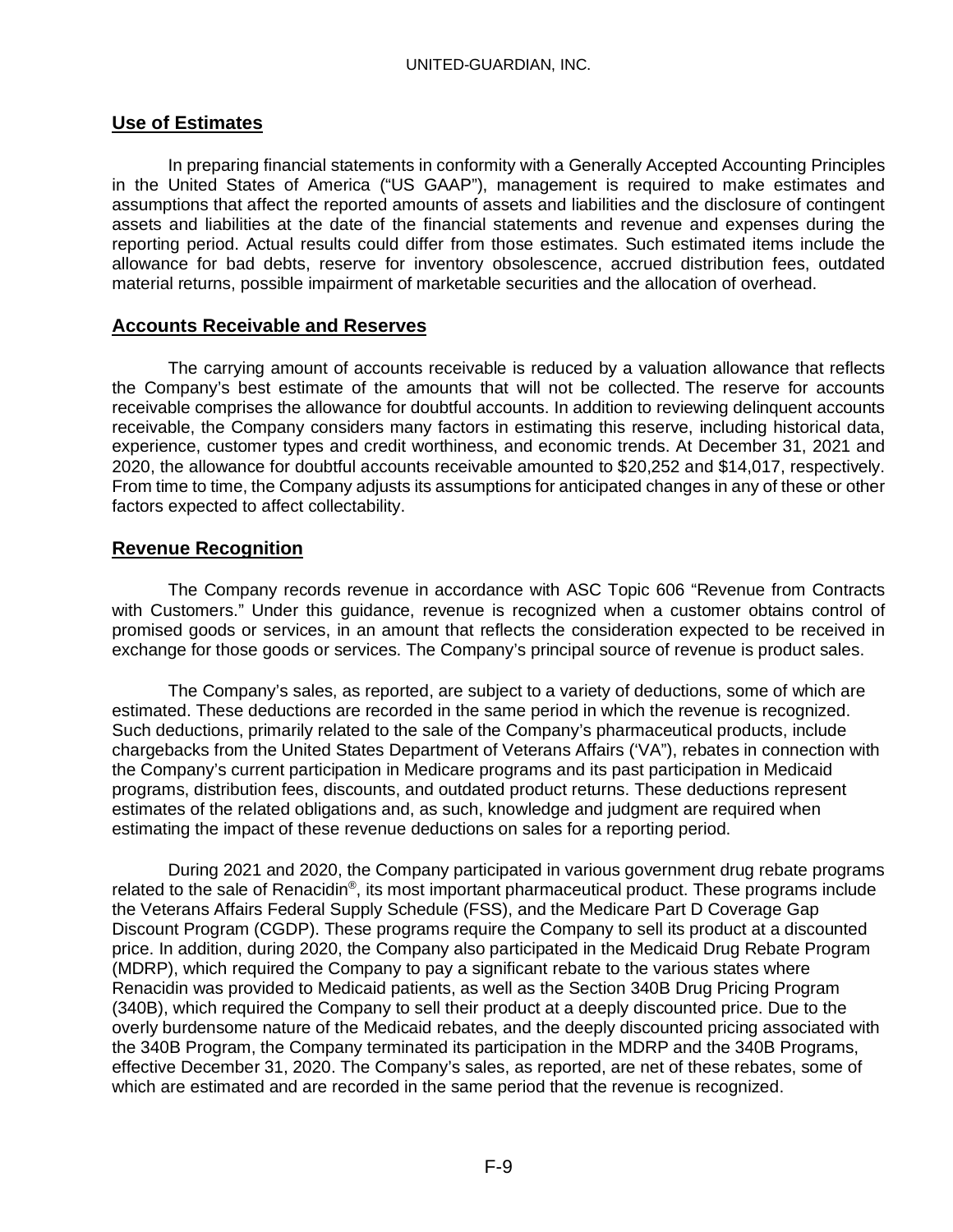As a result of the overly burdensome nature of the Medicaid rebates, the Company concluded in October 2020 that it was no longer profitable for the Company to continue participating in the Medicaid or the 340B programs. As a result, on October 30, 2020, the Company informed the Centers for Medicare & Medicaid Services (CMS) and the Health Resources and Services Administration (HRSA) of its intention to terminate its Medicaid Drug Rebate Agreement and its 340B Drug Pricing Agreement, effective as of December 31, 2020. The Company will, however, continue to participate in the other government discount and rebate programs, specifically the Veterans Affairs FSS Program and the Medicare Part D Coverage Gap Program (CGDP).

As long as a valid purchase order has been received and future collection of the sale amount is reasonably assured, the Company recognizes revenue from sales of its products when those products are shipped, which is when the Company's performance obligation is satisfied. The Company's cosmetic products are shipped "Ex-Works" from the Company's facility in Hauppauge, NY, and the risk of loss and responsibility for the shipment passes to the customer upon shipment. Sales of the Company's non-pharmaceutical medical products are deemed final upon shipment, and there is no obligation on the part of the Company to repurchase or allow the return of these goods unless they are defective. Sales of the Company's pharmaceutical products are final upon shipment unless (a) they are found to be defective; (b) the product is damaged in shipping; (c) the product cannot be sold because it is too close to its expiration date; or (d) the product has expired (but it is not more than one year after the expiration date). This return policy conforms to standard pharmaceutical industry practice. The Company estimates an allowance for outdated material returns based on previous years' historical returns of its pharmaceutical products.

The Company does not make sales on consignment, and the collection of the proceeds of the sale of any of the Company's products is not contingent upon the customer being able to sell the goods to a third party.

Any allowances for returns are taken as a reduction of sales within the same period the revenue is recognized. Such allowances are determined based on historical experience under ASC Topic 606- 10-32-8. At December 31, 2021 and 2020, the Company had an allowance of \$313,904 and \$302,715 respectively, for possible outdated material returns, which is included in accrued expenses. The Company has not experienced significant fluctuations between estimated allowances and actual activity.

 The timing between recognition of revenue for product sales and the receipt of payment is not significant. The Company's standard credit terms, which vary depending on the customer, range between 30 and 60 days. The Company uses its judgment on a case-by-case basis to determine its ability to collect outstanding receivables and provides allowances for any receivables for which collection has become doubtful. Prompt-pay discounts are offered to some customers; however, due to the uncertainty of the customers taking the discounts, the discounts are recorded when they are taken.

At December 31, 2021, the Company recorded an advance payment from one of its customers in the amount of \$190,164, which is included within the deferred revenue on the balance sheet. The related performance obligation associated with this payment had not been satisfied as of the balance sheet date and is expected to be fulfilled within the first two quarters of 2022.

The Company has distribution agreements with certain distributors of its pharmaceutical products that entitles those distributors to distribution and services-related fees. The Company records distribution fees, and estimates of distribution fees, as offsets to revenue.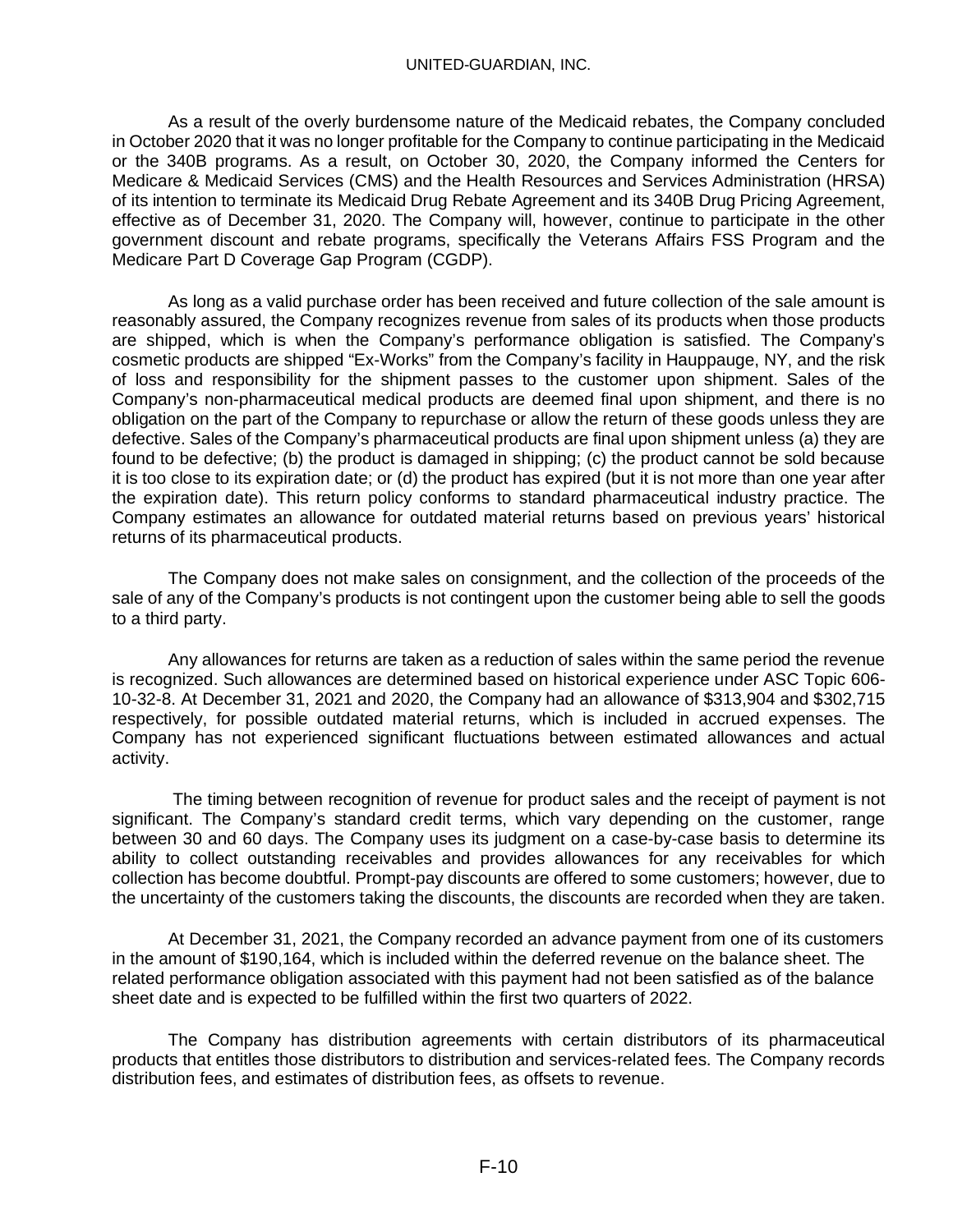Disaggregated net sales by product class is as follows:

|                        | Years ended December 31, |            |    |            |
|------------------------|--------------------------|------------|----|------------|
|                        |                          | 2021       |    | 2020       |
| Cosmetic ingredients   | \$                       | 6,872,714  | \$ | 4,274,586  |
| Pharmaceuticals        |                          | 4,735,324  |    | 4,519,052  |
| Medical products       |                          | 2,171,204  |    | 2,052,961  |
| Industrial and other   |                          | 150,387    |    | 139,482    |
| <b>Total Net Sales</b> |                          | 13.929.629 |    | 10.986.081 |

The Company's cosmetic ingredients are currently marketed worldwide by five marketing partners, of which United States ("U.S.")-based ASI purchases the largest volume. For the years ended December 31, 2021 and 2020, approximately 20% of the Company's sales were to (a) its foreign-based marketing partners (which does not include ASI), which marketed and distributed the Company's cosmetic ingredients to customers outside the U.S, and (b) a few foreign customers for the Company's medical products.

Disaggregated sales by geographic region are as follows:

|                            | Years ended December 31, |      |            |  |
|----------------------------|--------------------------|------|------------|--|
|                            | 2021                     | 2020 |            |  |
| United States <sup>*</sup> | 11,159,341               | S    | 8.796.221  |  |
| Other countries            | 2.770.288                |      | 2,189,860  |  |
| <b>Net Sales</b>           | 13.929.629               | S    | 10.986.081 |  |

\* Although a significant percentage of ASI's purchases from the Company are sold to foreign customers, all sales to ASI are considered U.S. sales for financial reporting purposes, since all shipments to ASI are shipped to ASI's warehouses in the U.S. A certain percentage of those products are subsequently shipped by ASI to its foreign customers. Based on sales information provided to the Company by ASI, 74% of ASI's sales in 2021 were to customers in foreign countries, compared to 68% in 2020. ASI's largest foreign market in both 2021 and 2020 was China, which accounted for approximately 41% of ASI's sales in 2021 and 34% of sales in 2020.

#### **Cash and Cash Equivalents**

For financial statement purposes, the Company considers as cash equivalents all highly liquid investments with an original maturity of three months or less at the time of purchase. The Company deposits cash and cash equivalents with high credit quality financial institutions and believes that any amounts in excess of insurance limitations to be at minimal risk. Cash and cash equivalents held in these accounts are currently insured by the Federal Deposit Insurance Corporation ("FDIC") up to a maximum of \$250,000. At December 31, 2021, approximately \$410,000 exceeded the FDIC limit.

#### **Dividends**

On May 18, 2021, the Company's Board of Directors declared a semi-annual cash dividend of \$0.48 per share, which was paid on June 7, 2021 to all stockholders of record as of May 31, 2021. On November 16, 2021, the Company's Board of Directors declared a semi-annual cash dividend of \$0.65 per share which was paid on December 7, 2021 to all stockholders of record as of November 29, 2021.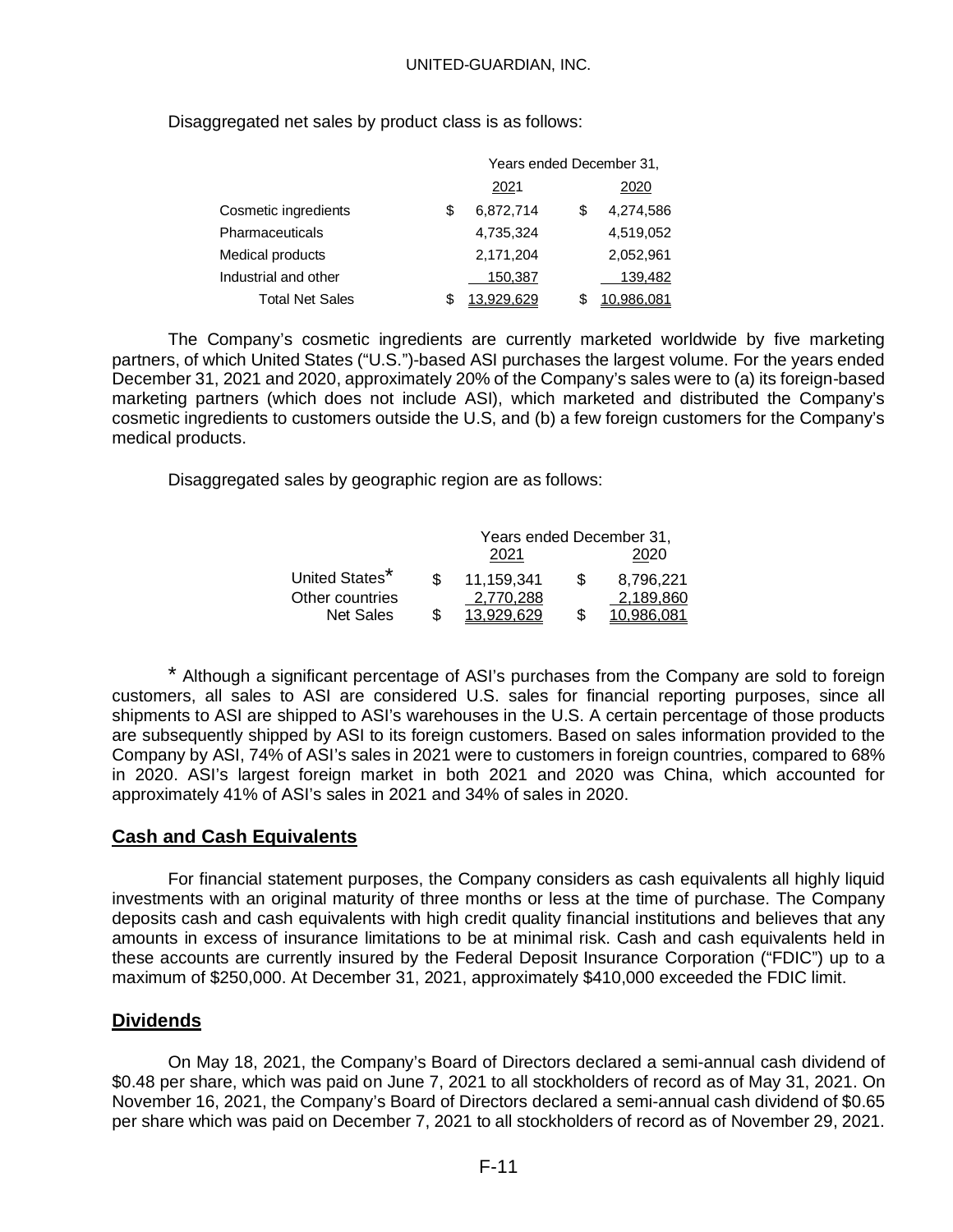In 2021, the Company declared a total of \$5,191,580 in dividends, of which \$5,190,033 was paid. The balance of \$1,547 is payable to stockholders whose old Guardian shares have not yet been exchanged to United-Guardian, Inc. shares and are pending escheatment.

On May 20, 2020, the Company's Board of Directors declared a semi-annual cash dividend of \$0.42 per share, which was paid on June 17, 2020 to all stockholders of record as of June 3, 2020. On November 18, 2020, the Company's Board of Directors declared a semi-annual cash dividend of \$0.36 per share which was paid on December 8, 2020, to all stockholders of record as of December 1, 2020. In 2020, the Company declared a total of \$3,583,569 in dividends, of which \$3,582,431 was paid. The balance of \$1,138 is payable to stockholders whose old Guardian shares have not yet been exchanged to United-Guardian, Inc. shares and are pending escheatment.

#### **Marketable Securities**

The Company's marketable securities include investments in equity and fixed income mutual funds. The Company's marketable equity securities are reported at fair value with the related unrealized and realized gains and losses included in net income. Realized gains or losses on mutual funds are determined on a specific identification basis. The Company evaluates its investments periodically for possible other-than-temporary impairment by reviewing factors such as the length of time and extent to which fair value had been below cost basis, the financial condition of the issuer and the Company's ability and intent to hold the investment for a period of time which may be sufficient for anticipated recovery of market value. The Company would record an impairment charge to the extent that the cost of the available-for-sale securities exceeds the estimated fair value of the securities and the decline in value is determined to be other-than-temporary. During 2021 and 2020, the Company did not record an impairment charge regarding its investment in marketable securities because management believes, based on its evaluation of the circumstances, that the decline in fair value below the cost of certain of the Company's marketable securities is temporary.

#### **Inventories**

Inventories are valued at the lower of cost and net realizable value. Cost is determined using the average cost method, which approximates cost determined by the first-in, first-out ("FIFO") method. Inventory costs include material, labor and factory overhead.

#### **Property, Plant and Equipment**

Property, plant and equipment are carried at cost, less accumulated depreciation. Major replacements and betterments are capitalized, while routine maintenance and repairs are expensed as incurred. Assets are depreciated under both accelerated and straight-line methods. Depreciation charged as a result of using accelerated methods was not materially different than that which would result from using the straight-line method for all periods presented. Certain factory equipment and fixtures are constructed by the Company using purchased materials and in-house labor. Such assets are capitalized and depreciated on a basis consistent with the Company's purchased fixed assets.

Estimated useful lives are as follows:

| Factory equipment and fixtures | 5 - 7 years                       |
|--------------------------------|-----------------------------------|
| <b>Building</b>                | 40 vears                          |
| <b>Building improvements</b>   | Lesser of useful life or 20 years |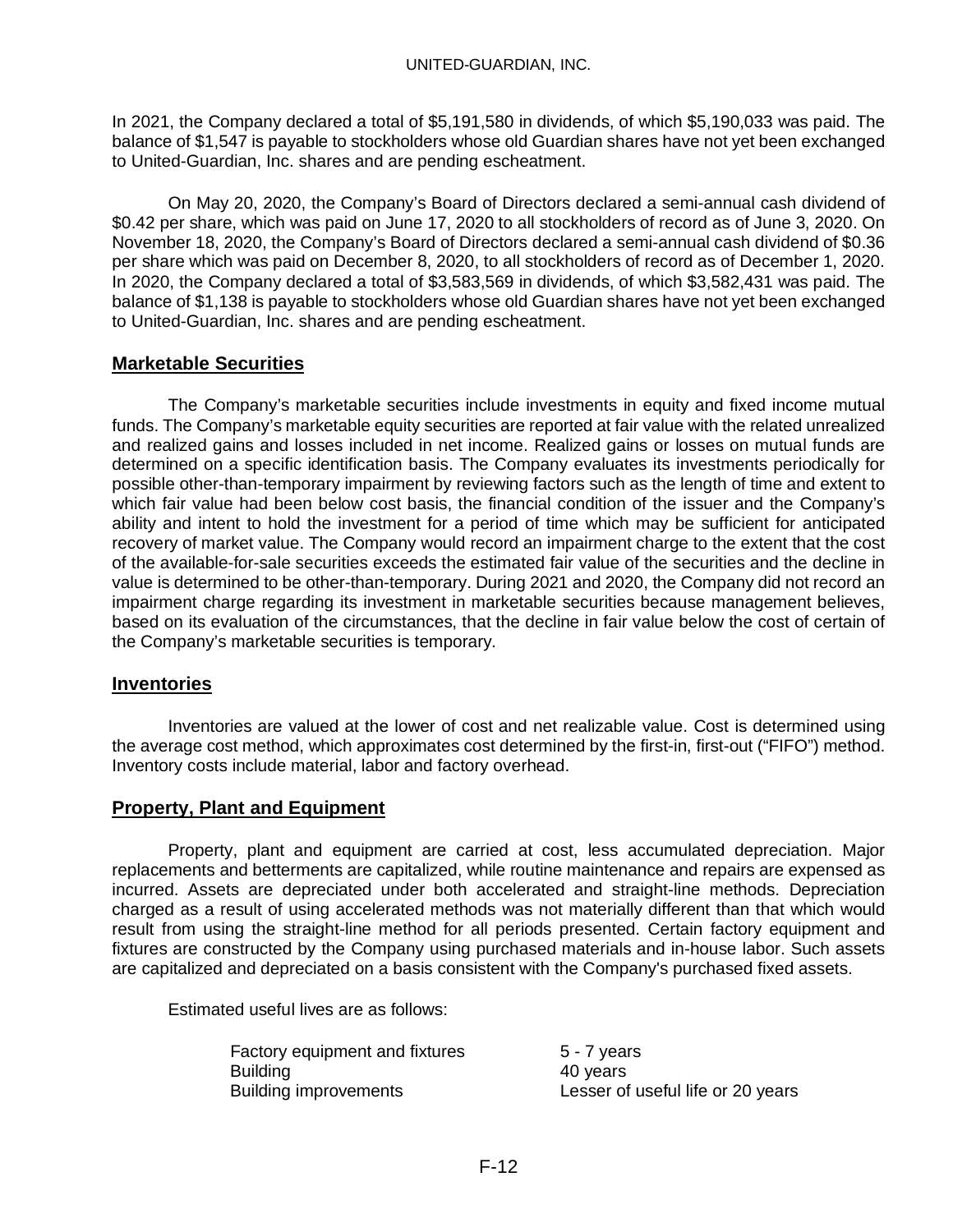#### **Impairment of Long-Lived Assets**

Long-lived assets are reviewed for impairment whenever events or changes in circumstances indicate that the carrying amount of an asset may not be recoverable. Recoverability of assets to be held and used is measured by a comparison of the carrying amount of an asset to future net cash flows expected to be generated by the asset. If such assets are considered to be impaired, the impairment to be recognized is measured by the amount by which the carrying amount of the assets exceeds the fair value of the assets. Assets to be disposed of are reported at the lower of the carrying amount or fair value less costs to sell. No impairments were necessary at December 31, 2021 and 2020.

#### **Fair Value of Financial Instruments**

Management of the Company believes that the fair value of financial instruments, consisting of cash and cash equivalents, accounts receivable, accounts payable, and accrued expenses, approximates their carrying value due to their short payment terms and liquid nature.

#### **Concentration of Credit Risk**

Accounts receivable potentially exposes the Company to concentrations of credit risk. The Company monitors the amount of credit it allows each of its customers, using the customer's prior payment history to determine how much credit to allow or whether any credit should be given at all. It is the Company's policy to discontinue shipments to any customer that is substantially past due on its payments. The Company sometimes requires payment in advance from customers whose payment record is questionable. As a result of its monitoring of the outstanding credit allowed for each customer, as well as the fact that the majority of the Company's sales are to customers whose satisfactory credit and payment record has been established over a long period of time, the Company believes that its accounts receivable credit risk has been reduced.

For the year ended December 31, 2021, four of the Company's distributors and marketing partners accounted for approximately 75% of the Company's gross sales during the year and approximately 80% of its outstanding accounts receivable at December 31, 2021. For the year ended December 31, 2020, the same four distributors and marketing partners accounted for a total of approximately 72% of the Company's gross sales during the year and 67% of its outstanding accounts receivable at December 31, 2020.

#### **Vendor Concentration**

Most of the principal raw materials used by the Company consist of common industrial organic and inorganic chemicals and are available in ample supply from numerous sources. However, there are some raw materials used by the Company that are not readily available or require long lead times. The Company experienced a temporary supply issue related to one of its raw materials that was caused by a temporary disruption at the vendor's manufacturing facility. As a result, the Company located and is in the process of qualifying a second vendor for that material. The company does not expect this issue to impact manufacturing of the product in which this raw material is used. The Company has, however, experienced longer lead times due to shipping delays related to the pandemic. The Company has six major raw material vendors that collectively accounted for approximately 94% and 88% of the raw material purchases by the Company in 2021 and 2020, respectively.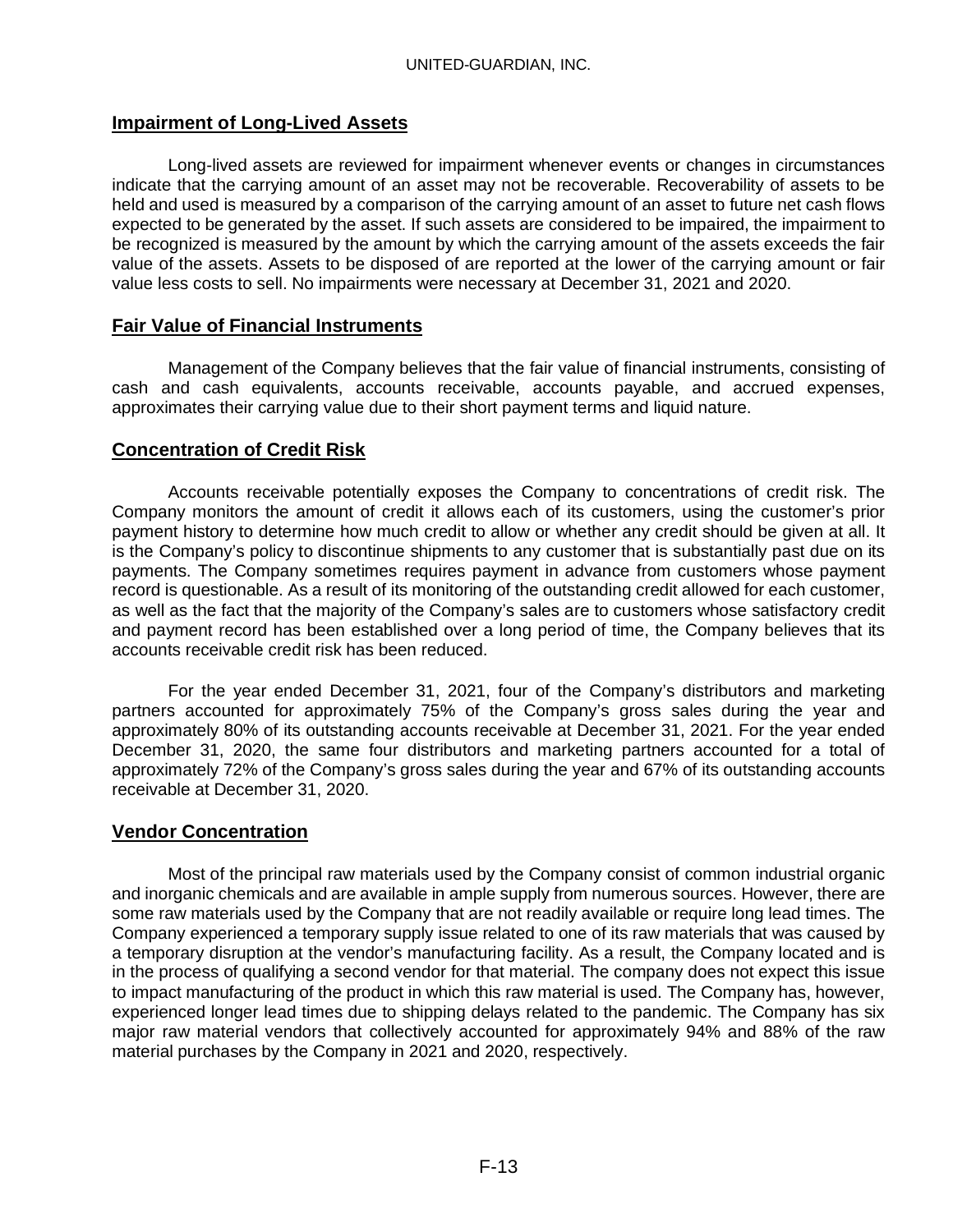#### **Income Taxes**

Income taxes are accounted for under the asset and liability method. Deferred tax assets and liabilities are recognized for future tax consequences attributable to the temporary differences between the financial statement carrying amounts of assets and liabilities and their respective tax bases and operating loss and tax credit carry forwards. Deferred tax assets and liabilities are measured using enacted tax rates expected to apply in the years in which those temporary differences are expected to be recovered or settled. The effect on deferred tax assets and liabilities of a change in tax rates is recognized in the period that includes the enactment date. Deferred tax assets are reduced by a valuation allowance when, in the opinion of management, it is more likely than not that some portion or all the deferred tax assets will not be realized.

Uncertain tax positions are accounted for utilizing a recognition threshold and measurement attribute for financial statement recognition and measurement of a tax position taken or expected to be taken in a tax return. As of December 31, 2021 and 2020, the Company did not have any unrecognized income tax benefits. It is the Company's policy to recognize interest and penalties related to taxes as interest expense as incurred. During the years ended December 31, 2021 and 2020, the Company did not record any tax-related interest or penalties. The Company's tax returns for 2018 and all subsequent years are subject to examination by the United States Internal Revenue Service and by the State of New York.

#### **Research and Development**

Research and development expenses are expenditures incurred in connection with in-house research on new and existing products. It includes payroll and payroll related expenses, outside laboratory expenditures, lab supplies, and equipment depreciation.

#### **Shipping and Handling Expenses**

Shipping and handling costs are classified in operating expenses in the accompanying statements of income. Shipping and handling costs were approximately \$82,000 and \$81,000 for the years ended December 31, 2021 and 2020, respectively.

#### **Advertising Expenses**

Advertising costs are expensed as incurred. For the years ended December 31, 2021 and 2020, the Company incurred approximately \$31,000 and \$27,000, respectively, in advertising expense, which primarily relates to the internet marketing of Renacidin, one of the Company's pharmaceutical products.

#### **Earnings Per Share Information**

Basic earnings per share are computed by dividing net income by the weighted average number of common shares outstanding during the year. Diluted earnings per share would include the dilutive effect of outstanding stock options, if any.

#### **New Accounting Standards**

On January 1, 2021, the Company adopted Accounting Standards Update (ASU) 2019-12, "Simplifying the Accounting for Income Taxes." This standard modified ASU 740 and simplifies the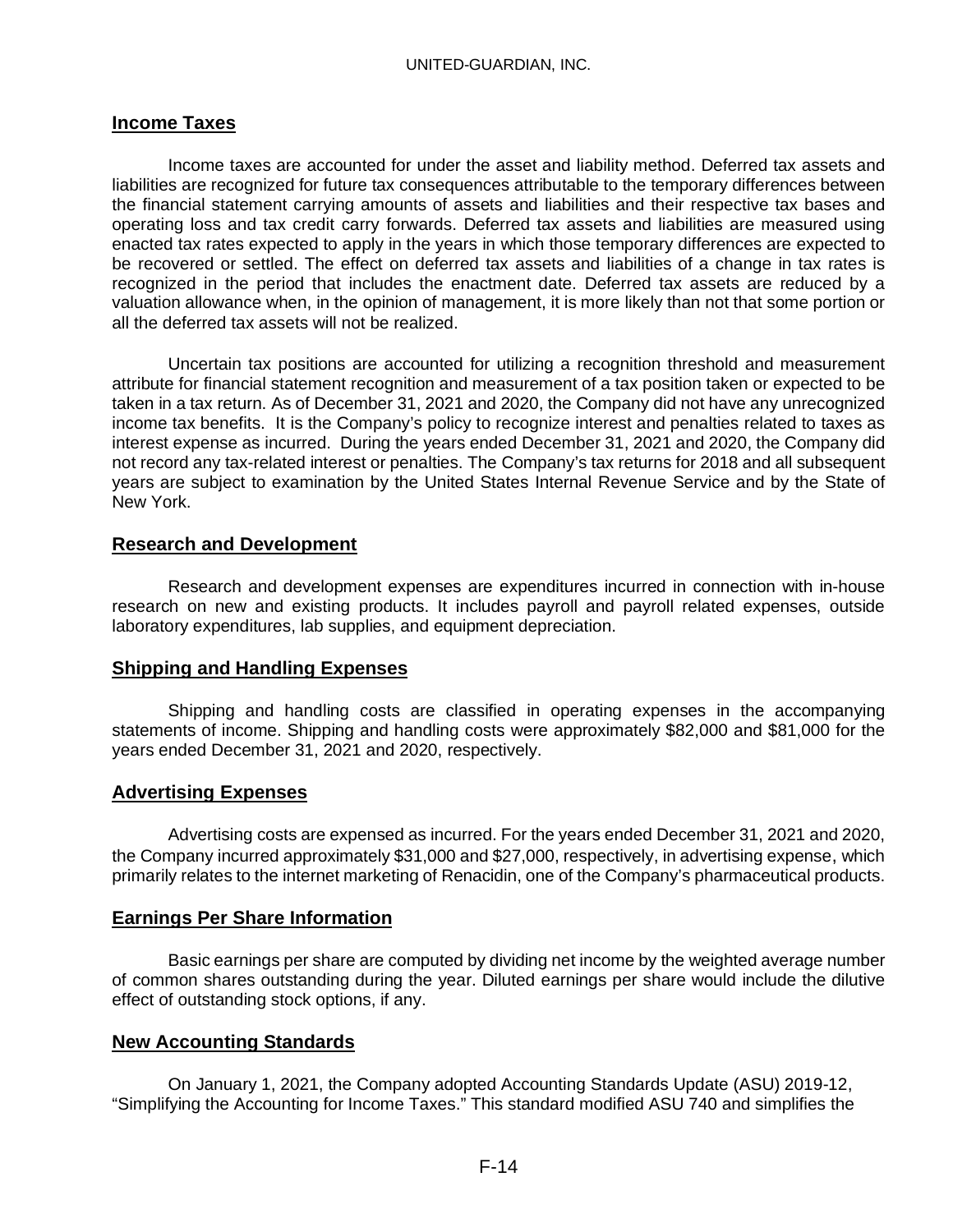accounting for income taxes. The Company determined that these modifications did not have an impact on its financial statements.

In June 2016, the FASB issued ASU-2016-13 "Financial Instruments – Credit Losses". This guidance affects organizations that hold financial assets and net investments in leases that are not accounted for at fair value with changes in fair value reported in net income. The guidance requires organizations to measure all expected credit losses for financial instruments at the reporting date based on historical experience, current conditions and reasonable and supportable forecasts. It is effective for fiscal years beginning after December 15, 2022. The Company is currently evaluating if this pronouncement will have a potential impact on its financial statements.

#### **NOTE B - MARKETABLE SECURITIES**

Marketable securities include investments in fixed income and equity mutual funds with maturities greater than 3 months, which are reported at their fair values.

The disaggregated net gains and losses on the marketable securities recognized in the income statement for the years ended December 31, 2021 and 2020 are as follows:

|                                                                                                                          | Years ended December 31, |            |  |           |  |
|--------------------------------------------------------------------------------------------------------------------------|--------------------------|------------|--|-----------|--|
|                                                                                                                          |                          | 2021       |  | 2020      |  |
| Net (loss) gain recognized during the year on marketable<br>securities                                                   | \$                       | (23,018)   |  | 298,585   |  |
| Less: Net gains realized during the year on marketable<br>securities sold during the period                              |                          | (111, 917) |  | (415,595) |  |
| Net unrealized loss recognized during<br>the reporting year on marketable securities<br>still held at the reporting date |                          |            |  |           |  |
|                                                                                                                          |                          |            |  |           |  |

The fair values of the Company's marketable securities are determined in accordance with US GAAP, with fair value being defined as the amount that would be received to sell an asset or paid to transfer a liability in an orderly transaction between market participants at the measurement date. As such, fair value is a market-based measurement that should be determined based on assumptions that market participants would use in pricing an asset or liability. As a basis for considering such assumptions, the Company utilizes the three-tier value hierarchy, as prescribed by US GAAP, which prioritizes the inputs used in measuring fair value as follows:

• Level 1 - inputs to the valuation methodology are quoted prices (unadjusted) for identical assets or liabilities in active markets.

- Level 2 inputs to the valuation methodology include quoted prices for similar assets and liabilities in active markets, and inputs that are observable for the asset or liability, either directly or indirectly, for substantially the full term of the financial instrument.
- Level 3 inputs to the valuation methodology are unobservable and significant to the fair value measurement.

The Company's marketable equity securities, which are considered available-for-sale securities, are re-measured to fair value on a recurring basis and are valued using Level 1 inputs using quoted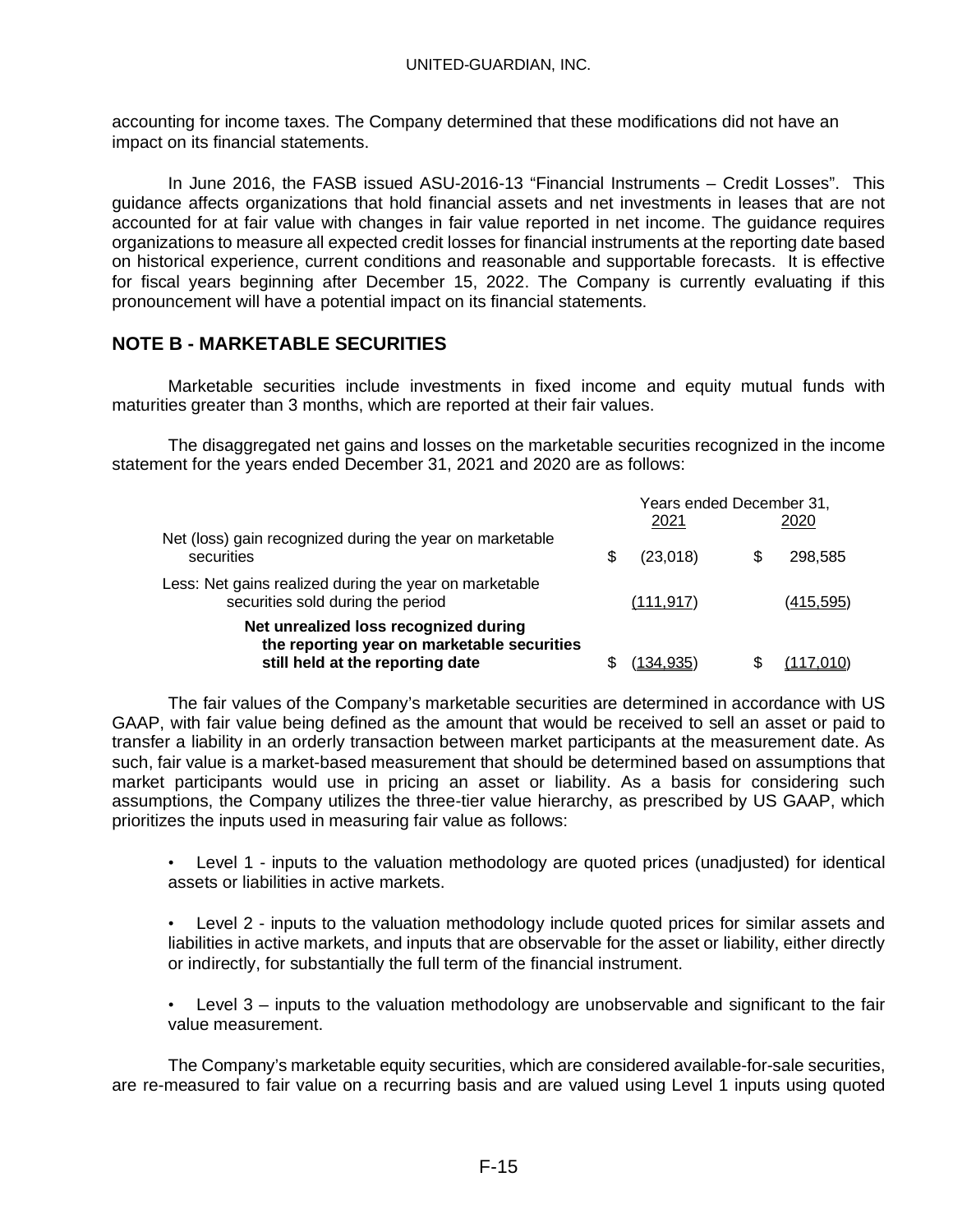prices (unadjusted) for identical assets in active markets. The following tables summarize the Company's investments:

#### **December 31, 2021**

| <b>Equity Securities</b>                                                              | Cost                                    | <b>Fair Value</b>                       | Unrealized<br>Gain                   |
|---------------------------------------------------------------------------------------|-----------------------------------------|-----------------------------------------|--------------------------------------|
| Fixed income mutual funds<br>Equity and other mutual funds<br>Total equity securities | \$<br>6,814,420<br>651,748              | \$<br>6,873,333<br>762,130              | \$<br>58,913<br>110,382              |
| <b>Total marketable securities</b>                                                    | \$<br>7,466,168                         | \$<br><u>7.635.463</u>                  | \$<br>169.295                        |
| <b>December 31, 2020</b>                                                              |                                         |                                         | Unrealized                           |
| <b>Equity Securities</b>                                                              | Cost                                    | <b>Fair Value</b>                       | Gain                                 |
| Fixed income mutual funds<br>Equity and other mutual funds<br>Total equity securities | \$<br>6,703,107<br>584,044<br>7,287,151 | \$<br>6,907,270<br>684,111<br>7,591,381 | \$.<br>204,163<br>100,067<br>304,230 |
| <b>Total marketable securities</b>                                                    | \$<br>7.287.151                         | \$<br><u>7.591.381</u>                  | \$<br>304.230                        |

Investment income is recognized when earned and consists principally of dividend income from equity and fixed income mutual funds. Realized gains and losses on sales of investments are determined on a specific identification basis.

Proceeds from the sale and redemption of marketable securities amounted to \$4,152,660 for the year ended December 31, 2021, which included realized gains of \$111,917. Proceeds from the sale and redemption of marketable securities for the year ended December 31, 2020 amounted to \$6,371,128, which included realized gains of \$415,595.

#### **NOTE C – INVENTORIES**

Inventories consist of the following:

|                          | December 31, |         |      |         |
|--------------------------|--------------|---------|------|---------|
|                          |              | 2021    | 2020 |         |
| Raw materials            |              | 494,348 |      | 415,415 |
| Work in process          |              | 119,069 |      | 59,258  |
| Finished products        |              | 797.372 |      | 941.100 |
| <b>Total Inventories</b> |              | 10.789  |      | 15.773  |

Inventories are valued at the lower of cost and net realizable value. Cost is determined using the average cost method, which approximates cost determined by the first-in, first-out method. Finished product inventories at December 31, 2021 and December 31, 2020 are net of a reserve of \$35,000. As of the date of this report, the COVID-19 pandemic has not adversely affected the valuation of the Company's finished products, work in process or raw material inventories.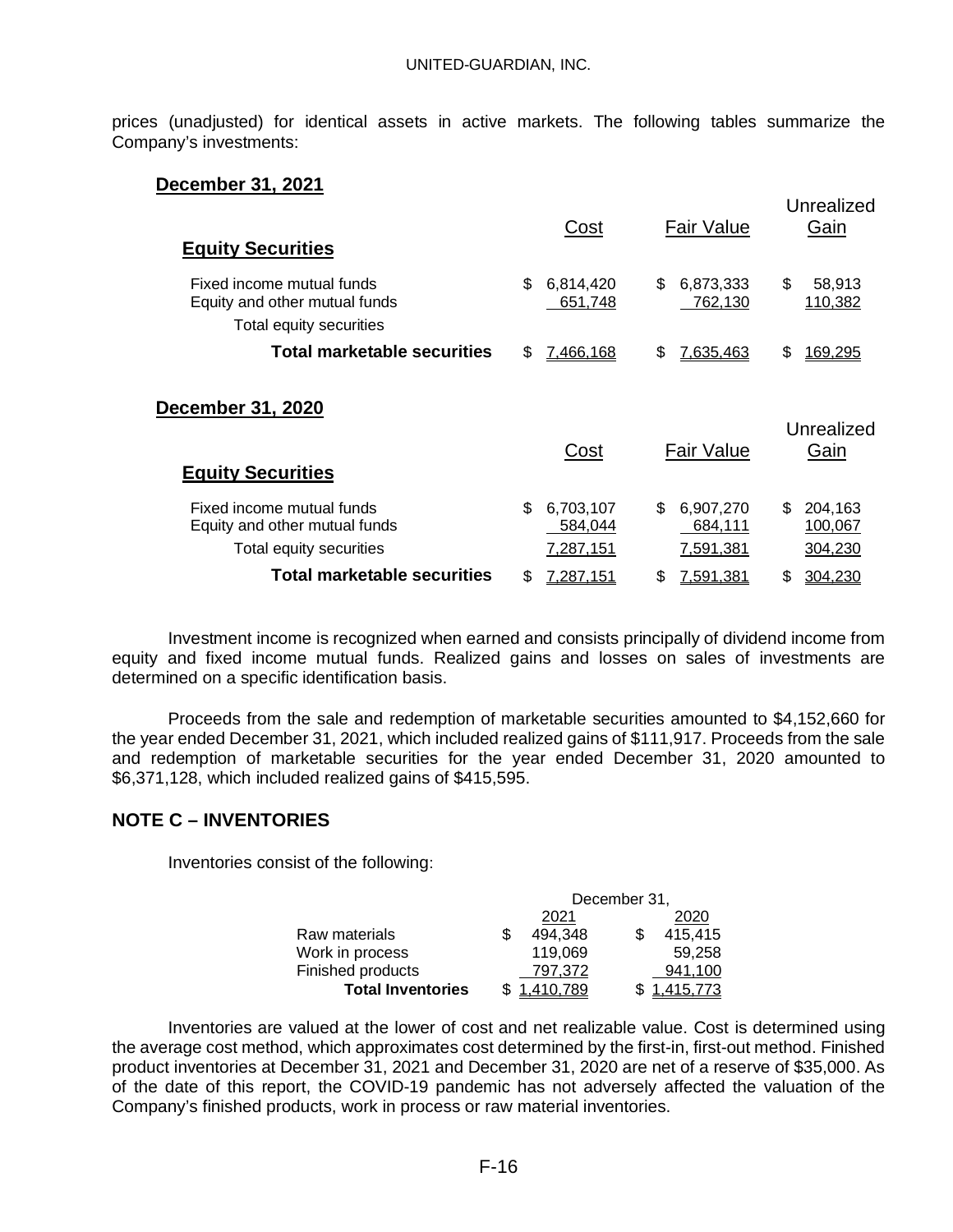### **NOTE D – INCOME TAXES**

The provision for income taxes consists of the following:

|                                          |     | Years ended December 31, |                |  |  |
|------------------------------------------|-----|--------------------------|----------------|--|--|
| Current                                  |     | 2021                     | 2020           |  |  |
| Federal                                  | \$. | 1,287,749                | 1,091,148<br>S |  |  |
| <b>State</b>                             |     | 96                       | 45             |  |  |
| Total current provision for income taxes |     | 1,287,845                | 1,091,193      |  |  |
| Deferred                                 |     |                          |                |  |  |
| Federal                                  |     | (68, 462)                | (235, 171)     |  |  |
| <b>State</b>                             |     |                          |                |  |  |
| Total deferred benefit from income taxes |     |                          |                |  |  |
|                                          |     | (68,462)                 | (235, 171)     |  |  |
| <b>Total provision for income taxes</b>  |     | :19.383                  | 856.           |  |  |

The following is a reconciliation of the Company's effective income tax rate to the Federal statutory rate (dollar amounts have been rounded to the nearest thousand):

|                                   | Years ended December 31, |          |    |          |          |
|-----------------------------------|--------------------------|----------|----|----------|----------|
|                                   | 2021                     |          |    | 2020     |          |
|                                   |                          | Tax rate |    |          | Tax rate |
| Income taxes at statutory federal |                          |          |    |          |          |
| income tax rate                   | 1,234,364                | 21.0%    | \$ | 873,810  | 21.0%    |
| Research & development credits    | (10,000)                 | (0.2)    |    | (10,000) | (0.2)    |
| Non-taxable dividends             | (2,923)                  | (0.1)    |    | (2,940)  | (0.1)    |
| Other, net                        | (2,058)                  |          |    | (4,848)  | (0.1)    |
| <b>Provision for income taxes</b> | 219,383                  | 20.7%    | \$ | 856.022  | 20.6%    |

The tax effects of temporary differences which comprise the deferred tax assets and liabilities are as follows:

|                                     | December 31, |           |    |            |
|-------------------------------------|--------------|-----------|----|------------|
| Deferred tax assets                 |              | 2021      |    | 2020       |
|                                     |              |           |    |            |
| Allowance for doubtful accounts     | \$           | 4,253     | \$ | 2,944      |
| Inventories                         |              | 7,350     |    | 7,350      |
| Accounts payable                    |              | 86,288    |    | 6,678      |
| Accrued expenses                    |              | 339,884   |    | 284,145    |
| Total deferred tax assets           |              | \$437,775 |    | \$301,117  |
| Deferred tax liabilities            |              |           |    |            |
| Accounts receivable                 | (385,056)    |           |    | (294, 360) |
| Prepaid expenses                    |              | (38, 918) |    | (33, 829)  |
| Depreciation on property, plant and |              |           |    |            |
| equipment                           |              | (61, 471) |    | (60, 724)  |
| Unrealized gain on marketable       |              |           |    |            |
| securities                          |              | (35, 552) |    | (63, 888)  |
| Total deferred tax liabilities      | (520,997)    |           |    | (452,801)  |
| Net deferred tax liability          |              | (83, 222) | S  | (151, 684) |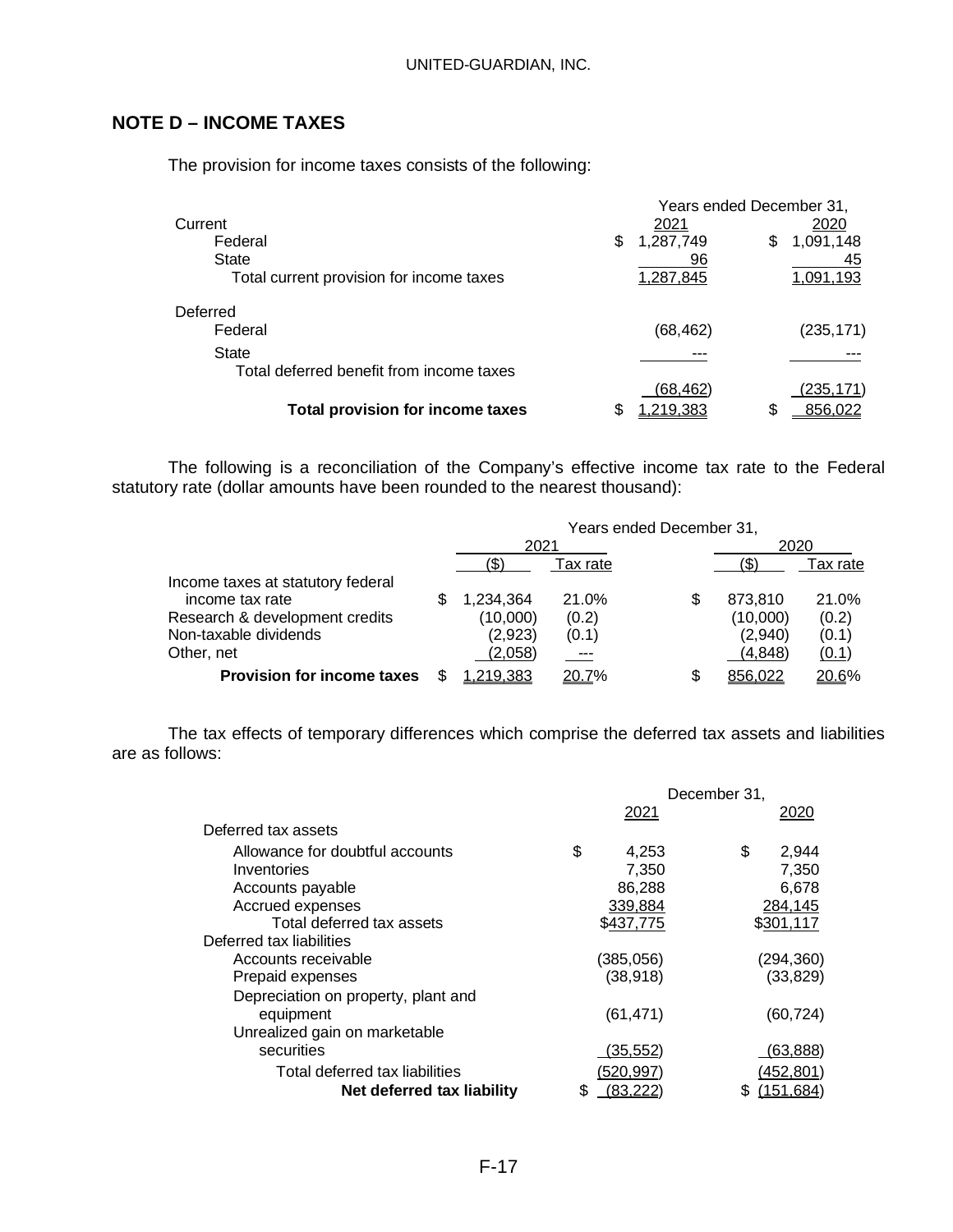#### **NOTE E - BENEFIT PLANS**

#### **Defined Contribution Plan**

The Company sponsors a 401(k) defined contribution plan ("DC Plan") that provides for a dollarfor-dollar employer matching contribution of the first 4% of each employee's pay. Employees become fully vested in employer matching contributions immediately. Company 401(k) matching contributions were approximately \$80,000 and \$83,000 for the years ended December 31, 2021 and 2020, respectively.

The Company also makes discretionary contributions to each employee's account based on a "pay-to-pay" safe-harbor formula that qualifies the 401(k) Plan under current IRS regulations. For the years ended December 31, 2021 and 2020, the Company's Board of Directors authorized discretionary contributions in the amount of \$109,000 and \$130,000, respectively, to be allocated among all eligible employees. Employees become vested in the discretionary contributions as follows: 20% after two years of employment, and 20% for each year of employment thereafter until the employee becomes fully vested after six years of employment. The discretionary contribution for 2021 will be paid in January 2022 and is included in accrued expenses at December 31, 2021.

#### **NOTE F - GEOGRAPHIC and OTHER INFORMATION**

Through its Guardian Laboratories division, the Company conducts research, product development, manufacturing, and marketing of cosmetic ingredients, personal and health care products, pharmaceuticals, non-pharmaceutical medical products, and proprietary specialty industrial products. All the products that the Company markets, exception for Renacidin, are produced at its facility in Hauppauge, New York. Renacidin, a urological product, is manufactured for the Company by an outside contract manufacturer. The Company's R&D department not only develops new products but also modifies and refines existing products, with the goal of expanding the potential markets for the Company's products. Many of the cosmetic ingredients manufactured by the Company, particularly its Lubrajel line of water-based moisturizing and lubricating gels, are currently used by many of the major multinational personal care products companies.

The Company operates in one business segment. The Company's products are separated into four distinct product categories: cosmetic ingredients, pharmaceuticals, medical products, and industrial products. Each product category is marketed differently. The cosmetic ingredients are marketed through a global network of marketing partners and distributors. These marketing partners purchase product outright from the Company and provide the marketing functions for these products on behalf of the Company. They in turn receive their compensation for those efforts by re-selling those products at a markup to their customers. This enables the Company to aggressively have its products marketed without the high cost of maintaining its own in-house marketing staff. The Company has written marketing arrangements with only one of its global distributors, ASI, and that contract renews every two years unless cancelled for any reason by either party at least 60 days prior to the expiration of the twoyear marketing period in effect at that time. The current marketing period with ASI ends on December 31, 2023. The Company's other marketing partners are not under any contractual obligation to market the Company's cosmetic ingredients, and the Company has the ability to cancel those marketing arrangements at any time upon reasonable notice. All sales of the Company's cosmetic ingredients are final other than product later determined to be defective, and the Company does not make any sales on consignment.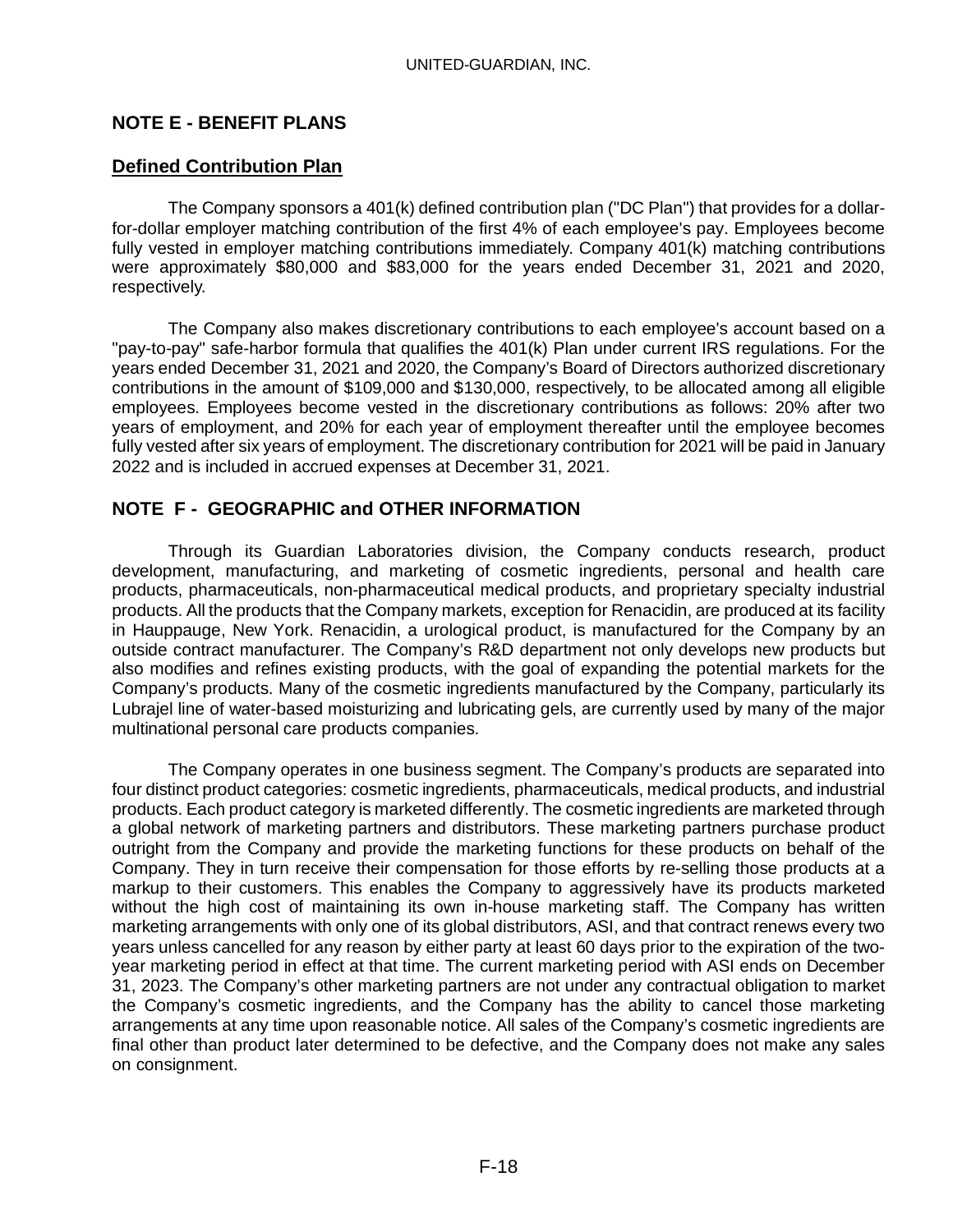No prior regulatory approval is needed by the Company to sell any products other than its pharmaceutical products. The end users of its products may or may not need regulatory approvals, depending on the intended claims and uses of those products.

The pharmaceutical products are two urological products that are sold to end users primarily through distribution agreements with the major drug wholesalers. For these products, the Company does the marketing, and the drug wholesalers supply the product to the end users, such as hospitals and pharmacies. The Company's marketing effort for Renacidin, its most important drug product, centers around a separate Renacidin website, along with internet advertising using Google ads. There is currently no active marketing effort for Clorpactin. Both of these products were originally developed in the 1950s. Clorpactin pre-dated the need for a formal New Drug Application ("NDA"), and the current sterile liquid form of Renacidin is marketed under an NDA that was approved by the FDA in 1990.

The medical products are not pharmaceutical products. They consist primarily of water-based lubricating gels, which are marketed by the Company directly to manufacturers that incorporate them into urologic catheters and other medical devices and products that they sell. These products are distinguished from the pharmaceutical products in that, unlike the pharmaceutical products, the Company is not required to obtain regulatory approval prior to marketing them. Approvals are the responsibility of the company that markets the products in which the Company's products are used, which are typically classified as medical devices. However, the Company is responsible for manufacturing these products in accordance with current Good Manufacturing Practices for medical devices, and its manufacturing facility is subject to regular FDA oversight.

The industrial products are also marketed by the Company directly to manufacturers, and generally do not require that the Company obtain regulatory approval. However, the manufacturers of the finished products may have to obtain such regulatory approvals before marketing these products.

The following tables present the significant concentrations of the Company's sales. Although a significant percentage of Customer A's purchases from the Company are sold to foreign customers, in table "b" below all sales to Customer A are included in "United States" sales revenue because all shipments to Customer A are delivered to Customer A's warehouses in the U.S.

In addition, there are four customers for the Company's medical products that take delivery of their shipments in the U.S. but potentially ship some of that product to manufacturing facilities outside the U.S. Since the Company makes those shipments to U.S. locations, sales to those customers are also included in the "United States" revenue number in the table below.

| Years ended December 31, |                 |  |
|--------------------------|-----------------|--|
| 2021                     | 2020            |  |
| 6,872,714<br>\$          | 4,283,052<br>£. |  |
| 5,748,244                | 5,959,705       |  |
| 2,175,822                | 2,054,093       |  |
| 150,387                  | 139,482         |  |
| 14,947,167               | 12,436,332      |  |
| (1,017,538)              | (1,450,251)     |  |
| 13,929,629               | 10,986,081      |  |
|                          |                 |  |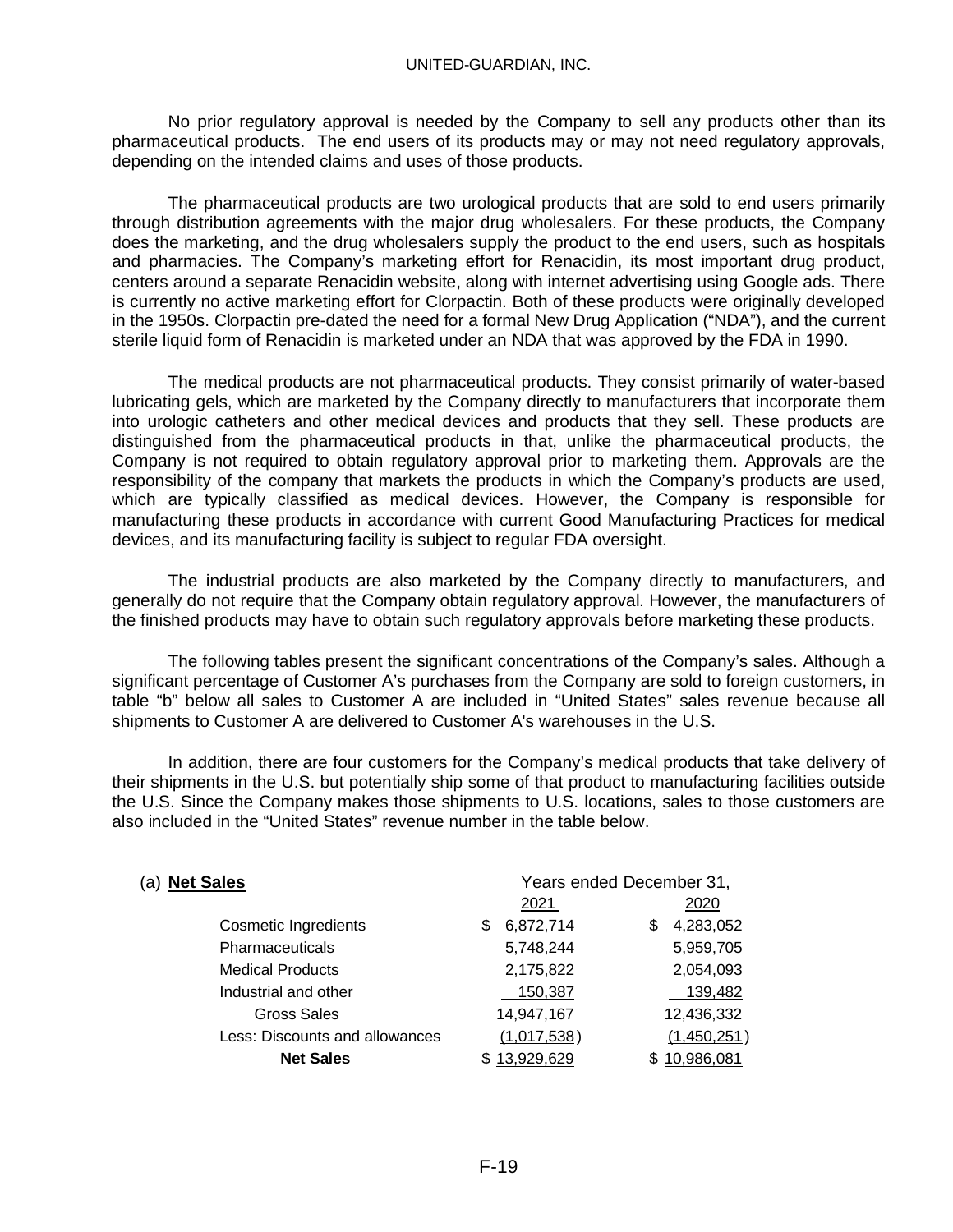#### **(b) Geographic Information**

|                      | Years ended December 31, |  |              |  |
|----------------------|--------------------------|--|--------------|--|
|                      | 2021                     |  | 2020         |  |
| <b>United States</b> | \$11.159.341             |  | 8.796.221    |  |
| Other countries      | 2.770.288                |  | 2.189.860    |  |
| <b>Net Sales</b>     | \$13,929,629             |  | \$10.986.081 |  |

#### **(c) Gross Sales to Major Customers**

|                          | Years ended December 31, |           |  |              |
|--------------------------|--------------------------|-----------|--|--------------|
|                          |                          | 2021      |  | 2020         |
| Customer A               |                          | 5,641,279 |  | 3,236,113    |
| <b>Customer B</b>        |                          | 2,526,869 |  | 2,796,310    |
| Customer C               |                          | 1,522,882 |  | 1,485,288    |
| Customer D               |                          | 1,488,301 |  | 1,434,097    |
| All other customers      |                          | 3,767,836 |  | 3,484,524    |
| <b>Total Gross Sales</b> |                          |           |  | \$12,436,332 |

#### **NOTE G - ACCRUED EXPENSES**

Accrued expenses at December 31, 2021 and 2020 consist of:

|                               | 2021          | 2020          |
|-------------------------------|---------------|---------------|
| <b>Bonuses</b>                | \$<br>348,000 | \$<br>210,000 |
| Distribution fees             | 359,550       | 325,792       |
| Payroll and related expenses  | 292,560       | 245,521       |
| Company 401(k) contribution   | 109,000       |               |
| Annual report expenses        | 64,038        | 63,432        |
| Audit fee                     | 61,500        | 50,500        |
| Reserve for outdated material | 313,904       | 302,713       |
| Sales rebates                 | 56,857        | 149,346       |
| Other                         | 21,981        | 16,153        |
| Total accrued expenses        | .627.390      | 1.363.457     |

#### **NOTE H - SUPPLEMENTAL DISCLOSURES OF CASH FLOW INFORMATION AND NON-CASH INVESTING AND FINANCING ACTIVITIES**

As of December 31, 2021, the Company had a number of unconverted Guardian shares that would convert to approximately 1,369 shares of United-Guardian, Inc. common stock if all of the remaining holders of those Guardian shares converted their Guardian stock to United-Guardian stock. The Company's transfer agent continues to try to locate the holders of those shares in anticipation of escheating them to the appropriate state jurisdictions. The Company is currently accruing dividends on the 1,369 shares that have not yet been exchanged or designated for escheatment as of December 31, 2021, and the Company will continue to do so as dividends are declared.

During the third quarter of 2020, the Company paid approximately \$124,041 to its transfer agent, which represented accrued dividends on unconverted Guardian shares. This payment was made to facilitate the conversion of those shares to United-Guardian, Inc. shares, and the subsequent escheatment of those shares to the appropriate state jurisdictions.